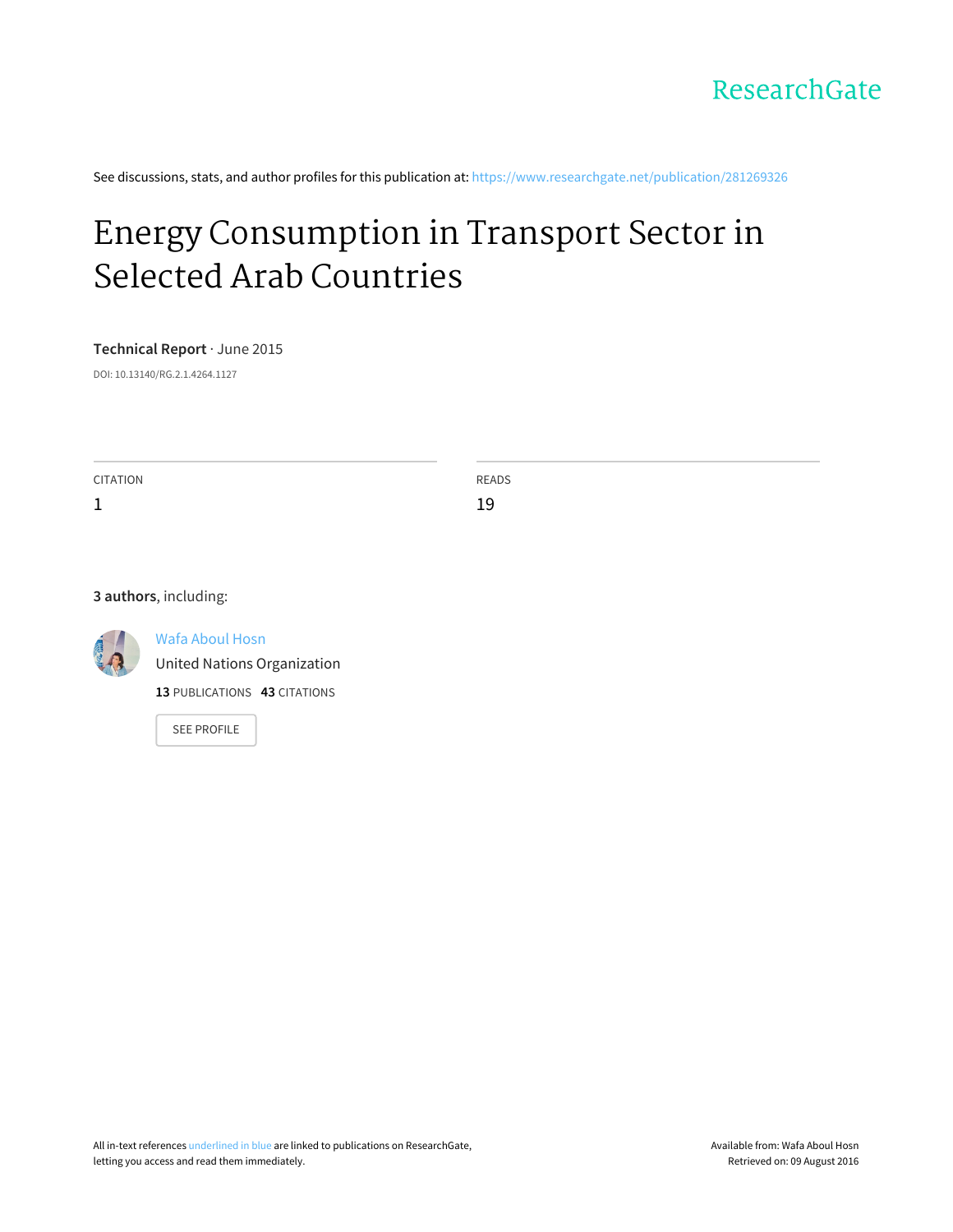





# **Guidelines on Energy Consumption Surveys in the Transport Sector**

Experiences in Selected Arab Countries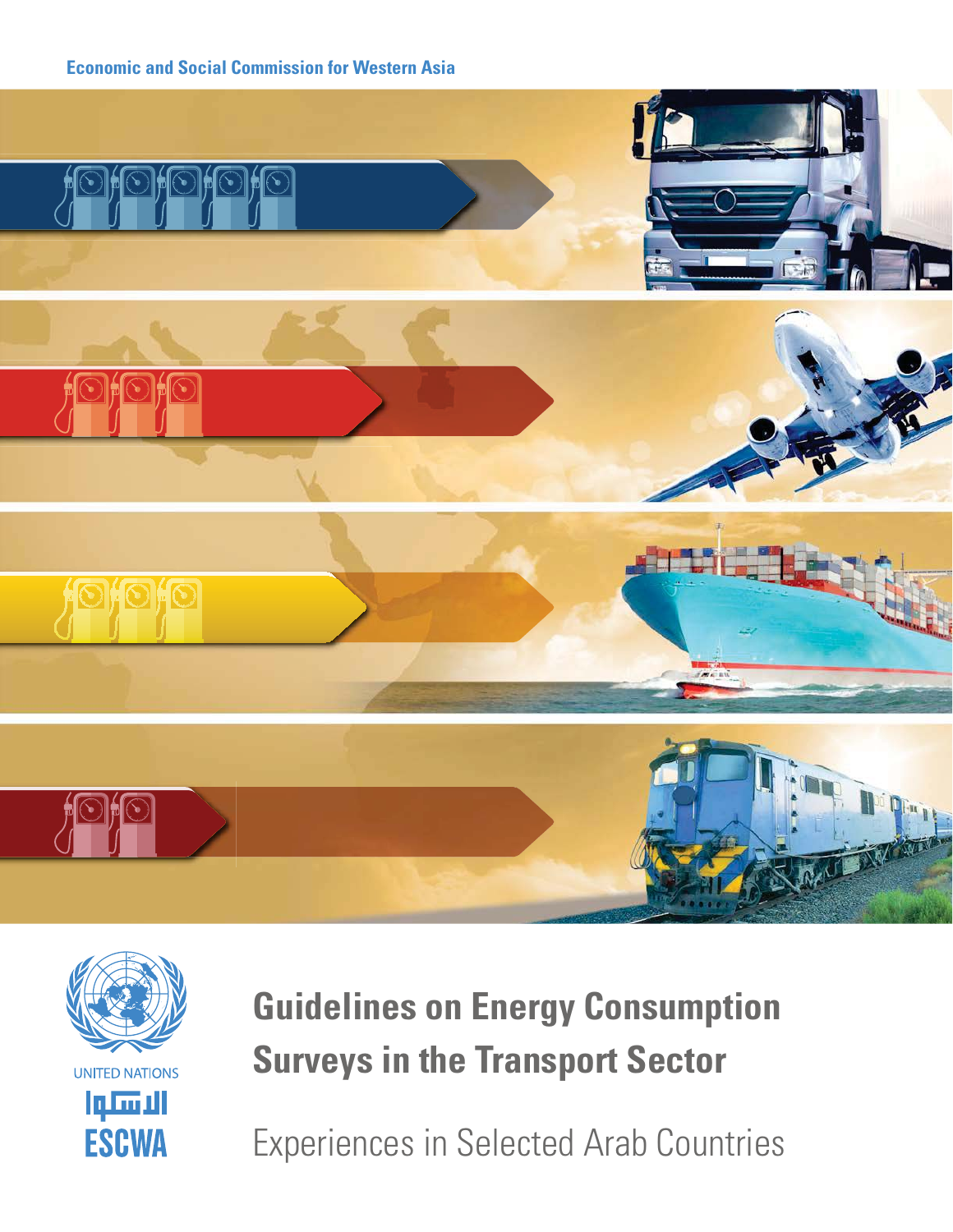





# **Strengthening Statistical Capacity of Arab Countries in Producing Energy Statistics and Energy Consumption Surveys**

# **Guidelines on Energy Consumption Surveys in the Transport Sector Experiences in Selected Arab Countries**

## **Prepared by**  Abdulhakeem Eideh<sup>1</sup>, Therese El Gemayel<sup>2</sup> , and Wafa **Aboul Hosn<sup>3</sup>**

## **© United Nations, July 2015**

 1 Abdulhakeem Eideh is an associate professor of survey methodology at Al-Quds University, Palestine, Email: msabdul@science.alquds.edu

<sup>&</sup>lt;sup>2</sup> Therese El Gemayel is an Energy and Environment Consultant and coordinator of the project on energy consumption in the transport sector survey (UN-ESCWA-IDB, 2015). Email: therese.gemayel@gmail.com

<sup>&</sup>lt;sup>3</sup> Wafa Aboul Hosn is Chief Economic Statistics at the Economic and Social Commission for Western Asia (UNESCWA) and manager of the project on energy consumption in the transport sector survey (UN-ESCWA-IDB, 2015). Email: aboulhosn@un.org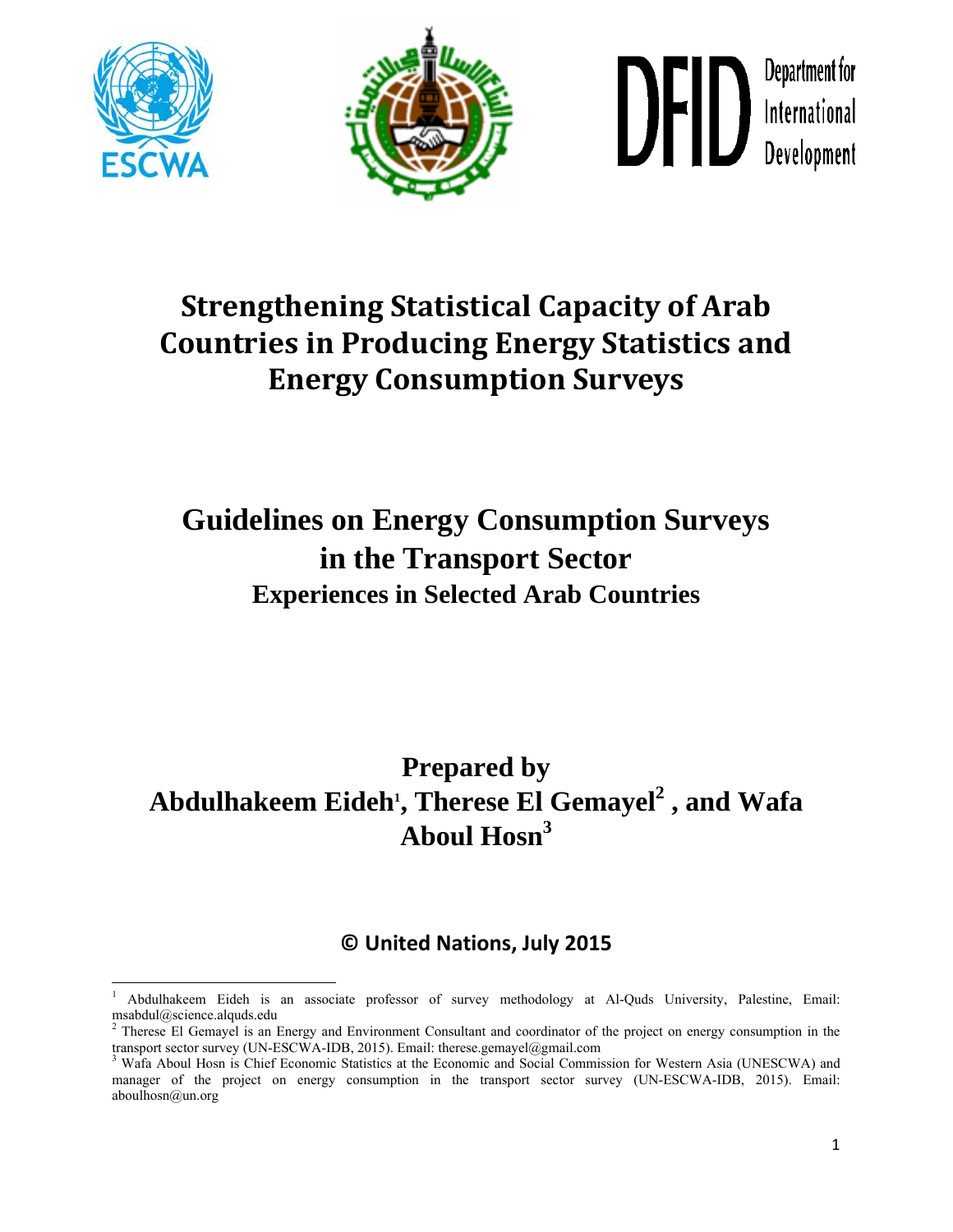| a.    |  |
|-------|--|
| b.    |  |
|       |  |
| $a -$ |  |
|       |  |
| $a -$ |  |
| b.    |  |
|       |  |
|       |  |
|       |  |
|       |  |
| a.    |  |
| b.    |  |
| 1.    |  |
| 2.    |  |

## Contents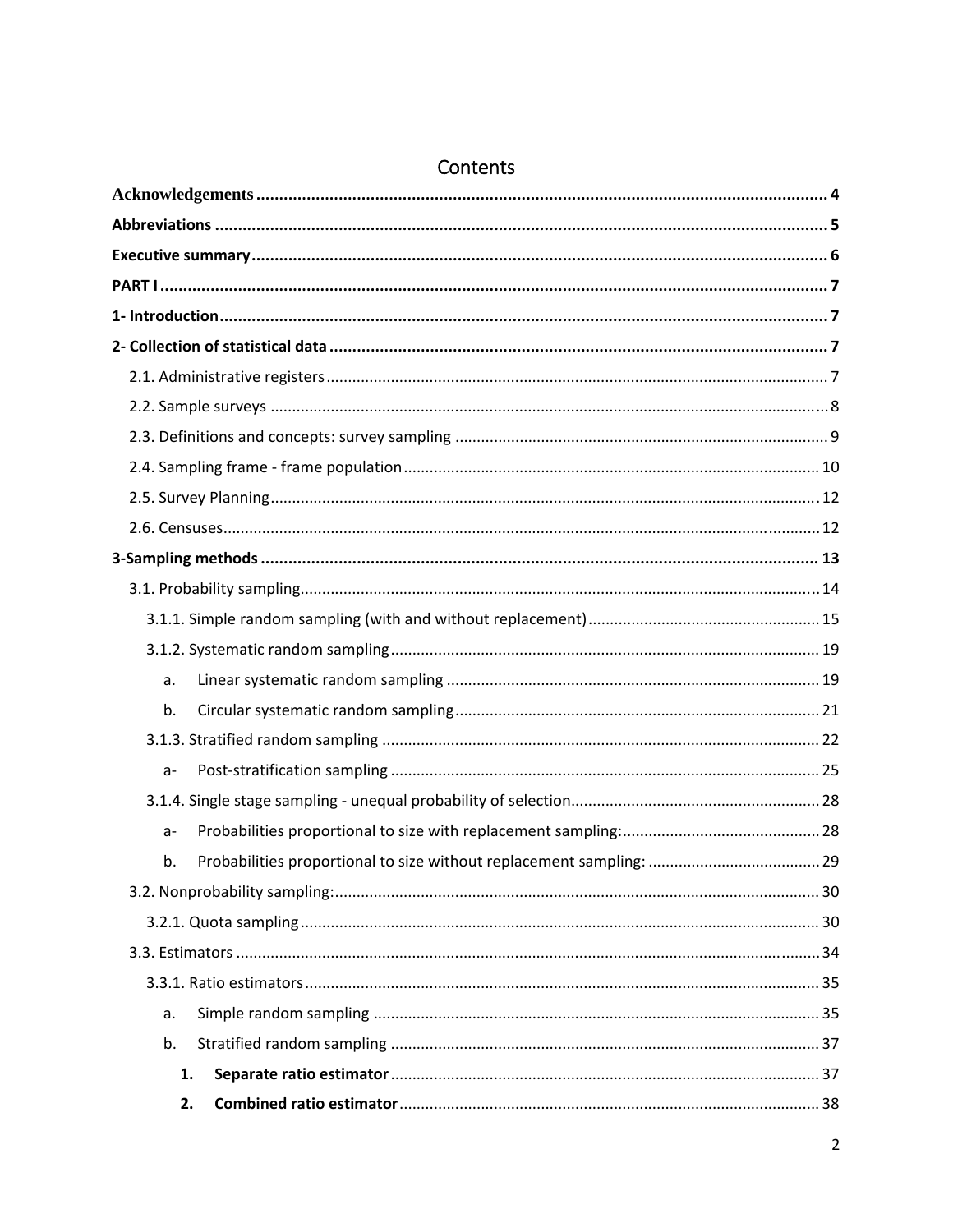| a. |  |
|----|--|
| b. |  |
| 1. |  |
| 2. |  |
|    |  |
|    |  |
|    |  |
|    |  |
|    |  |
|    |  |
|    |  |
| 5. |  |
|    |  |
|    |  |
|    |  |
|    |  |
|    |  |
|    |  |
| 6. |  |
|    |  |
|    |  |
|    |  |
| 7. |  |
|    |  |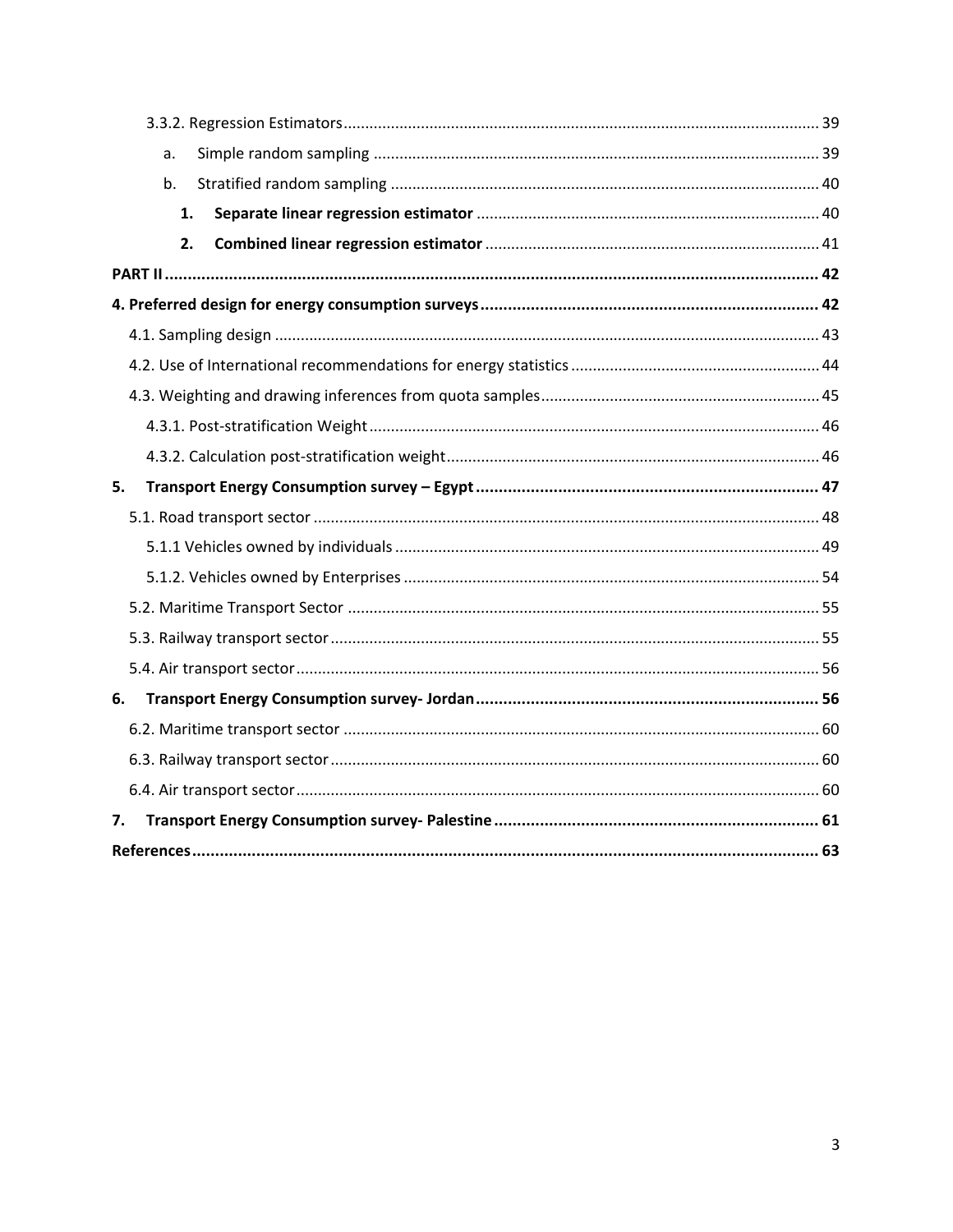## <span id="page-5-0"></span>**Acknowledgements**

The authors would like to thank the Islamic Development Bank and the Department for International Development of the UK for providing funds for the Economic and Social Commission for Western Asia (UNESCWA) to implement the project "Strengthening Statistical Capacity of Arab Countries in Producing Energy Statistics and Energy Consumption Surveys" in the three Arab countries: Egypt, Jordan and Palestine.

We thank the Director of the national statistical offices of Egypt (CAPMAS), of Jordan (DOS) and of Palestine (PCBS) who supported the survey at high level offices and the survey departments and the energy statistics units staff who worked intensively to conduct the survey in a short time and coordinated with the line ministries. The Director of the Statistics Division at ESCWA Juraj Riecan provided support and guidance.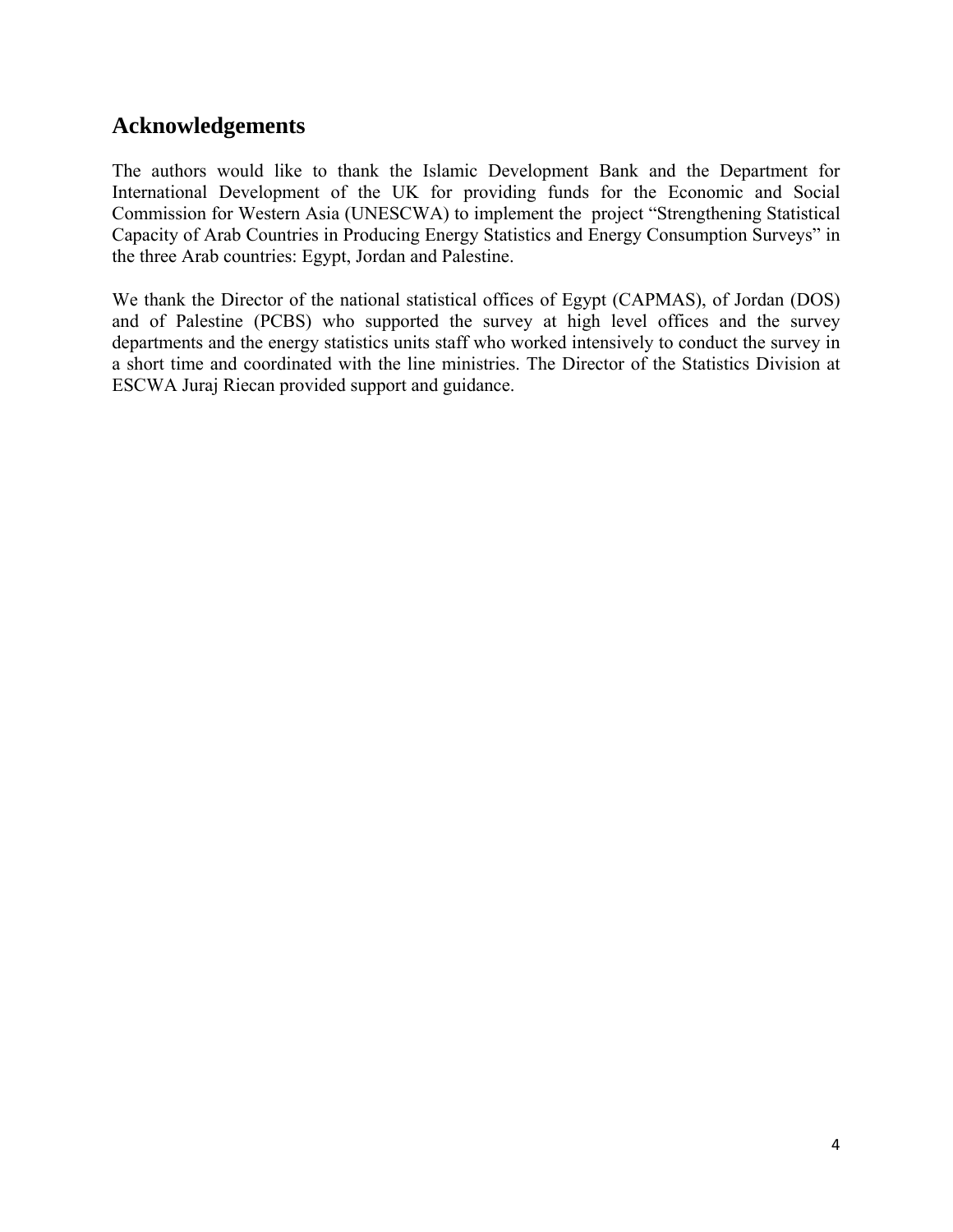## <span id="page-6-0"></span>Abbreviations

| <b>ECSTS</b>       | Energy Consumption Survey in Transport Sector       |
|--------------------|-----------------------------------------------------|
| <b>HH</b>          | Hansen and Hurwitz                                  |
| <b>HT</b>          | Horvitz-Thompson                                    |
| <b>IRES</b>        | International Recommendations for Energy Statistics |
| <b>PPS</b>         | Probability Proportional to Size                    |
| <b>PPSWR</b>       | <b>PPS</b> Sampling With Replacement                |
| PPSWOR or $\pi$ PS | <b>PPS Sampling Without Replacement</b>             |
| <b>SRSWR</b>       | Simple Random Sample With Replacement               |
| <b>SRSWOR</b>      | Simple Random Sample Without Replacement            |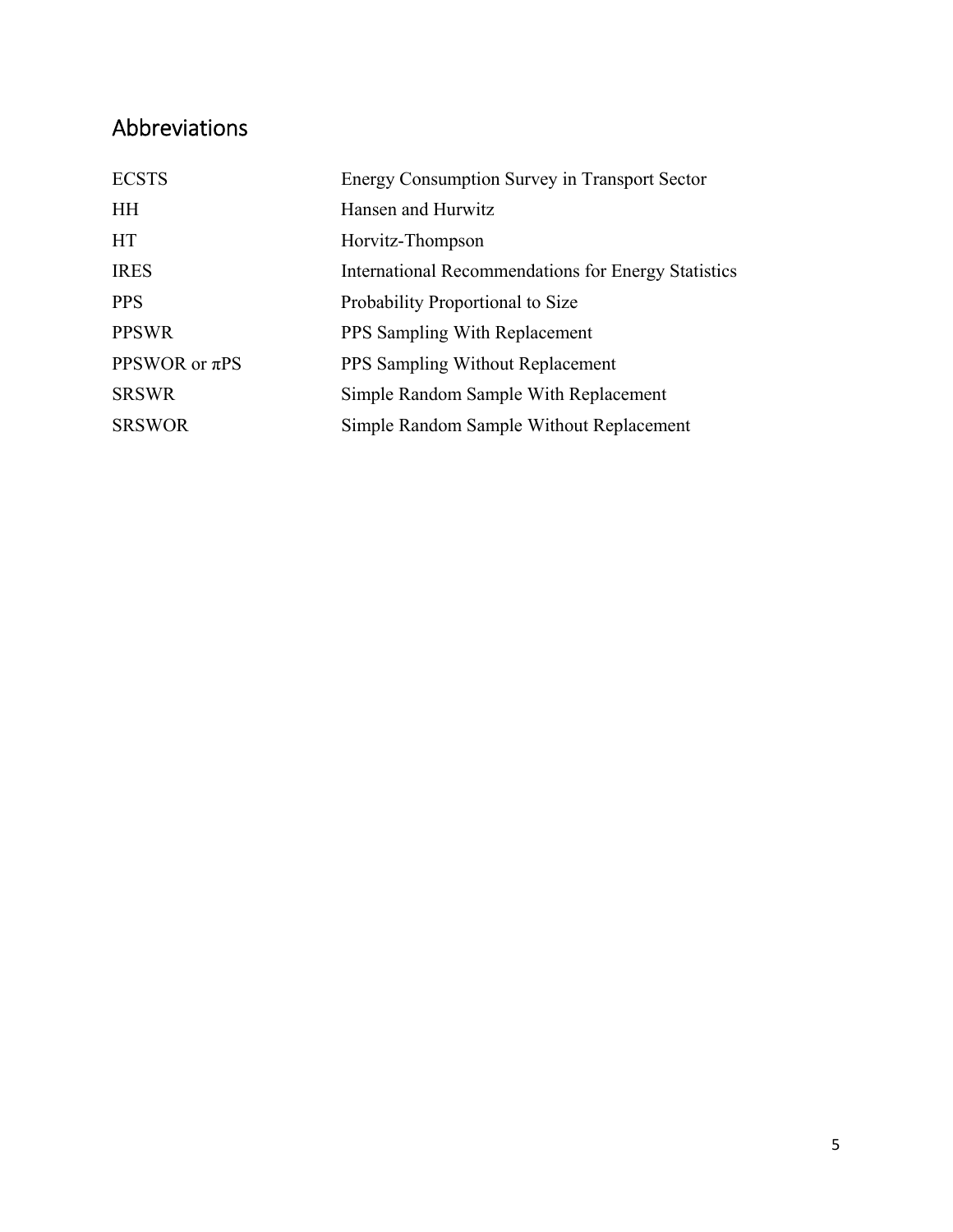## <span id="page-7-0"></span>Executive summary

The publication serves as reference guidelines on sampling frame, sample size determination, estimation of population total and population mean, for data collection on energy consumption in transport sectors, namely, road, railway, maritime, and air. The publication is divided into two main parts:

The first part contains the introduction which emphasizes the background and objectives of the guide. It describes the various collection methods of statistical data: administrative registers, sample surveys, definitions and concepts: survey sampling, sampling frame- frame population, survey planning, and censuses. It also describes the different sampling techniques and method of estimating population parameters: random and non-random sampling: notation and definitions, simple random sampling (with and without replacement), systematic random sampling, stratified random sampling, post-stratification, ratio estimators, regression estimators, single stage sampling- unequal probability of selection, and quota sampling.

The second part focuses on the preferred design for energy consumption, international recommendations for comparable energy statistics. It also describes the preparation and design phase of the survey on energy consumption in the transport sector that was conducted in Egypt, Jordan and Palestine for the year 2015.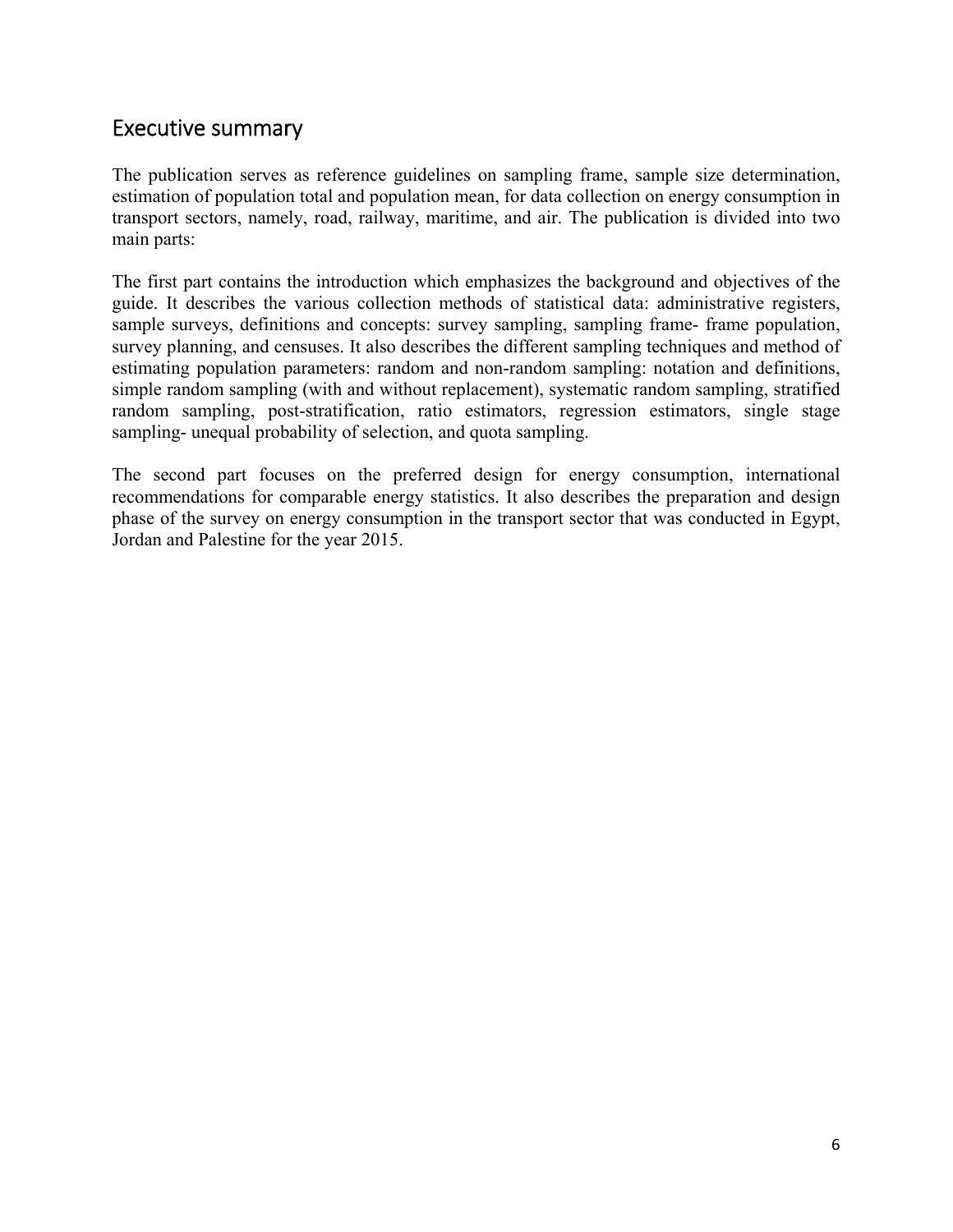## PART I

## <span id="page-8-0"></span>1‐ Introduction

Data collection for the 2015 Energy Consumption Survey in Transport Sector (ECSTS) will be conducted between March and May 2015, collecting data for reference year 2014. The goal of the ECSTS is to provide statistical information about energy consumption, expenditures, and energy efficiency in Egypt, Jordan and Palestine, in all modes of transportations, namely: road, railway, maritime, and air. In addition, the goal is to link the resulted statistics to national policies on energy production and consumption based on collected statistics.

## 2‐ Collection of statistical data

Within the national statistical offices, three kinds of statistics are published – statistics based on sample surveys, statistics based on censuses and statistics based on administrative registers. It is most common to only differentiate between sample surveys and censuses, where the statistical office is responsible for the collection of the data. These two survey types are dominated by the work to collect data. However, data required to assess energy consumption in the field of transport can be obtained from sample surveys and administrative registers.

In this project, three types of data collection methods will be used, namely: administrative registers data bases, sample surveys (random and nonrandom samples), and censuses.

### 2.1. Administrative registers

According to [Wallgren and Wallgren \(2007\)](https://www.researchgate.net/publication/266919006_Register-Based_Statistics_Administrative_Data_for_Statistical_Purposes?el=1_x_8&enrichId=rgreq-fda677c61fd774d007298727f6625c97-XXX&enrichSource=Y292ZXJQYWdlOzI4MTI2OTMyNjtBUzoyNjY2MzUwNTU0NjQ0NDhAMTQ0MDU4MjE1OTA3OA==), an **administrative register** is maintained to store records on all objects to be administered and the administrative process requires that it is possible to identify all objects. The following definition is valid for both administrative and statistical registers:

A **register** aims to be a complete list of the objects (e.g. vehicles) in a specific group of objects or population. However, data on some objects can be missing due to quality deficiencies. Data on an object's identity should be available so that the register can be updated and expanded with new variable values for each object. Complete listing and known identities are thus the important characteristics of a register ([Wallgren and Wallgren, 2007](https://www.researchgate.net/publication/266919006_Register-Based_Statistics_Administrative_Data_for_Statistical_Purposes?el=1_x_8&enrichId=rgreq-fda677c61fd774d007298727f6625c97-XXX&enrichSource=Y292ZXJQYWdlOzI4MTI2OTMyNjtBUzoyNjY2MzUwNTU0NjQ0NDhAMTQ0MDU4MjE1OTA3OA==)).

The identity in register processing in energy use data in transport sector can be registration mark of vehicle identity number who is unique within a national administrative system.

**Statistical register** is used to describe registers within a system of statistical registers within a statistical office or other organization, such as ministries in charge of energy, energy observatories which are usually in charge of the preparation of the energy balances, Ministry of Transport, statistics institutes, etc. Such registers can be based either on a census carried out by the agency or on administrative registers from authorities and organizations outside the statistical office ([Wallgren and Wallgren, 2007](https://www.researchgate.net/publication/266919006_Register-Based_Statistics_Administrative_Data_for_Statistical_Purposes?el=1_x_8&enrichId=rgreq-fda677c61fd774d007298727f6625c97-XXX&enrichSource=Y292ZXJQYWdlOzI4MTI2OTMyNjtBUzoyNjY2MzUwNTU0NjQ0NDhAMTQ0MDU4MjE1OTA3OA==)).

Data collection in a sample survey does not give rise to a register, as the micro data about the sample only consists of a small part of the surveyed population.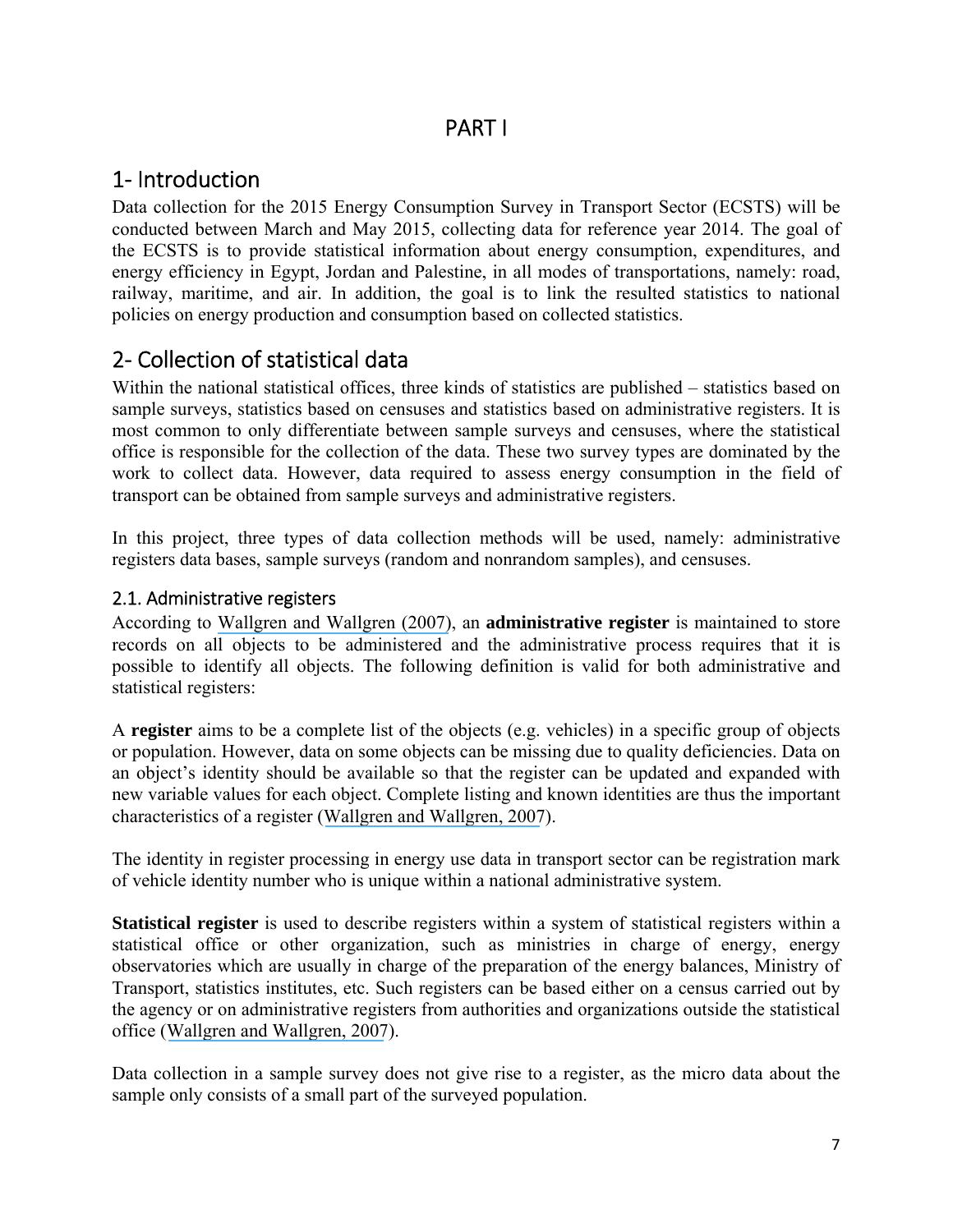<span id="page-9-0"></span>**Register-based statistics** refers to statistics that are based on existing registers ([Wallgren and](https://www.researchgate.net/publication/266919006_Register-Based_Statistics_Administrative_Data_for_Statistical_Purposes?el=1_x_8&enrichId=rgreq-fda677c61fd774d007298727f6625c97-XXX&enrichSource=Y292ZXJQYWdlOzI4MTI2OTMyNjtBUzoyNjY2MzUwNTU0NjQ0NDhAMTQ0MDU4MjE1OTA3OA==) [Wallgren, 2007](https://www.researchgate.net/publication/266919006_Register-Based_Statistics_Administrative_Data_for_Statistical_Purposes?el=1_x_8&enrichId=rgreq-fda677c61fd774d007298727f6625c97-XXX&enrichSource=Y292ZXJQYWdlOzI4MTI2OTMyNjtBUzoyNjY2MzUwNTU0NjQ0NDhAMTQ0MDU4MjE1OTA3OA==)).

[Wallgren and Wallgren \(2007\)](https://www.researchgate.net/publication/266919006_Register-Based_Statistics_Administrative_Data_for_Statistical_Purposes?el=1_x_8&enrichId=rgreq-fda677c61fd774d007298727f6625c97-XXX&enrichSource=Y292ZXJQYWdlOzI4MTI2OTMyNjtBUzoyNjY2MzUwNTU0NjQ0NDhAMTQ0MDU4MjE1OTA3OA==) formulated four principles on how to use administrative data:

- 1. A statistical office should have access to administrative registers kept by public authorities. This right should be supported by law as the protection of privacy.
- 2. These administrative registers should be transformed into statistical registers. Many sources should be used and compared during this transformation.
- 3. All statistical registers should be included in a coordinated register system. This system will ensure that all data can be integrated and used effectively.
- 4. Consistency regarding populations and variables are necessary for the coherence of estimates from different register-based surveys.

### 2.2. Sample surveys

Sample surveys or finite population sampling is the most important branch of statistics and is distinguished from the rest of statistics by its focus on the **actual population** of which the sample is part of. Without sample surveys there is no data, and without data there is no statistics.

A **finite population** is a collection of distinct units such as vehicles, businesses, etc. **Sample survey** - partial investigation of the finite population, is concerned with selecting samples or subsets of the units, observing features of the sample units, and then using those observations to make inferences about the entire population or a quantity of a finite population (Sarndal et al., 1992 and [Valliant et al., 2000](https://www.researchgate.net/publication/246193851_Finite_Population_Sampling_and_Inference?el=1_x_8&enrichId=rgreq-fda677c61fd774d007298727f6625c97-XXX&enrichSource=Y292ZXJQYWdlOzI4MTI2OTMyNjtBUzoyNjY2MzUwNTU0NjQ0NDhAMTQ0MDU4MjE1OTA3OA==)).

According to [Valliant et al. \(2000\)](https://www.researchgate.net/publication/246193851_Finite_Population_Sampling_and_Inference?el=1_x_8&enrichId=rgreq-fda677c61fd774d007298727f6625c97-XXX&enrichSource=Y292ZXJQYWdlOzI4MTI2OTMyNjtBUzoyNjY2MzUwNTU0NjQ0NDhAMTQ0MDU4MjE1OTA3OA==), there are five general steps in a sampling investigation of a finite population:

(1) Define the scope and objectives of the study, including population to be studied and general information to collect.

(2) Choose tools and techniques for making observations, for example: a questionnaire, containing attitudes scales or questions asking for factual data like a person's income or the number of employees in a business; physical measurements such as height, weight and blood pressure; and expert inspection by customs officials of import shipments to determine whether contraband is being smuggled.

- (3) Choose a sample.
- (4) Gather data on the sample.
- (5) Analyze the data and make inferences.

Nevertheless, existing information published by official sources are very often insufficient or incoherent for the proper definition of the sector's energy balance, mainly vehicles operated by non-organized structures (private vehicles, commercial vehicles, transport for other purposes, etc.) (ESCWA, 2013).

According to ESCWA (2013), it is necessary to conduct field surveys to set the baseline and validate data, which will help to develop indicators adapted to the local context, and eventually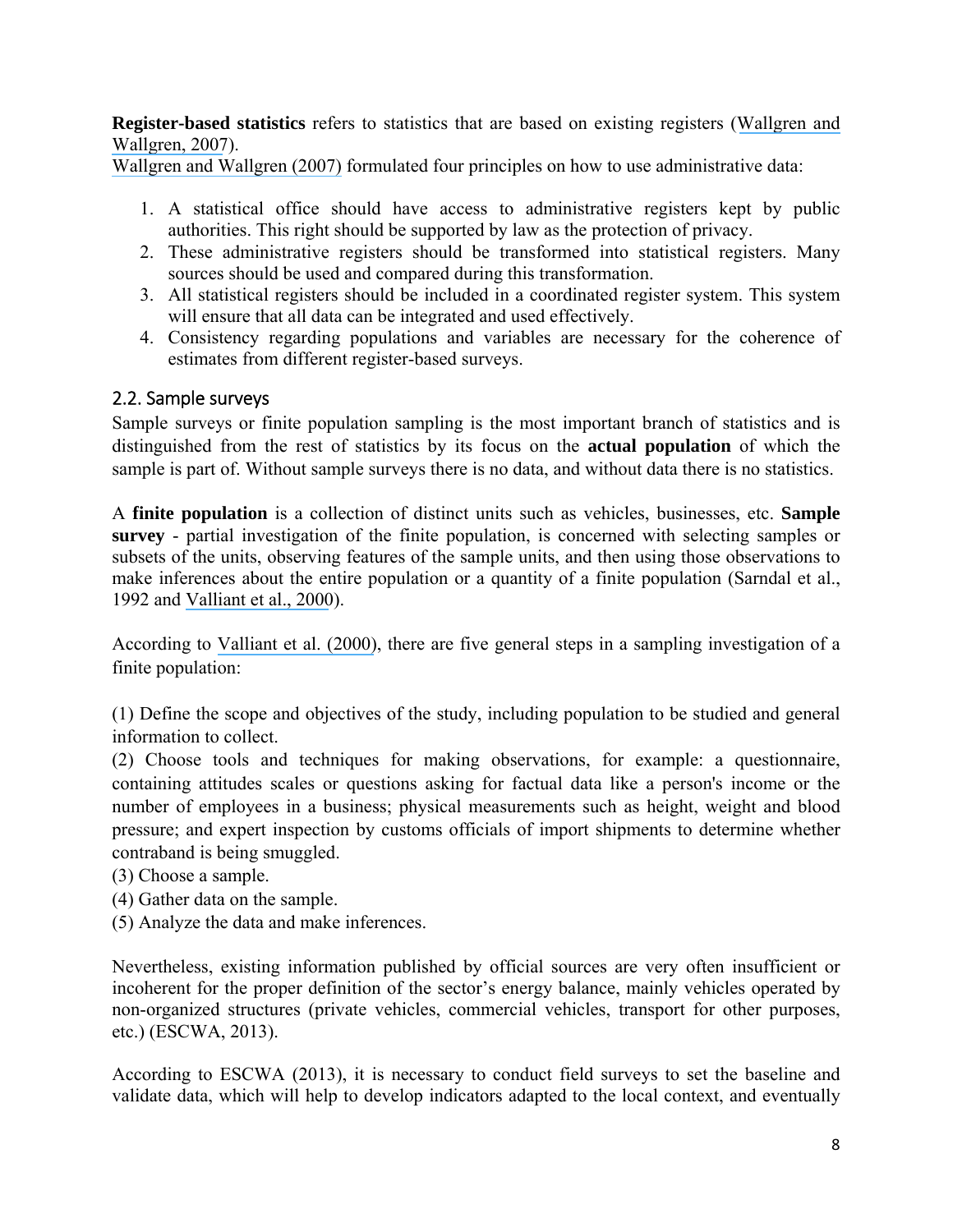<span id="page-10-0"></span>design appropriate energy efficiency programs. However, surveys are usually expensive, and data handling must be performed according to valid and widely known methods leading to coherent and realistic statistics.

### 2.3. Definitions and concepts: survey sampling

**Target population -** *U* **:** The population to be investigated, and to which the conclusions refer. An enumeration rule exists that unequivocally defines the units belonging to the population. It must always be possible to determine in practice whether a certain unit does or does not belong to the target population. The results of the survey may be affected by the failure to include relevant units in the population and to exclude irrelevant ones (Sarndal et al., 1992).

The goal of a survey is to provide information about the target population in question or about subpopulations of special interest, for example, road passenger vehicles and road goods vehicles as two subpopulations of all vehicles. Such subpopulations are called domains of study or just **domains**. In short, target population  $\cdot$  *U* is the set of elements about which information is wanted and parameter estimates are required**.**

For example, **in-scope vehicles** of the Canadian Vehicle Survey (CVS, 2009) include all motor vehicles, except buses (buses were included in the survey prior to 2004), motorcycles, off road vehicles (for example snowmobiles, dune buggies, amphibious vehicles) and special equipment (for example cranes, street cleaners, snowplows and backhoes), registered in Canada anytime during the survey reference period, that have not been scrapped or salvaged. The **population of interest** consists of vehicle-days, composed from the in-scope vehicles and the days within the survey reference period.

**Variables of study:** A value of one or more variables of study is associated with each population elements. For example:

- Gross vehicle weight.
- Carrying capacity.
- Type of fuel used.
- Number of fuel liters purchased for a specific vehicle during the survey week.

**Finite population parameters:** The goal of a survey is to get information about unknown population characteristics or parameters – functions of the study variable values. They are unknown, quantitative measures of interest to the investigator. For example:

- Number of vehicles by type of vehicle and vehicle model year.
- Number of vehicles by type of vehicle and type of fuel.
- Vehicle-kilometers and passenger-kilometers for trucks 15 tons or more.
- Final energy consumption of the sectors (road transport, railway transport, airline transport, maritime transport) and by fuel type (gasoil, gasoline, kerosene, etc.).

**Sampling frame:** In most surveys, access to and observation of individual population elements is established through a sampling frame – a device that associates the elements of the population with the **sampling units** in the frame **(**Sarndal et al., 1992).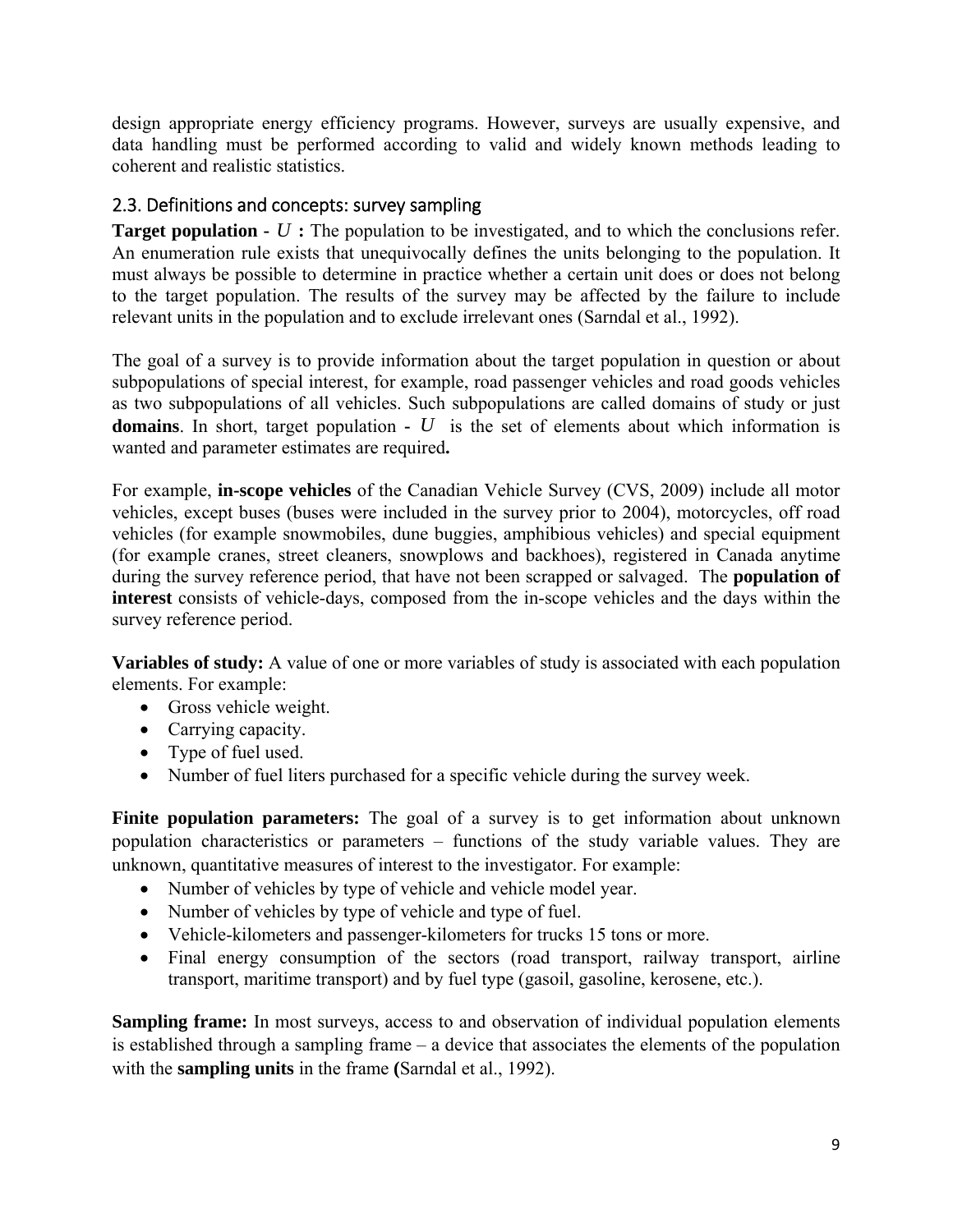<span id="page-11-0"></span>**Sample:** "A sample is a subset of units in a population, selected to represent all units in a population of interest. It is a partial enumeration because it is a count from part of the population". From a population a sample - a subset of elements is selected. This can be done by selecting sampling units in the frame (Australian Bureau of Statistics, Statistical Language, 2013).

**Measurements:** The sample elements are observed, that is, for each element in the sample, the variables of study are measured and the values are recorded **(**Sarndal et al., 1992).

**Point estimates:** The recorded values are used to calculate point estimates of the finite population parameters of interest, for example, totals, means, ratios, regression coefficients, etc. **(**Sarndal et al., 1992).

**Non-response rate:** According to Sarndal et al. (1992), a **non-response rate** characterizes the sampled population from which resulted a "failure to obtain a measurement of one or more study variables for one or more elements selected for the survey". This observation is present in most of the conducted surveys.

**Aggregated data** is defined as "the result of transforming unit level data into quantitative measures for a set of characteristics of a population" (UNData, Glossary, 2008).

**Questionnaire** is a group or list of questions designed to collect information on one or more topics from a reporting unit or producer of official statistics (UNData, Glossary, 2008).

**Statistical mean and variance** are two different statistical measures used to explain data. The mean or arithmetic average is defined as the sum of all the observations divided by the total number of observations. The mean is a measure of center, which is "attempts to describe a whole set of data with a single value that represents the middle or center of its distribution" (Australian Bureau of Statistics, Statistical Language, 2013). Variance, on the other hand, measures spread of data around the mean. It describes "how similar of varied the set of observed values are for a particular variable" (Australian Bureau of Statistics, Statistical Language, 2013).

### 2.4. Sampling frame ‐ frame population

According to [Lessler and Kalsbeek \(1992\)](https://www.researchgate.net/publication/265369810_Nonsampling_Error_in_Surveys?el=1_x_8&enrichId=rgreq-fda677c61fd774d007298727f6625c97-XXX&enrichSource=Y292ZXJQYWdlOzI4MTI2OTMyNjtBUzoyNjY2MzUwNTU0NjQ0NDhAMTQ0MDU4MjE1OTA3OA==), sampling frame is any material or device used to obtain observational access to the finite population of interest. It must be possible with the aid of the frame to:

(a) Identify and select a sample in a way that respects a given probability sampling design;

(b) Establish contact with selected elements – by telephone, visit at home, mailed questionnaire, etc.

**Units of the frame** are the units to which the probability sampling scheme is applied.

**Auxiliary information or auxiliary variable (or frame variable):** According to Sarndal et al. (1992), auxiliary variable is any variable about which information is available prior to sampling (known for each of the population elements), measure of size, demographic information, which is used for: (a) Special sampling techniques, such as stratification and probability-proportional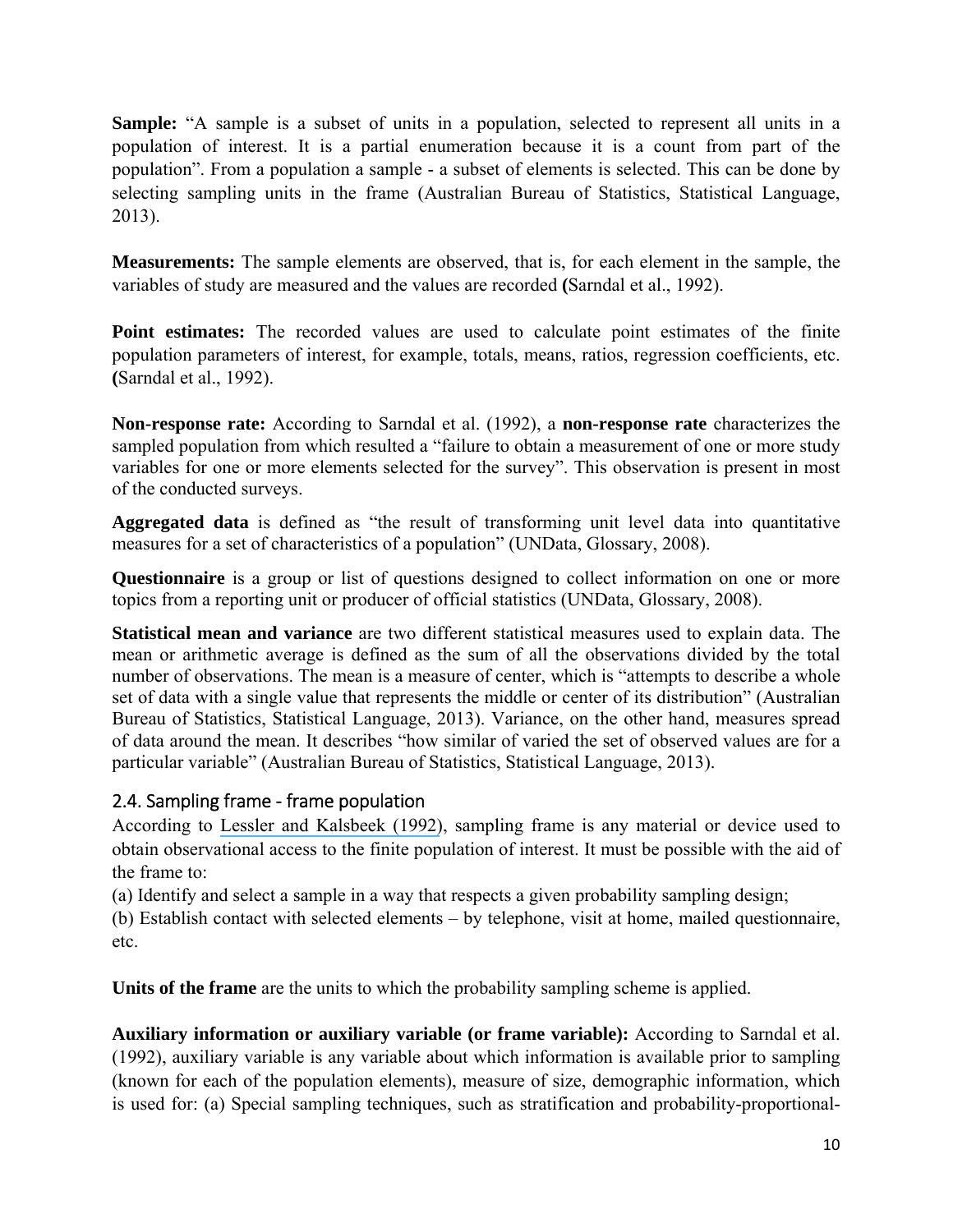to-size selections sample; and (b) Special estimation techniques, such as poststratification, ratio or regression estimation.

The sampling frame provides the means of identifying and contacting the units of the target population. There are two main categories of frames: list and area frames.

#### **Direct element sampling frame**

Sarndal et al. (1992) described the direct element sampling frame or list frame as:

1. The units in the frame are identified through an identifier  $k = 1, ..., N_F$ , where  $N_F$  is the number of sampling units.

2. All units are available if selected in a sample. Example: address, telephone number, location on a map, or other device for making contact is specified in the frame or can be made available.

3. The frame is organized in a systematic fashion, for example, the units are ordered by geography or by size.

4. The frame contains a vector of additional information for each unit; such information may be used for efficiency improvement such as stratification or to construct estimators that involve auxiliary information.

5. When estimation is required for domains (sub-populations), the frame specifies the domain to which each unit belongs.

6. Every element in the population of interest is present only once in the frame.

7. Any element that does not figure in the population of interest is not added to the frame.

8. Every element in the population of interest which is present in the frame implies the frame gives access to the whole population of interest.

In practice, a frame is a file with an element identifier *k* running from 1 to  $N_F$  (Sarndal et al., 1992). It may contain other information. It can be stated that everything available in the frame about the k<sup>th</sup> element as a vector  $\mathbf{x}_k = (x_{1k},...,x_{jk},...,x_{qk})$ , where  $x_{jk}$  is the value of the *j*<sup>th</sup> variable for the  $k^{\text{th}}$  element;  $j = 1, ..., q$  and  $k = 1, ..., N_F$ . The value  $x_{jk}$  may be quantitative (for example, salary for individual *k*) or qualitative (for example, sex for individual *k*). The frame can be seen as a matrix with  $N_F$  rows and  $q$  columns as follows:

| Identifier       | Auxiliary Variables $(q)$ – Known Vector                            |
|------------------|---------------------------------------------------------------------|
|                  | $\mathbf{x}_{1} = (x_{11},,x_{i1},,x_{q1})$                         |
|                  | $\mathbf{x}_2 = (x_{12},,x_{i2},,x_{q2})$                           |
|                  |                                                                     |
| $\boldsymbol{k}$ | $\mathbf{x}_{k} = (x_{1k},,x_{jk},,x_{qk})$                         |
|                  |                                                                     |
| $N_F$            | $\mathbf{x}_{N_F} = (x_{1N_F}, \ldots, x_{jN_F}, \ldots, x_{qN_F})$ |

*Table 2.1. Frame Representation*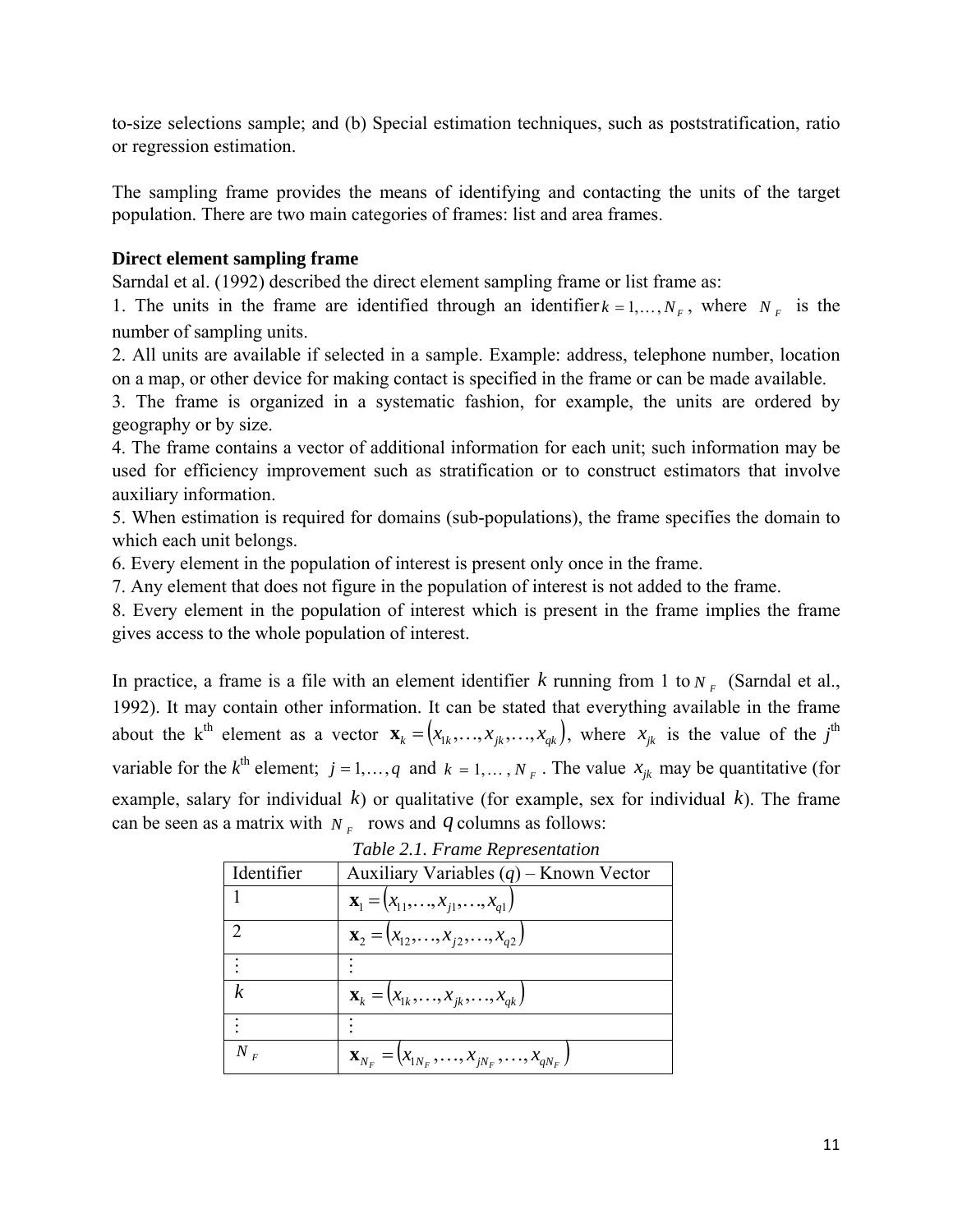<span id="page-13-0"></span>An **area frame** is a unique type of list frame where all the units of the frame are represented as geographical areas. The survey population is located within these geographic areas. Area frames may be used when an adequate list frame is unavailable, in which case the area frame can be used as a basis for creating a list frame. Area frames are usually made up of a hierarchy of geographical units. Frame units at one level can be subdivided to form the units at the next level. Large geographic areas like provinces may be composed of districts or municipalities with each of these further divided into smaller areas, such as city blocks. In the smallest sampled geographical areas, the population may be listed in order to sample units within this area ([Simard](https://www.researchgate.net/publication/254992821_I_Sample_Design_Guidelines?el=1_x_8&enrichId=rgreq-fda677c61fd774d007298727f6625c97-XXX&enrichSource=Y292ZXJQYWdlOzI4MTI2OTMyNjtBUzoyNjY2MzUwNTU0NjQ0NDhAMTQ0MDU4MjE1OTA3OA==) [and Franklin, 2005](https://www.researchgate.net/publication/254992821_I_Sample_Design_Guidelines?el=1_x_8&enrichId=rgreq-fda677c61fd774d007298727f6625c97-XXX&enrichSource=Y292ZXJQYWdlOzI4MTI2OTMyNjtBUzoyNjY2MzUwNTU0NjQ0NDhAMTQ0MDU4MjE1OTA3OA==)).

### 2.5. Survey Planning

Sarndal et al. (1992) identifies some important aspects of survey planning. They are as follows: (1) Specifying the objective of the survey.

(2) Translation of the subject-matter problem into a survey problem.

(3) Specification of target population.

(4) Specification of auxiliary variables (known variables), study variables, population parameters to be estimated.

(5) Construction of sampling frame.

(6) Specification of budget, staff, data processing and other equipment.

(7) Specifications of time schedule and accuracy of estimates.

(8) Specifications of data collection method, including questionnaire construction.

(9) Specification of sampling design, sample selection mechanism, and sample size determination.

(10) Specifications of data processing methods including editing and imputation.

(11) Specifications of formulas for point estimator and measure of precision (variance estimation).

(12) Training of personnel, organization of field work.

(13) Allocation of resources to different survey operations.

(14) Allocation of resources to control and evaluation.

### 2.6. Censuses

"A **census** is a study of every unit, everyone or everything, in a population. It is known as a complete enumeration, which means a complete count" (Australian Bureau of Statistics, Statistical Language, 2013). In other words, complete enumeration or census is a special type of surveys where the whole population is observed.

In order to carry out a census, a total enumeration of the population has to be identified. The **population** is defined as "any complete group with at least one characteristic in common. Populations are not just people. Populations may consist of, but are not limited to, people, animals, businesses, buildings, motor vehicles, farms, objects or events". (Australian Bureau of Statistics, Statistical Language, 2013).

Although a census is a complete enumeration of the population, it has advantages and disadvantages. It "provides the true measure of the population", without having to address the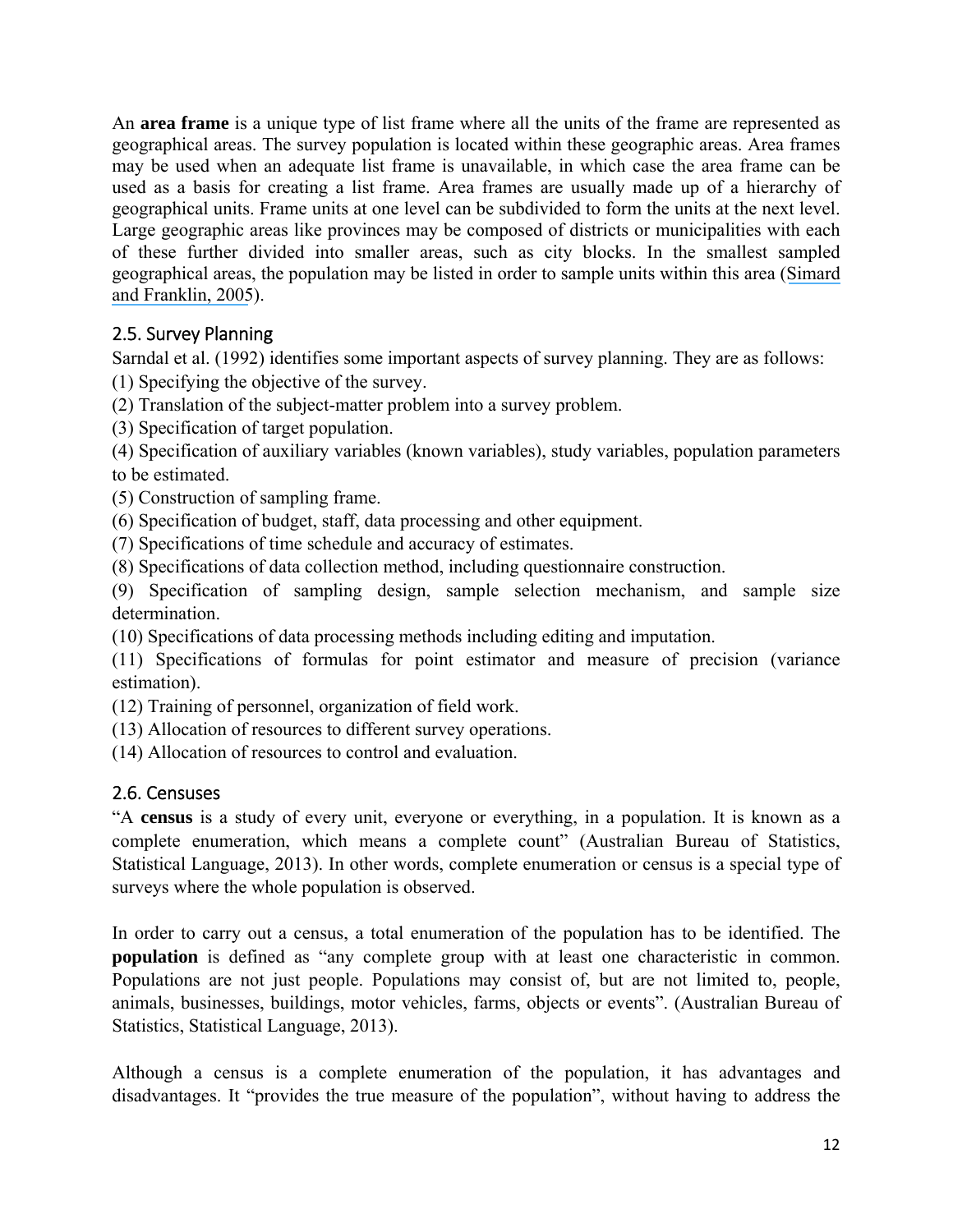<span id="page-14-0"></span>sampling errors; its data can be benchmarked for future studies, and "provides detailed information about sub-groups within the population". On the other hand, a census is costly, takes a long period of time to implement and may face great problems in enumerating all the units of the population within a selective timeframe (Australian Bureau of Statistics, Statistical Language, 2013).

## 3‐Sampling methods

In survey research there are mainly two different methods of sampling: first, random or probability-based sampling schemes or survey design methods, and non-random or nonprobability-based sampling.



*Figure 3.1. Probability and non-probability sampling methods* 

According to Cochran (1977), Sarndal et al. (1992) and Lohr (2009), let  $U = \{1, ..., N\}$  denote a finite population consisting of *N* sampling units, where *N* known and the sampling units are distinguishable individually. Let *y* be the **survey** or **target** or **study** variable of interest and let  $y_i$  be the value or characteristic of *y* for the *i*th population unit. In the **randomization theory** or **design-based approach** to sampling, the  $y_i$ 's are considered to fixed quantities but unknown numbers and are not realizations of random variables, and any probabilities used arise from the probabilities of selecting units to be in the sample. Below are a few general equations of finite population mean, total population, population variance, adjusted population variance, and coefficient of variation.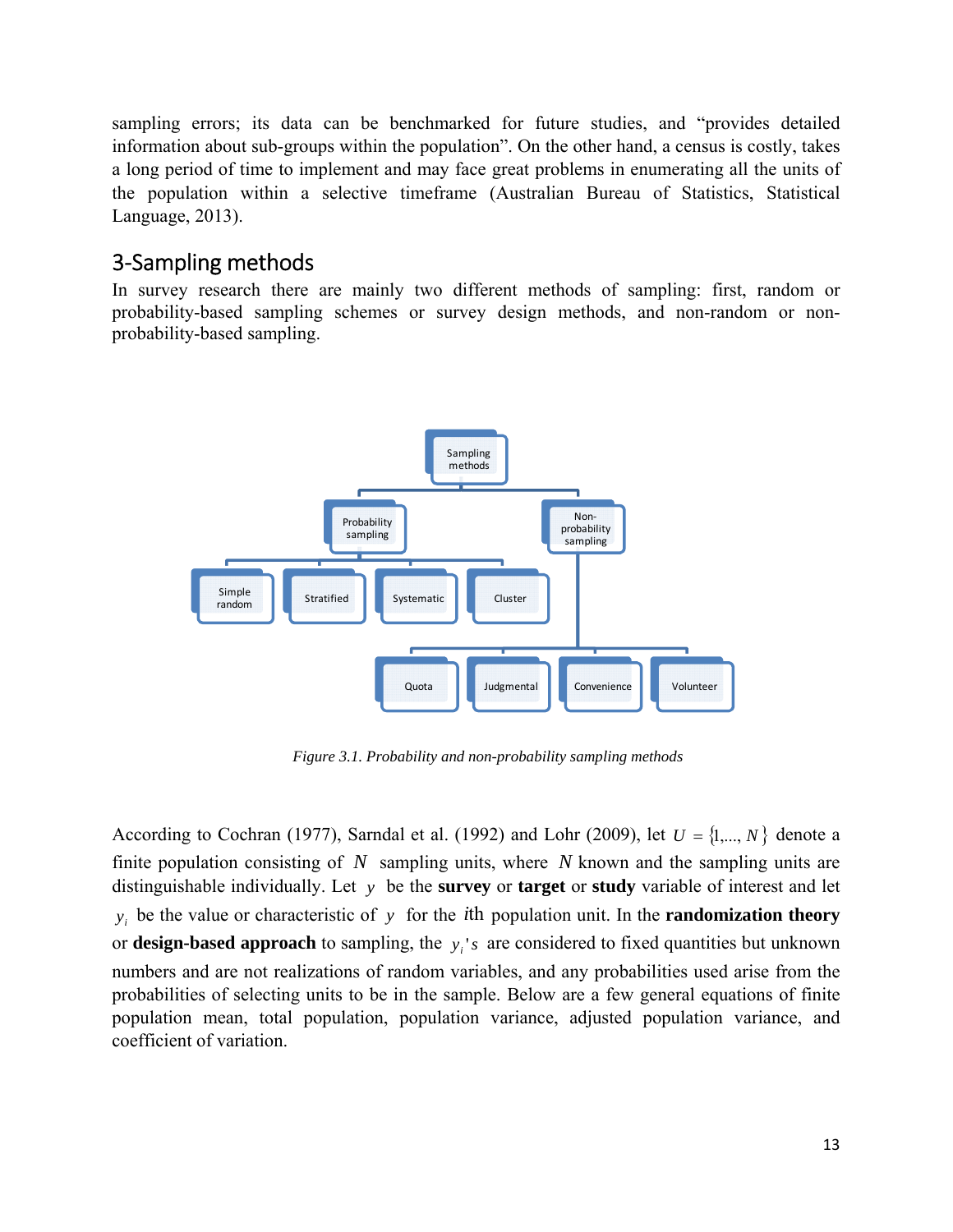<span id="page-15-0"></span>The **finite population parameter** or **finite population quantity** is any real valued function of the population values  $y_1, \ldots, y_N$ . For example

**Finite population mean** or **population mean:** 

$$
\overline{Y}_U = \overline{Y} = N^{-1} \sum_{i=1}^N y_i
$$

**Total population:** 

$$
Y_U = Y = \sum_{i=1}^N y_i = N\overline{Y}
$$

 **Population variance:** 

$$
\sigma^2 = \sigma_U^2 = N^{-1} \sum_{i=1}^N (y_i - \overline{Y})^2
$$

**Adjusted population variance:** 

$$
S^{2} = S_{U}^{2} = (N - 1)^{-1} \sum_{i=1}^{N} (y_{i} - \overline{Y})^{2} = \frac{N\sigma^{2}}{N - 1}
$$

#### **Population coefficient of variation or relative standard deviation:**

$$
CV_{y} = S/\overline{Y}
$$

#### 3.1. Probability sampling

In random sampling or probability-based sampling schemes, all items have some chance of selection that can be calculated.

According to Sarndal et al. (1992), **probability sampling** is an approach to sample selection that satisfies certain conditions, which, for the case of selecting elements directly from the population, are described as follows:

(a) Define the set of samples,  $\mathfrak{I} = \{s_1, ..., s_M\}$ , that are possible to obtain with the sampling procedure.

(b) Sampling design: A known probability of selection  $p(s)$  is associated with each  $s \in \mathfrak{I}$ .

(c) Inclusion probability: The sampling procedure gives every element in the population a nonzero probability of selection.

(d) Selection of one sample by a random mechanism (carried out by an easily implemented algorithm to eliminate the selection biases) such that each  $s \in \mathfrak{I}$  receives exactly the probability  $p(s)$ .

Cochran (1977) identifies five common random sampling techniques: **simple random sampling** (each item in a population has equal chance of inclusion in the sample), **systematic sampling** (sometimes called interval sampling, means setting an interval for each selection, i.e. selecting every fifth sampling unit), **stratified sampling** (population is divided into groups called strata. A sample is then drawn from within these strata), **cluster sampling** (divides the population into groups, or clusters. A number of clusters are selected randomly to represent the population, and then all units within selected clusters are included in the sample. No units from non-selected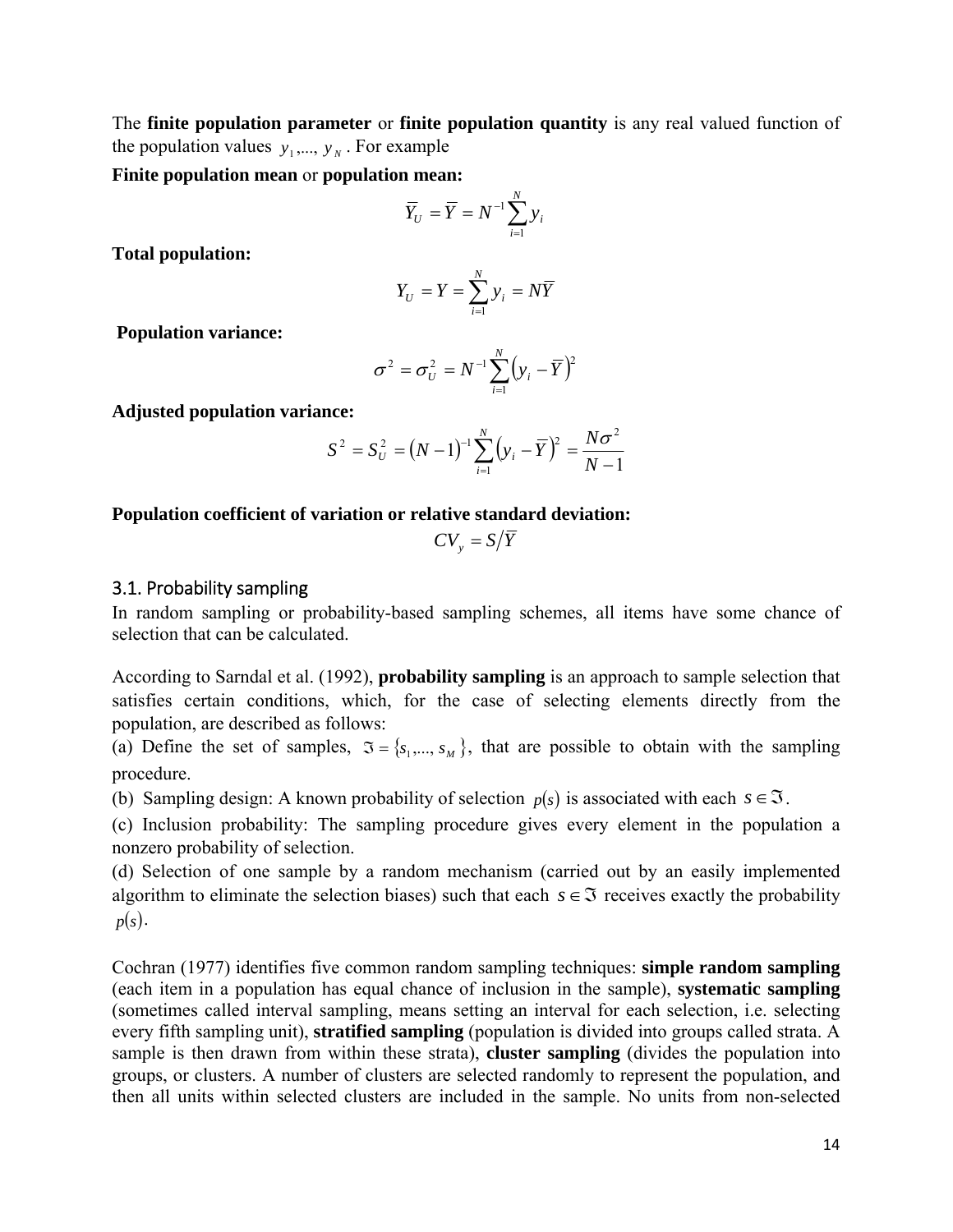<span id="page-16-0"></span>clusters are included in the sample) and **multi-stage sampling** (like cluster sampling, but involves selecting a sample within each chosen cluster, rather than including all units in the cluster. Thus, multi-stage sampling involves selecting a sample in at least two stages).

#### *3.1.1. Simple random sampling (with and without replacement)*

Simple random sampling without replacement (**SRSWOR**) is a method of selecting a sample *s* of *n* distinct units from a population  $U = \{1, ..., N\}$  of *N* sampling units (size of the population assumed known) such that every one of the distinct samples has the same chance of being drawn, or all possible distinct samples are equally likely to be chosen (Cochran, 1977). Once the number has been chosen, it is removed from the remaining list of samples. Unlike that, the simple random sampling with replacement (**SRSWR**) dictates to keep the chosen number, hence allowing for a repetitive selection of the same number again. In SRSWOR, the probability of selecting any individual sample *s* of *n* distinct units is:

$$
p(s) = Pr(s) = \frac{1}{N} \frac{n!(N-n)!}{N!}
$$

Where  $n! = n \times n - 1 \times \cdots \times 2 \times 1$ .

The probability that unit *i* in *s* is  $n/N$ . That is:  $Pr(i \in s) = n/N$  for all  $i = 1,..., N$ .

Simple random sampling is the basic selection method, and all other random sampling techniques can be viewed as an extension or adaptation of this method (Banning, 2012).

#### **Estimation of the Population Mean:**

The sample mean is represented by:

$$
\overline{y} = \overline{y}_s = \frac{1}{n} \sum_{i=1}^n y_i
$$

and is an unbiased estimator of the population mean. That is,  $E(\bar{y}) = \bar{Y}$ .

The variance of  $\bar{y}$  (measure of sampling error) is given by:

$$
V(\bar{y}) = (1 - f)\frac{S^2}{n}
$$

Where  $f = n/N$  is the sampling fraction.

It should be emphasized that  $V(\bar{y})$  is a measure of the variability among estimates  $\bar{y}_k$ , over all possible samples  $k = 1, ..., k$   $C_n$ .

The factor  $(1 - f) = (N - n)/N$  for  $V(\bar{y}) = S_U^2(1 - f)/n$  is called the **finite population correction**. Intuitively, with small populations, the greater  $f$ , the more information about the population and the smaller the  $V(\bar{y})$ . If  $N=5$  and all 5 observations are sampled, then there is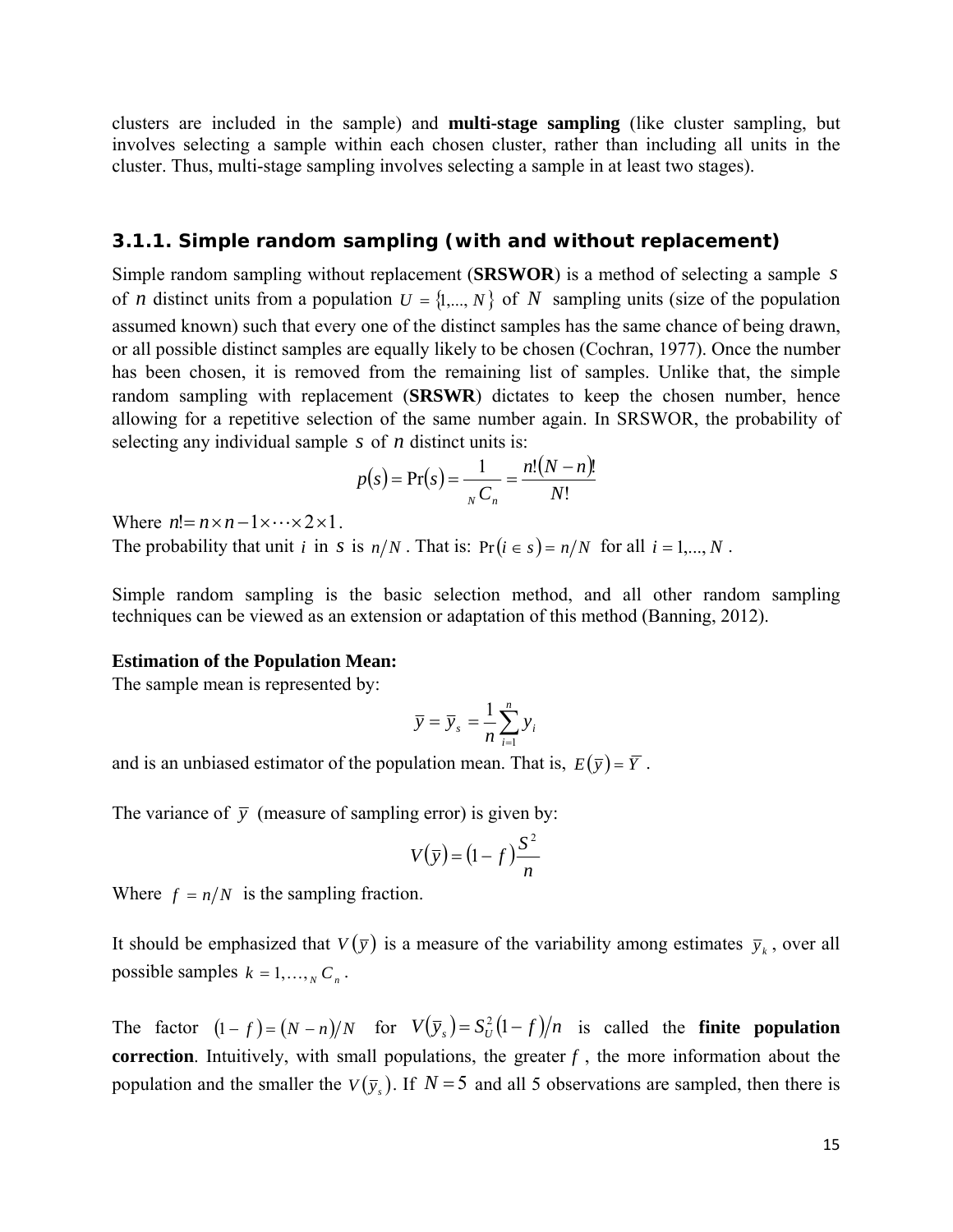only one possible sample of size 5 without replacement, with  $\bar{y} = \bar{Y}$ , then  $V(\bar{y}) = S^2(1-f)/n = S^2(1-1)/N = 0$ . There is no sampling variability.

An unbiased estimator of  $V(\bar{y})$  is:

$$
\hat{V}(\bar{y}) = (1 - f)\frac{s^2}{n}
$$

Where  $s^2 = (n-1)^{-1} \sum_{i=1}^{n} (y_i - \overline{y})$ *i*  $s^2 = (n-1)^{-1} \sum_{i} (y_i - \overline{y})$ 1  $2^2 = (n-1)^{-1} \sum (y_i - \overline{y})^2$  is the variance of the sample values.

The estimate of standard error (se) of  $\bar{v}$  is:

$$
se(\overline{y}) = \sqrt{\hat{V}(\overline{y})} = \frac{s}{\sqrt{n}} \sqrt{1 - \frac{n}{N}}
$$

The estimated coefficient of variation of an estimate  $\bar{v}$  - gives a measure of relative variability of an estimate, is:

$$
\hat{C}V(\overline{y}) = \frac{\sqrt{\hat{V}(\overline{y})}}{\overline{y}} = \frac{se(\overline{y})}{\overline{y}} = cv(\overline{y})
$$

Under simple random sampling with replacement (**SRSWR**),  $\bar{v}$  is an unbiased estimator of  $\bar{Y}$ with variance:

$$
V(\overline{y}) = \frac{(N-1)S^2}{nN} = \frac{\sigma^2}{n}
$$

**Confidence Interval:** For the point estimation, there is a single numerical value of the unknown finite population parameter  $\overline{Y}$  without any idea of how confident it might be, based on a sample data, that the estimate is anywhere close to the true value of the finite population parameter. The question that arises is: is it possible to make any probability statement about the unknown finite population parameter in the finite population from which the SRSWOR is drawn? This question is very well answered by Hajek (1960). An approximate  $100(1 - \alpha)\%$  confidence interval for the finite population mean  $\overline{Y}$  is:  $(\overline{y} - z_{\alpha/2} s e(\overline{y}), \overline{y} + z_{\alpha/2} s e(\overline{y})).$ 

Where  $z_{\alpha/2}$  is the upper  $\alpha/2$  point on the standard normal distribution. If  $n < 50$ , then replace  $z_{\alpha/2}$  by  $t_{\alpha/2}$  - the upper  $\alpha/2$  point on the Student's *t* distribution with  $n-1$  degrees of freedom.

An approximate  $100(1-\alpha)\%$  error margin of estimating the finite population mean  $\overline{Y}$  by the sample mean  $\bar{y}$  is: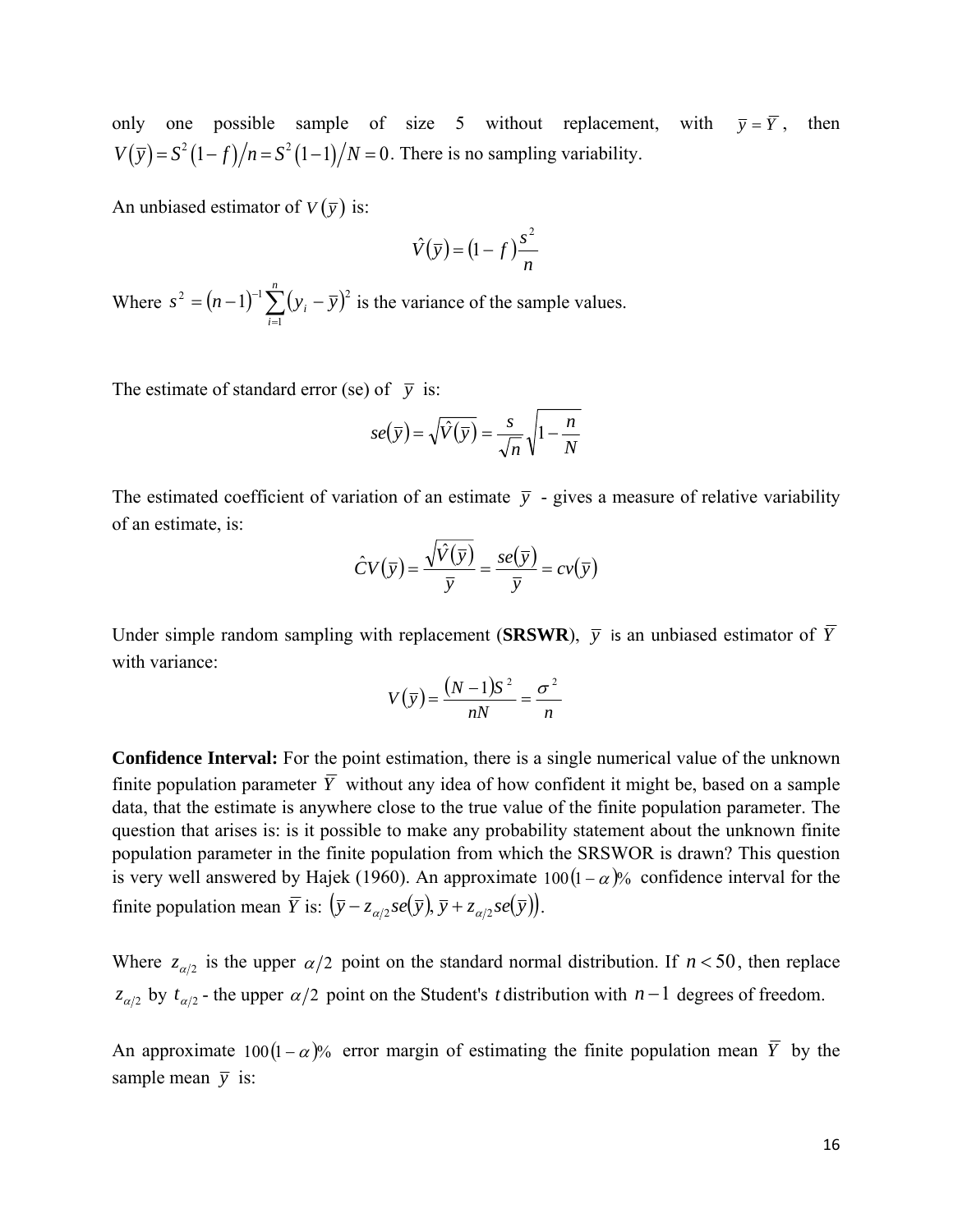$$
d=z_{\alpha/2} s e(\bar{y})
$$

Estimation of the **total population**  $Y = \sum y_i = NY$ *N*  $=\sum_{i=1}^{ } y_i = N \overline{Y}$  :

Let

$$
\hat{Y} = N\overline{y}_s = \sum_{i=1}^n \frac{N}{n} y_i = \sum_{i=1}^n w_i y_i
$$

be an estimate of the finite population total, where  $w_i = N/n = 1/\Pr(i \in s)$  is the **sampling or inclusion weight** for sampling unit.

**Statistical properties of** *Y*ˆ **:**

- (a)  $\hat{Y} = N\overline{y}$  is an unbiased estimator of  $Y = \sum_{i=1}^{N}$ *N i*  $Y = \sum y_i$ 1
- (b) An unbiased estimator of  $V(\hat{Y})$  is:

$$
\hat{V}(\hat{Y}) = N^2 (1 - f) \frac{s^2}{n}
$$

.

(c) The estimate standard error of  $\hat{Y}$  is:

$$
se(\hat{Y}) = \sqrt{\hat{V}(\hat{Y})} = \frac{Ns}{\sqrt{n}} \sqrt{1 - \frac{n}{N}}
$$

(d) The estimated coefficient of variation of  $\hat{Y}$  is:

$$
cv(\hat{Y}) = \frac{N \times se(\overline{y})}{N\overline{y}} = cv(\overline{y})
$$

(e) An approximate  $100(1 - \alpha)\%$  confidence interval for the finite population total *Y* is:  $(N\overline{y} - z_{\alpha/2}N \times se(\overline{y}), N\overline{y} + z_{\alpha/2}N \times se(\overline{y}))$ 

#### **Estimation of the sample size:**

Anyone designing SRSWOR must decide what amount of sampling error in the estimates is tolerable and must balance the precision of the estimate with the cost of the survey. Even though many survey variables may be measured, an investigator can often focus on one or two survey variables that are of primary interest in the survey and use these for estimating a sample size. In the planning of a sample survey, a stage is always reached at which a decision must be made about the size of the sample. This depends on the precision of the estimate to be specified. The statement of precision desired may be made by giving the amount of sampling error that will be tolerated in the sample estimate (Cochran, 1977).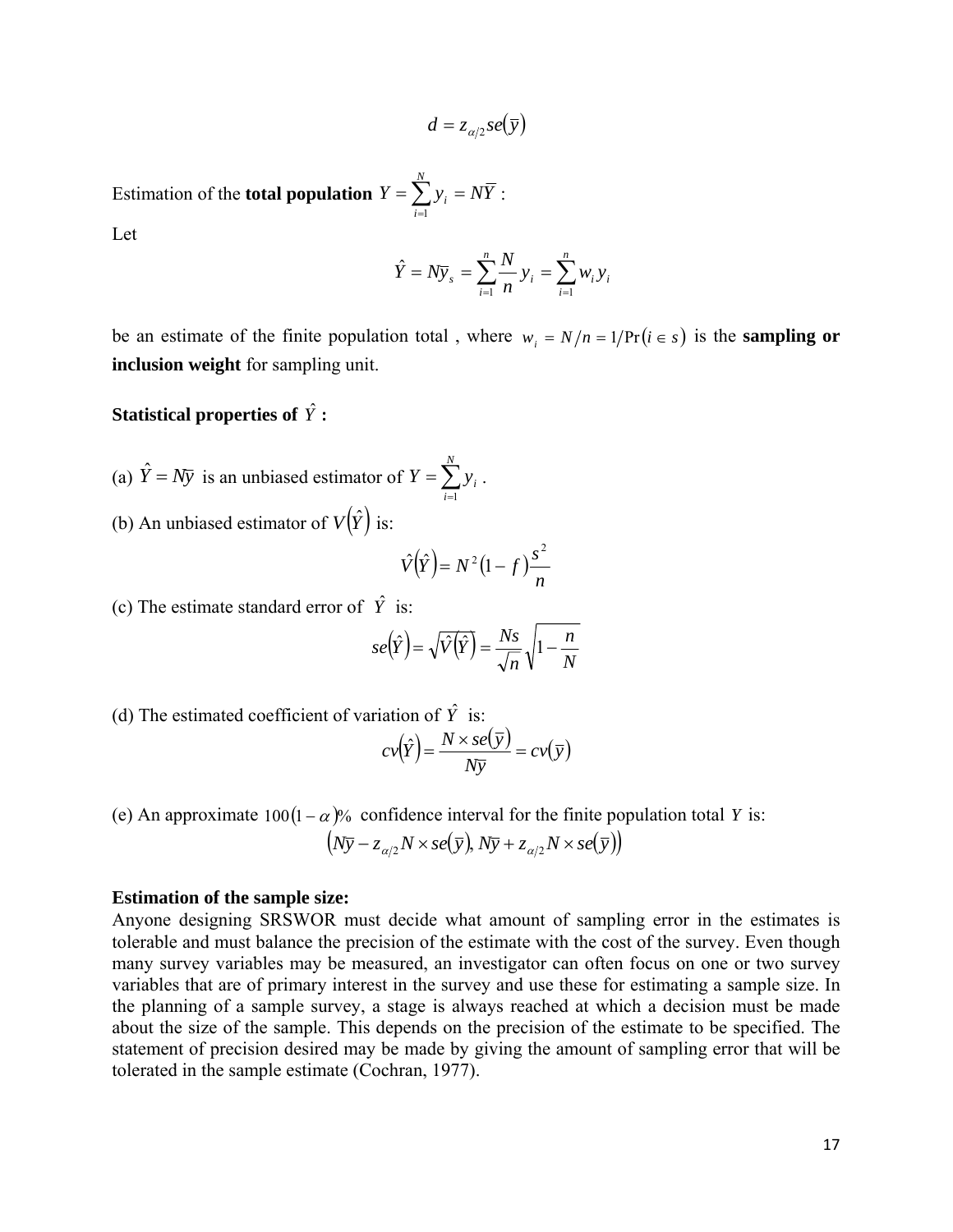#### **Sample size in estimating finite population mean or population total:**

According to Cochran (1977), suppose it is specified that the **absolute error** in estimating the finite population mean  $\overline{Y}$  by the sample mean  $\overline{y}$  is less than *d* with confidence coefficient  $100(1 - \alpha)\%$ , then the precision is expressed as:

$$
P(|\bar{y} - \bar{Y}| \le d) = 1 - \alpha
$$

The investigator must decide on reasonable values of the risk  $\alpha$  and the margin error or sampling error *d* in many surveys. For many surveys,  $\alpha = 0.05$ . Assuming that  $\overline{y}$  ~ *NORMAL*  $(E(\overline{y}), V(\overline{y}))$ , then the value of *n* satisfies:

$$
d = z_{\alpha/2} \sqrt{V(\overline{y})} = z \sqrt{V(\overline{y})}, \ z = z_{\alpha/2}
$$

This equation connects *n* with the desired degree of precision.

Solving for *n*, we get:

$$
n = \frac{n_0}{1 + n_0/N}
$$

Where  $n_0 = (zS/d)^2$ .

Note that  $n_0$  does not depend on the population size *N* and  $n_0 = (z^2 S^2)/d^2$  is the sample size for random sample from a population with large size. That is, if *N* is large, a first approximation of  $n$  is:

$$
n_0 = \left(\frac{z^2 S^2}{d^2} = S^2 / V\right)
$$

Where *V* is the desired variance of the sample mean  $\bar{y}$ .

According to Cochran (1977), most commonly, the **relative error** *r* is desired to be controlled. Suppose it is specified that the relative error r in estimating the finite population mean  $\overline{Y}$  by the sample mean  $\bar{y}$  is less than *r* with 100(1 –  $\alpha$ )% confidence coefficient, then the precision is expressed as:

$$
P\left(\left|\frac{\overline{y} - \overline{Y}}{\overline{Y}}\right| \le r\right) = 1 - \alpha
$$

Then

$$
n = \frac{n_0}{1 + (n_0/N)}
$$

Where  $n_0 = z^2 C V_y^2 / r^2$ .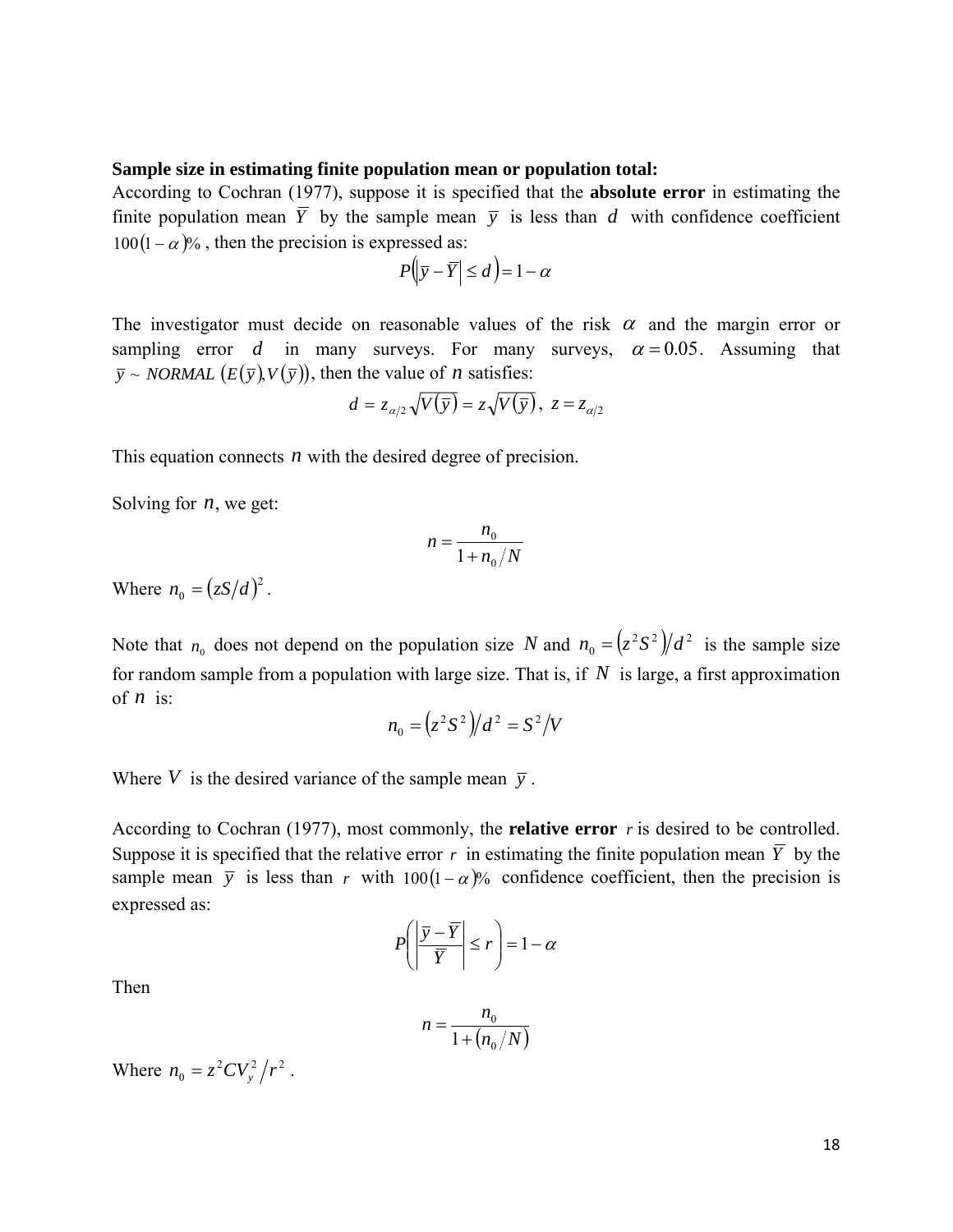<span id="page-20-0"></span>So that,  $n_0$  is a function of population coefficient of variation,  $CV_y = S/\overline{Y}$ . This is often more

stable and easier to guess in advance than the population variance  $S^2$  (Lohr, 2009).

### **Specifying**  $S^2$ :

Typically the population variance  $S^2$  is unknown. In practice there are four methods of estimating  $S<sup>2</sup>$  for sample size determination (Cochran, 1977):

(a) Use of the results of a **pilot study** – a small sample taken to provide information about  $S^2$ .

(b) Use of previous studies or data in literature of the same or similar populations. Lohr (1999, p 41) pointed out that "you are rarely the first person in the world to study anything related to your investigation".

(c) By guesswork about the structure of the population, assisted by some mathematical model.

(d) Use of double-sampling scheme.

### **Specifying**  $CV_{\nu}$ :

According to Valliant et al. (2013), to put the method described above into practice, a value for the target coefficient of variation, *CV*0 , must be set. To some extent, the value is arbitrary although rules of thumb have been developed over the years. A *CV* of an estimate of 50% would imply that a normal-approximation confidence interval formed by adding and subtracting two standard errors of an estimate would cover zero. Such an estimate obviously is highly imprecise. The US National Center for Health Statistics flags any estimate it publishes that has a *CV* of 30% or more and labels it as "unreliable". Often, an estimate with a *CV* of 10% or less is considered "reliable", but the purposes to which the estimate will be put must be considered.

## *3.1.2. Systematic random sampling*

This method uses a systematic selection of the elements within the sample; for example, sampling every 15<sup>th</sup> vehicle in a total of 5,000 vehicles. Sometimes **systematic sampling** is used as proxy for SRSWOR, when no list or addresses of the population exists. Such cases occur in the surveys which are being implemented as part of the project on energy consumption in the transport sector. There is a frame of vehicles contains auxiliary information, like vehicle type, age, engine capacity, municipality, etc., but the problem is there is no address for vetches. The apparent advantages of systematic random sampling over SRSWOR are:

(a) It is easier to draw a sample and easier to apply without mistake.

(b) Intuitively, systematic sampling seems likely to be more precise than SRSWOR.

### *a. Linear systematic random sampling*

According to Sarndal et al. (1992), consider a finite population of size  $N$ , the units of which are identified by the labels1,..., $k$ ,..., $N$ . Let  $a$  be the fixed **sampling interval** and let  $n$  be the integer part of  $N/a$ . Then  $N = na + c$ , where the integer *c* satisfies  $0 \le c < a$ . Two cases are available for consideration:

**Case 1.** If  $c = 0$ , a sample of size *n* will be drawn.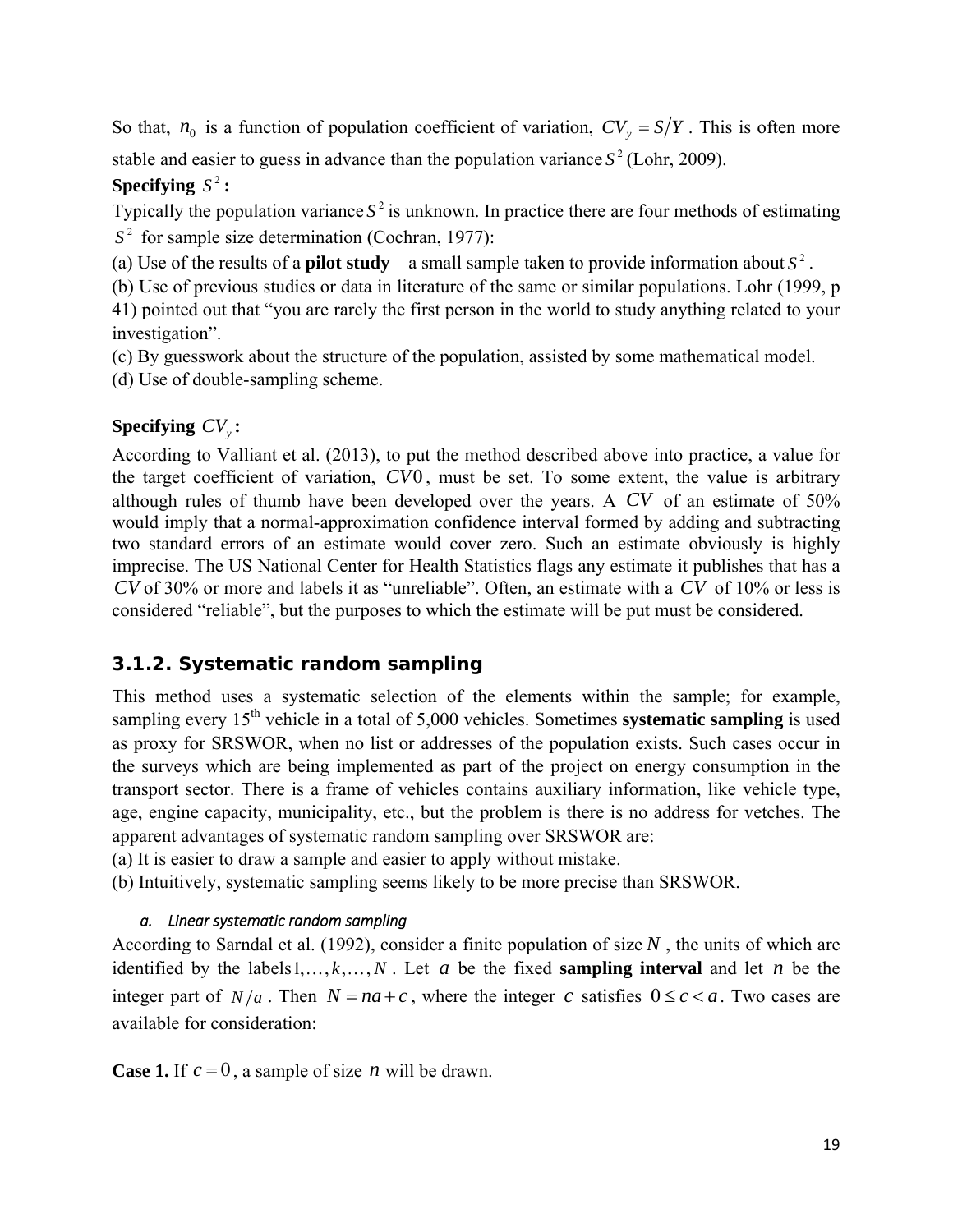<span id="page-21-0"></span>**Case 2.** If  $c > 0$ , the sample size is going to be either *n* or  $n+1$ , so the sample size is random and not fixed.

The selection is as follows:

(1) Select with equal probability  $1/a$  a random integer, say r, called **random start**, between 1 and *a* (inclusive).

(2) The selected sample is composed of:

$$
s = sr = {k : k = r + (j - 1)a \le N; j = 1, ..., ns}, r = 1, ..., a
$$

Where the sample size  $n_e$  is either  $n+1$  (when  $r \leq c$ ) or  $n$  (when  $c < r \leq a$ ).

The set of all possible (non-overlapping) distinct systematic samples *a* are equally likely to be chosen. So that the probability of selecting any individual systematic sample *s* of *n* distinct units is:  $Pr(S = s) = p(s) = 1/a$ .

Note the systematic samples  $s_1, \ldots, s_n$  represent a partition of  $U = \{1, \ldots, N\}$ .

For example, suppose that  $N=11$  and  $a=3$ , then the integer part of  $N/a = 11/3$  is 3. Therefore,  $N = 11 = (3)(3) + 2$ , and  $c = 2 > 0$ . Hence, the sample size is going to be either 3 or 4. The following table contains the systematic samples.

| <i>Lable 3.1.Systematic sampling</i> |  |                   |  |  |  |  |  |  |
|--------------------------------------|--|-------------------|--|--|--|--|--|--|
|                                      |  | Systematic sample |  |  |  |  |  |  |
|                                      |  | $S_{\mathcal{D}}$ |  |  |  |  |  |  |
|                                      |  |                   |  |  |  |  |  |  |
| values                               |  |                   |  |  |  |  |  |  |
|                                      |  |                   |  |  |  |  |  |  |
|                                      |  |                   |  |  |  |  |  |  |

*Table 3.1.Systematic sampling* 

The first two systematic samples have  $n = 4$  and the last one has  $n = 3$ .

Now, if  $N=12$  and  $a=3$ , then the integer part of  $N/a = 12/3 = 4$ . Therefore,  $N = 12 = (3)(4) + 0$ , and  $c = 0$ . Hence the sample size is 4. Table 3.2 gives the possible systematic samples.

| $\frac{1}{2}$ and $\frac{1}{2}$ is a series in the series of $\frac{1}{2}$ |                   |  |  |  |  |  |  |  |  |
|----------------------------------------------------------------------------|-------------------|--|--|--|--|--|--|--|--|
|                                                                            | Systematic sample |  |  |  |  |  |  |  |  |
|                                                                            |                   |  |  |  |  |  |  |  |  |
|                                                                            |                   |  |  |  |  |  |  |  |  |
| values                                                                     |                   |  |  |  |  |  |  |  |  |
|                                                                            |                   |  |  |  |  |  |  |  |  |
|                                                                            |                   |  |  |  |  |  |  |  |  |

*Table 3.2.Systematic sampling*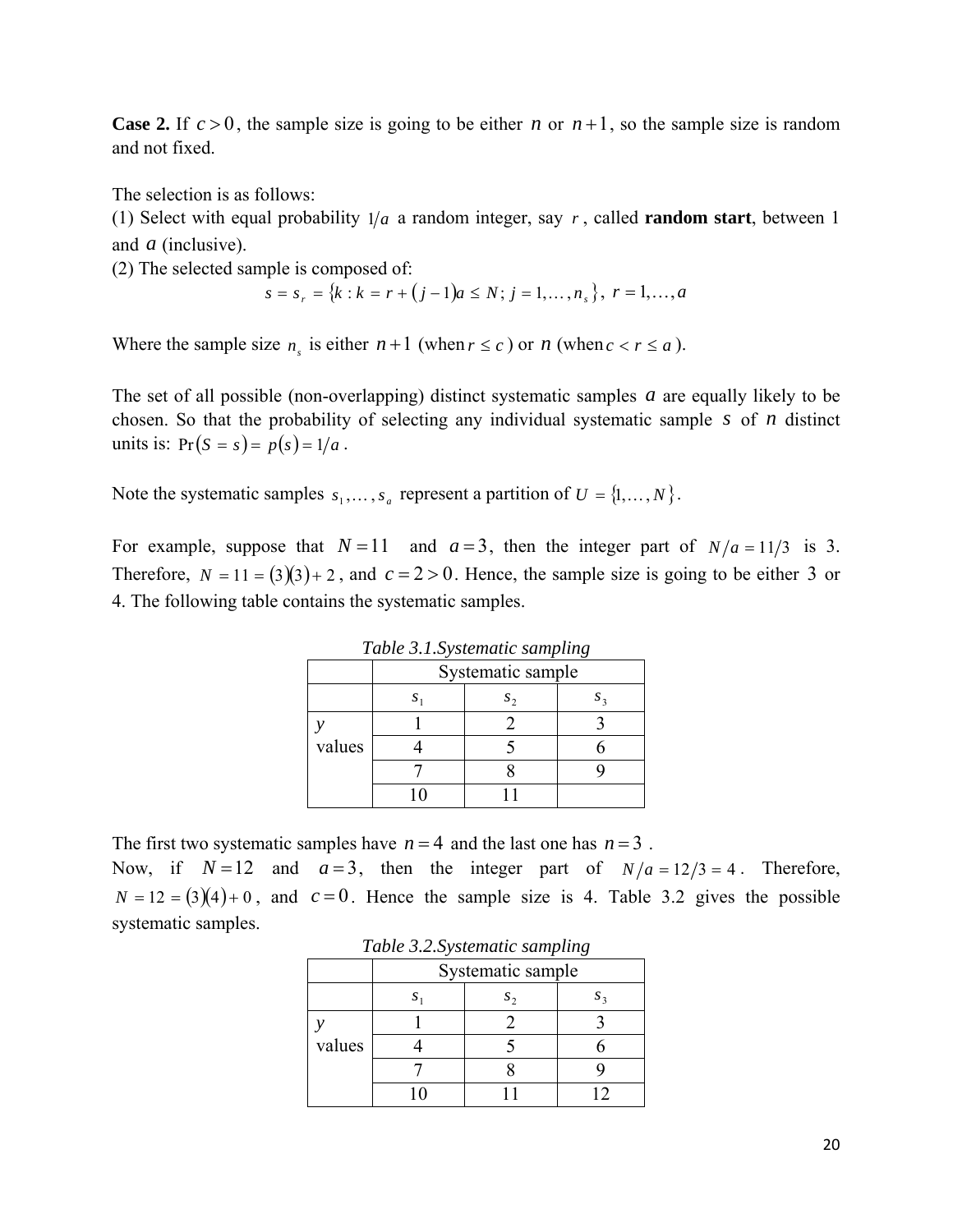<span id="page-22-0"></span>The three systematic samples have size  $n = 4$ .

A point estimator of the population mean is the systematic sample mean  $\bar{y}_{sy}$ .

Sarndal et al. (1992) states that one of the disadvantages of systematic random sampling is that it is not possible to construct an unbiased estimator of  $V(\bar{y}_s)$ . But by treating the systematic sample as SRSWOR, it is possible to construct some biased, but useful variance estimator. That is:

$$
\hat{V}(\overline{y}_{sy}) = \frac{1-f}{n} s^2 = \left(\frac{1}{n} - \frac{1}{N}\right) s^2
$$

Where  $s^2 = \frac{1}{n-1} \sum_{i=1}^{\infty} (y_i - \overline{y}_{sy})$ *n i*  $\frac{1}{n-1}\sum_{i=1}^{n}(y_i - \overline{y}_{sy})$ *s* 1 2  $\frac{1}{2}$   $\sum (n \pi)^2$ 1  $\frac{1}{\sqrt{2}}\sum_{i=1}^{n}(y_i-\bar{y}_{sv})^2$ .

#### *b. Circular systematic random sampling*

According to Sarndal et al. (1992), assume *N* is not a multiple integer of *n*, that is,  $N = na + c$ ,  $c > 0$ . In circular systematic random sampling, the sequential list of the population labels or units  $U = \{1, 2, ..., N\}$  is first prepared on the circle in clockwise direction. The main steps involved in selecting a sample using circular systematic random sampling scheme are as follows (Sarndal et al., 1992):

(a) Select a random number from 1 to *N* and name it as **random start**, say *r* .

(b) Choose some integer value of  $a = N/n$  or round to nearest integer and name it as **skip** or **span.** 

(c) Select all units in the sample with serial numbers:

$$
r + ja \quad \text{if} \quad r + ja \le N
$$
\n
$$
r + ja - N \quad \text{if} \quad r + ja > N \,, \quad j = 0, 1, \dots, n - 1
$$

For example to select a sample of size 3 from a population of size 10, the process is as follows:

**(i) Random start:** Select a random start from 1 to 10, say  $r = 3$ .

(a) Skip or span: The nearest integer of  $a = 10/3$  is  $a = 3$ .

(b) Compute  $r + ja = 3 + 3j$ ;  $j = 0,1,2$ . Since  $r + ja = 3 + 3j < 10$ , therefore the sample would be with serial numbers: 3, 6, 9.

**(ii) Random start:** Select a random start from 1 to 10, say  $r = 7$ .

(a) Skip or span: The nearest integer of  $a = 10/3$  is  $a = 3$ .

(b) Compute  $r + ja = 7 + 3j$ ;  $j = 0,1,2$ . Since  $7 + 2(3) = 13 > 10$ , therefore the sample would be with serial numbers: 3, 7, 10.

Note that different random starts give different samples.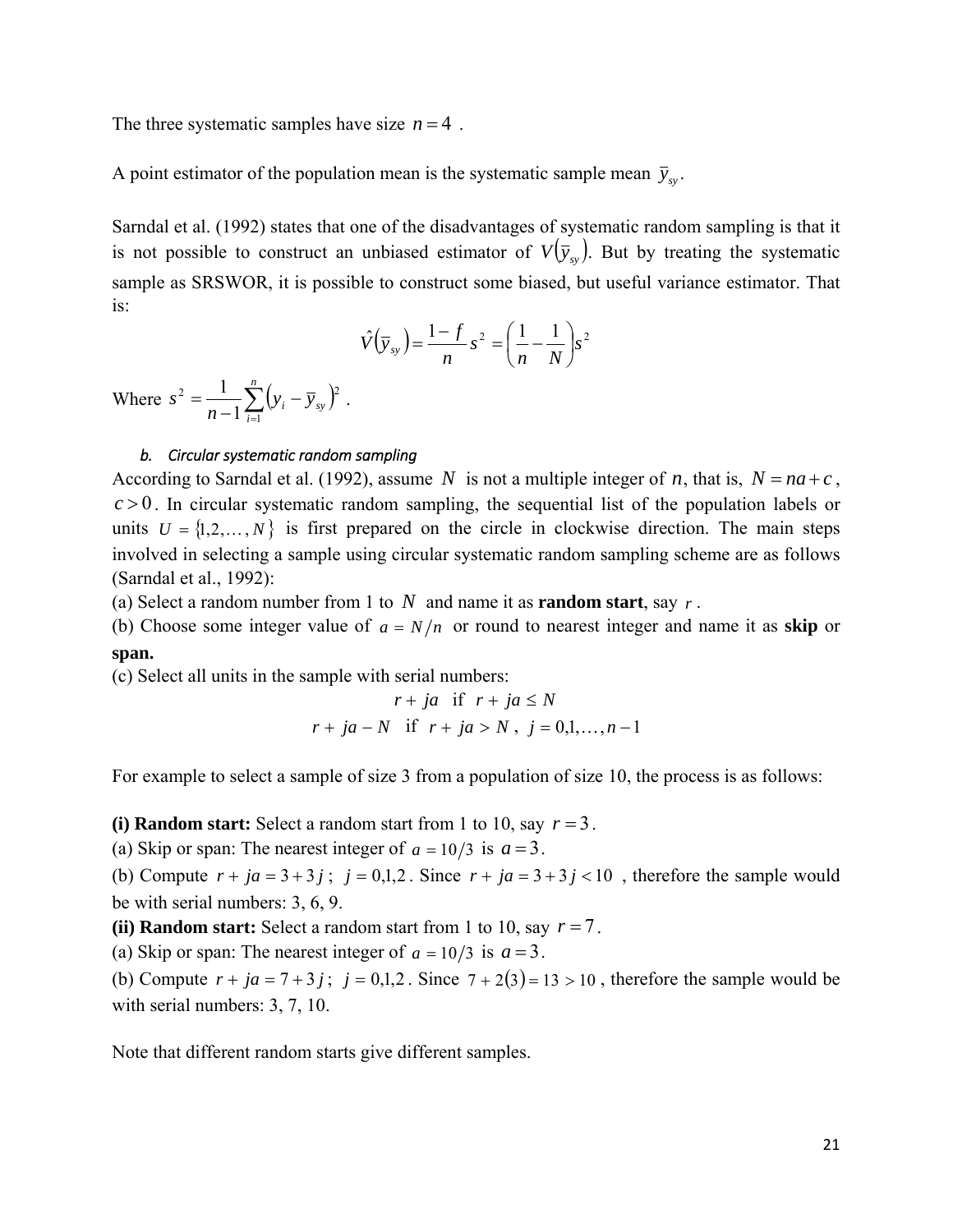### <span id="page-23-0"></span>*3.1.3. Stratified random sampling*

According to Cochran (1977), Lohr, (2009), and Kish (1965), the finite population in **stratified sampling** is divided into non-overlapping subpopulations called **strata**. The strata constitute the whole population so that each sampling unit belongs to exactly one **stratum**. From each strata probability sample (a sample for which every element in the sampling frame has a positive chance or probability of being part of the sample) is selected. The selections in the different strata are independent. Then extract the information obtained from the different strata to obtain overall finite population estimates.

#### **Choosing stratification variables:**

Choosing the stratification variables has at least five advantages, according to Lohr (1999):

1. Avoid selecting a sample that is poorly distributed across the population.

2. A guaranteeing measure of certain sample sizes in groups that will be studied separately (i.e. domains).

3. Administrative convenience (e.g. a mail survey might be used for units in some strata but personal interviews for the remaining strata).

4. Cost management (e.g. data collection in some strata might be more expensive than in other strata).

5. Improving the sample efficiency for full population estimates by grouping units together that has similar mean and variance properties.

According to [Valliant et al. \(2013\)](https://www.researchgate.net/publication/264962052_Practical_Tools_for_Designing_and_Weighting_Survey_Samples?el=1_x_8&enrichId=rgreq-fda677c61fd774d007298727f6625c97-XXX&enrichSource=Y292ZXJQYWdlOzI4MTI2OTMyNjtBUzoyNjY2MzUwNTU0NjQ0NDhAMTQ0MDU4MjE1OTA3OA==), stratification by size with an efficient allocation is an example of point 5 above. This method uses a size variable that is correlated with measured unit in the survey. In the ECSTS, the vehicle type, weight, engine capacity, and/ or age, are correlated with fuel consumption.

According to [Valliant et al. \(2013\)](https://www.researchgate.net/publication/264962052_Practical_Tools_for_Designing_and_Weighting_Survey_Samples?el=1_x_8&enrichId=rgreq-fda677c61fd774d007298727f6625c97-XXX&enrichSource=Y292ZXJQYWdlOzI4MTI2OTMyNjtBUzoyNjY2MzUwNTU0NjQ0NDhAMTQ0MDU4MjE1OTA3OA==) the **principles of stratification** are as follows:

(a) The strata should be non-overlapping and should comprise the whole population.

(b) The stratification of population should be done in such a way that strata are homogenous within themselves with respect to the characteristics of interest and heterogeneous between strata.

(c) In many practical situations when it is difficult to stratify with respect to the selected characteristics, administrative convenience may be considered as the basis for stratification.

(d) If the limit of precision for certain subpopulation is given, it will be better to treat each subpopulation as a stratum.

To fully capitalize on the potential of the stratified sampling technique, the sampler must first resolve a number of technical questions. The objective is to select an efficient, yet practical, stratified sample. To do so, samplers need to answer some important questions to assist them in deciding the sampling method: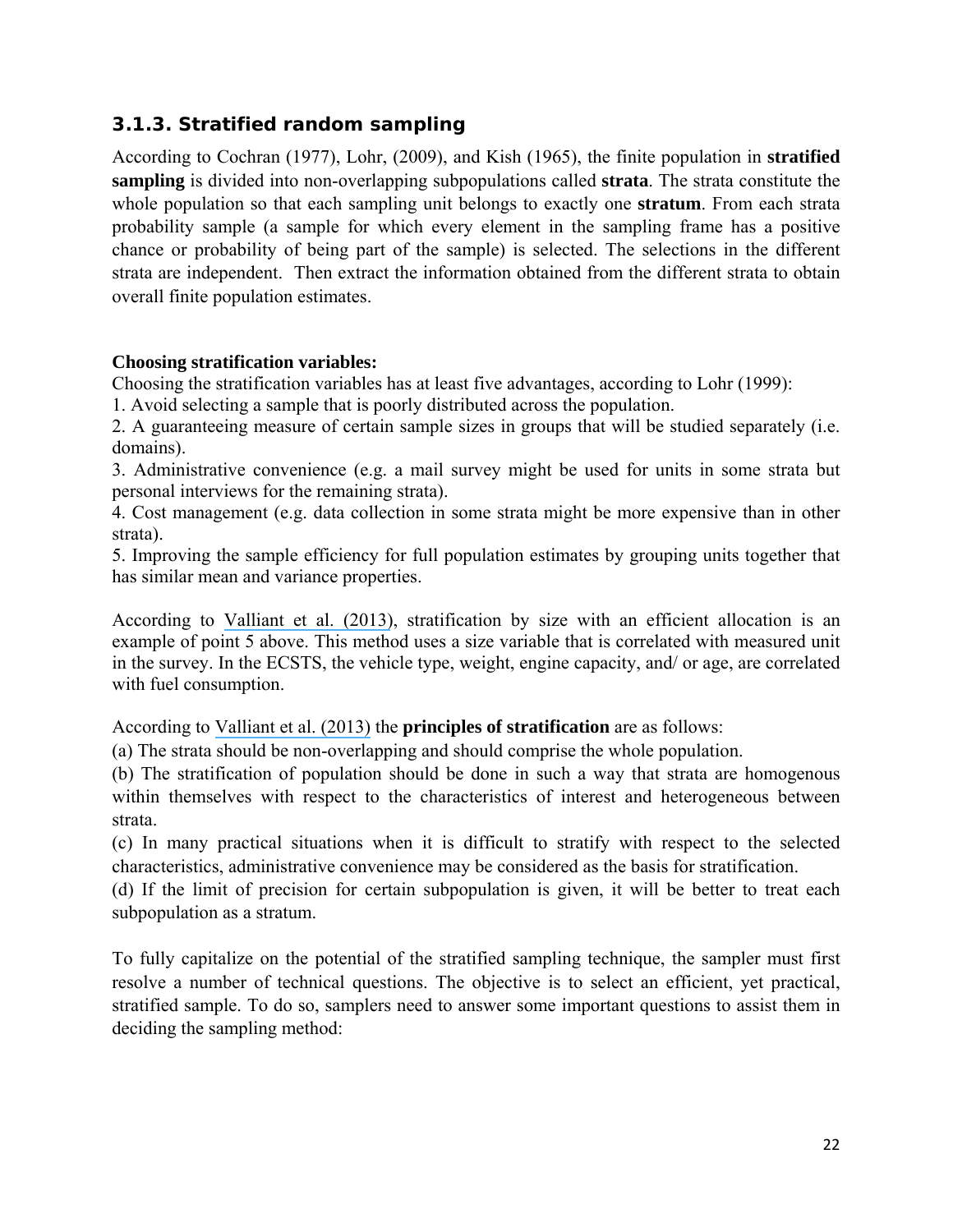#### a- **The construction of strata:**

- If there is a choice, which stratification variable or variables should be used? **Stratification variable** is the characteristic or characteristics used for subdividing the population into strata. For example, would an age and sex stratification be preferred to stratification by occupational groups?
- How should strata be demarcated? If the stratification uses age groups, what age intervals should be used to set up the strata?
- How many strata should there be? If age is a stratification variable, how many age groups should there be?

#### b- **Choice of sampling and estimation methods within strata:**

- Are the sampling design and size specified in each stratum? Often the sample type of sampling design is applied in all of the strata.
- Is there an estimator specified for each stratum? Often this choice is also made uniformly for all strata.
- What effect would post-stratification (choosing the strata after seeing the data) have on the estimates?

#### **Stratified sampling for estimating population mean:**

In **stratified random sampling,** the finite population  $U = \{1, \ldots, k, \ldots, N\}$  of *N* sampling units is divided into *H* non-overlapping strata or subpopulations, denoted by  $U_1, \ldots, U_h, \ldots, U_H$  with  $N_h$ sampling units in the  $h^{th}$  stratum, where  $N_1 + ... + N_H = N$  known in advance, where  $U_h = \{k : k \text{ belongs to stratum } h\},\ h = 1,\ldots,H \text{ so that } U = U_1 \cup \ldots \cup U_H$ . An SRSWOR of size  $n_h$ , denoted by  $s_h$ , is independently taken from stratum  $U_h$ , for all  $h = 1, \dots, H$ . The resulting total sample is  $s = s_1 \cup ... \cup s_n$ . Let

$$
y_{hj} = \text{the } j^{\text{th}} \text{ value of the study variable in the } h^{\text{th}} \text{ stratum, where } j = 1,...,N_h \text{ and } h = 1,...,H,
$$
  
\n
$$
W_h = N_h / N = \text{relative size of stratum } h \text{ or proportion of population units falling in stratum } h.
$$
  
\n
$$
\overline{Y}_h = N_h^{-1} \sum_{j=1}^{N_h} y_{hj} = N_h^{-1} Y_h = \text{population mean in stratum } h \text{ or true mean of stratum } h,
$$
  
\n
$$
\overline{Y} = N^{-1} Y = N^{-1} \sum_{h=1}^{H} \sum_{j=1}^{N_h} y_{hj} = \sum_{h=1}^{H} W_h \overline{Y}_h = \text{overall population mean},
$$
  
\n
$$
S_h^2 = (N_h - 1)^{-1} \sum_{j=1}^{N_h} (y_{hj} - \overline{Y}_h)^2 = \text{population variance of stratum } h.
$$

A commonly employed estimator of the population mean is the **stratified sample mean**,  $\bar{y}_x$ , defined by:

$$
\overline{y}_{st} = \sum_{h=1}^{H} \frac{N_h}{N} \overline{y}_h = \sum_{h=1}^{H} W_h \overline{y}_h
$$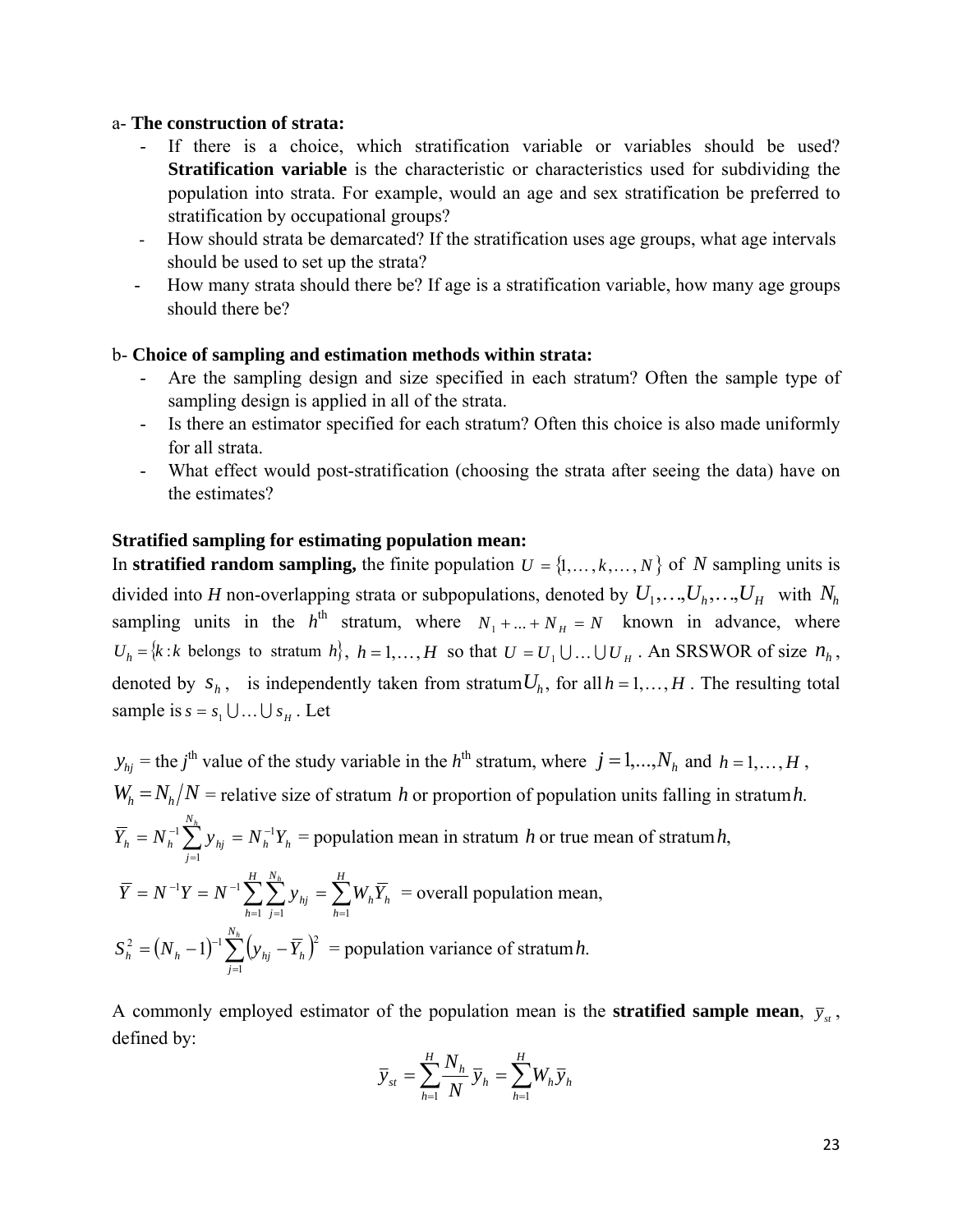Where:

 $n_h$  = sample size of stratum*h*.  $=n_1 + ... + n_H = \sum_{h=1}$ *H h*  $n = n_1 + ... + n_H = \sum n_h$ 1  $n_1 + ... + n_H = \sum n_h$  = overall sample size. *h h n j*  $\overline{y}_h = n_h^{-1} \sum_{j}^{n_h} y_{hj} = n_h^{-1} y$ 1  $1$   $\sum$   $\ldots$   $\ldots$   $\ldots$   $\ldots$  $= n_h^{-1} \sum_{j=1}^{n} y_{hj} = n_h^{-1} y_h =$  sample mean in stratum *h*.

Note that the stratified sample mean,  $\bar{y}_{st} = \sum_{h=1}^{H} W_h \bar{y}_h$ , is not in general the same as the (overall) sample mean,  $\bar{y} = \sum_{h=1}^{H} \frac{n_h}{n} \bar{y}_h$ *n*  $\overline{y} = \sum_{h=1}^{H} \frac{n_h}{n} \overline{y}_h$ , unless  $n_h/n = N_h/N$ , or equivalently  $n_h = n(N_h/N)$  for all  $h = 1, \ldots, H$ . When this occurs, it is named **proportional sampling allocation.** 

#### **Statistical properties of stratified sampling mean**:

(a) The stratified sampling mean  $\bar{y}_{st}$  is an unbiased estimator of the overall population mean  $\bar{Y}$ . (b) The variance of  $\bar{y}_s$  is:

$$
V(\bar{y}_{st}) = \sum_{h=1}^{H} W_h^2 (1 - f_h) \frac{S_h^2}{n_h}
$$

(c) The estimated standard error of  $\bar{y}_{st}$  is:

$$
se(\overline{y}_{st}) = \sqrt{\hat{V}(\overline{y}_{st})} = \sqrt{\sum_{h=1}^{H} W_h^2 (1 - f_h) \frac{s_h^2}{n_h}}
$$

Where  $s_h^2 = (n_h - 1)^{-1} \sum_{j=1}^{n_h} (y_{hj} - \overline{y}_h)$ *j*  $s_h^2 = (n_h - 1)^{-1} \sum_{j} (y_{hj} - \overline{y}_{hj})$ 1  $\sum_{h}^{2} = (n_h - 1)^{-1} \sum_{h}^{n} (y_{hj} - \overline{y}_h)^2$  is the sample variance of stratum *h*, and  $f_h = n_h/N_h$  is the sampling fraction of stratum *h*.

The stratified sampling estimator  $\hat{Y}_{st} = N\bar{y}_{st}$  of the overall total population  $Y = N\bar{Y}$  can be written as:

$$
\hat{Y}_{st} = N \bar{y}_{st} = \sum_{h=1}^{H} \sum_{j=1}^{n_h} w_{hj} y_{hj}
$$

Where  $w_{hi} = N_h / n_h$  is the **sampling weight.** 

For example, a city transportation department is conducting a survey to determine the gasoline usages of its residents. Stratified random sampling is used, and the four city wards are treated as the strata. The amount of gasoline purchased in the last week is recorded for each household sampled. The strata sizes and the summary information obtained from the sample are given in the following table: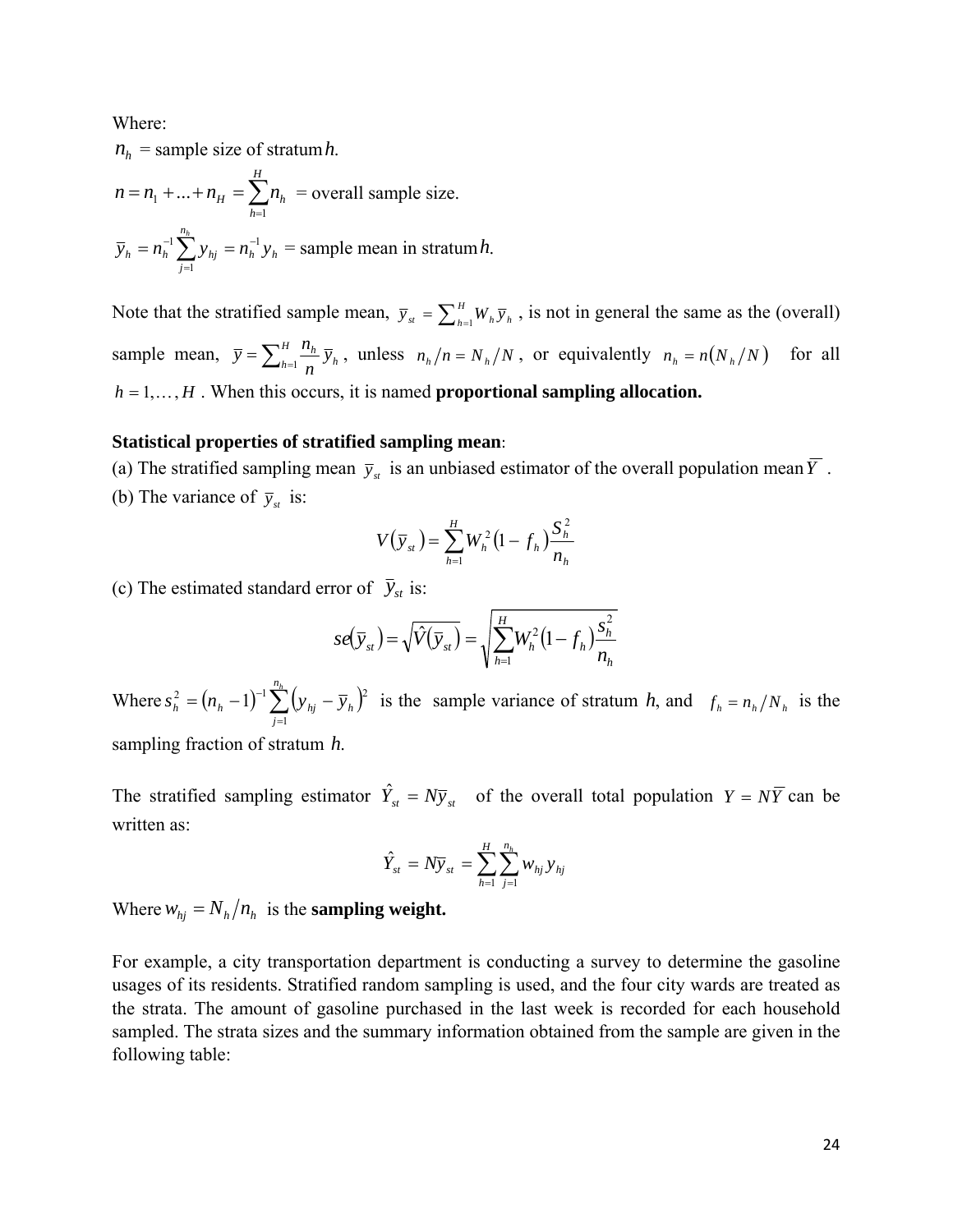<span id="page-26-0"></span>

| Stratum h |      | $n_h^{}$ |      |     |
|-----------|------|----------|------|-----|
|           | 3750 |          | 12.6 |     |
|           | 3272 |          | 14.5 | , u |
|           | 1387 |          | 18.6 |     |
|           | 2475 |          | 13.8 |     |

*Table 3.3.Strata size and summary sample information* 

Then the estimated mean of weekly gasoline usage per household, for the city population is the stratified sample mean:

$$
\overline{y}_{st} = \sum_{h=1}^{4} \frac{N_h}{N} \overline{y}_h = \frac{3750}{10894} 12.6 + \frac{3272}{10894} 14.5 + \frac{1387}{10894} 18.6 + \frac{2475}{10894} 13.8
$$
  
= 14.21

And the unbiased estimated variance of  $\bar{y}_{st}$  is:

$$
\hat{V}(\bar{y}_{st}) = \sum_{h=1}^{4} W_h^2 (1 - f_h) \frac{s_h^2}{n_h} = \left(\frac{3750}{10894}\right)^2 \left(1 - \frac{50}{3750}\right) 2.8 + \left(\frac{3272}{10894}\right)^2 \left(1 - \frac{45}{3272}\right) 2.9
$$

$$
+ \left(\frac{1387}{10894}\right)^2 \left(1 - \frac{30}{1387}\right) 4.8 + \left(\frac{2475}{10894}\right)^2 \left(1 - \frac{30}{2475}\right) 3.2
$$

$$
= 0.02
$$

#### *a‐ Post‐stratification sampling*

**Post-stratification** is the stratification made after the selection of the sample. With some variables that are suitable for stratification, the stratum to which a unit belongs is not known until the data have been collected. Personal characteristics such as age, sex, race, and educational level are common examples. The stratum sizes  $N<sub>h</sub>$  may be obtainable fairly from official statistics, but the units can classify into strata only after the sample data is known (Kish, 1965).

In **post-stratified sampling scheme,** a sample of *n* units is first selected, **without stratification**, from the population of *N* units using any sampling design. The population is stratified into *H* strata on the basis of some auxiliary information available. In post-stratified sampling, the values of  $N_h$  where  $h = 1, ..., H$  and  $\sum_{h=1}^{H} N_h = N$  may or may not be known. Each sample unit selected with the chosen sampling design is then post-stratified or placed in stratum *h* based on the **auxiliary information associated with each sampled unit** such that  $\sum_{h=1}^{H} n_h = n$ . Thus the difference between stratified and post-stratified sampling schemes is a fixed number of strata sample sizes of  $n<sub>h</sub>$  in stratified sampling, whereas in post-stratified sampling it is a random variable.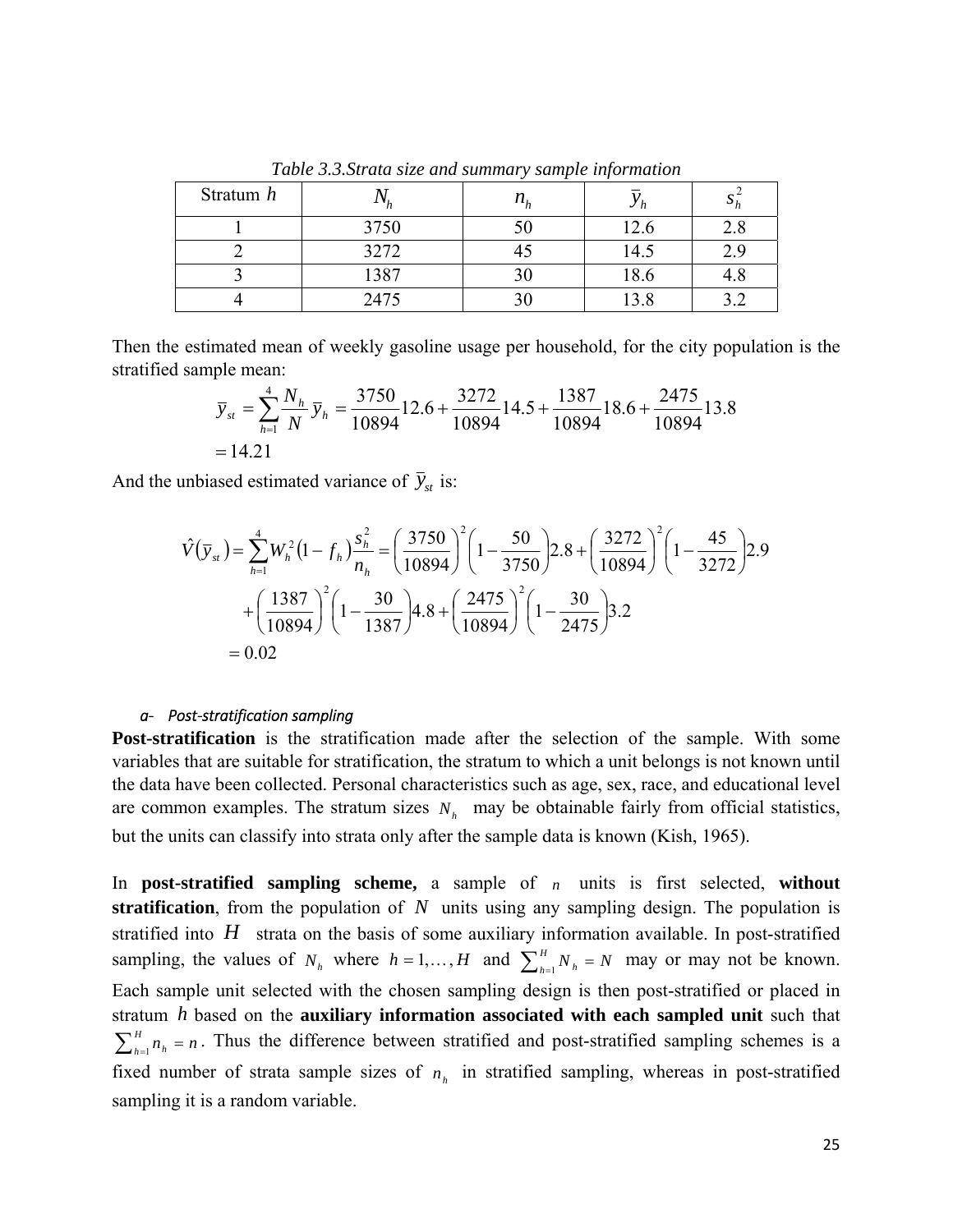Kish (1965) pointed out the requirements for post-stratification:

- (a) Information on the proportions  $W<sub>h</sub>$  of the population in the several strata.
- (b) Information for classifying the sample cases into same strata.

Post-stratification does not require that every member of the population be classified and sorted into its stratum before selection, as proportionate selection does. These considerations address the following question: When should post-stratification be used instead of proportionate selection?

According to Kish (1965): (a) The stratifying variable may be unavailable for classifying and sorting each population element. For example, in a sample of a factory, suppose that union membership is confidential and not available for all workers; suppose also that the respondent reveal their membership, and that the union will give the data on the total number of members. Then union membership can be used for post-stratification, but not for stratification in the selection. Unavailable may also simply mean that it is too expensive to stratify the entire population. When the total vote for each party is available after an election, this variable can be used for post-stratification, but not for selection. (b) The stratifying variable, although available, may not be used. Perhaps at the time of selection the sampler overlooked it, or for other reason failed to use it. Perhaps there were too many variables available, and some others variables were chosen instead.

Holt and Smith (1979) showed that post-stratification is potentially more efficient than stratification. This technique is found to be most practical for surveys where individual responses may be expected to vary with age, sex, occupation, education, state, country, race etc. Usually none of these variables is available for stratification at the **individual level** prior to sampling. Such a situation is called **conditional post-stratification.** In some situations, censuses may provide information on all of these variables at the aggregate level. In other situations, aggregated level of information may not be available; it is then referred to as **unconditional post-stratification**, which is of interest in practice.

#### **Conditional post-stratification:**

Conditional post-stratification can be defined as a sampling technique in which SRSWOR is selected without stratification. Once the strata sample size  $n_h \geq 2$  is known,  $h = 1, \dots, H$  such that  $\sum_{h=1}^{H} n_h = n$ , the traditional stratified estimator is used. If there is any  $n_h < 2$  then the *h*<sup>th</sup> stratum is merged with another  $t<sup>th</sup>$  stratum such that the composition is homogeneous.

Let  $\bar{y}_{\text{post}}$  be the post-stratified sample mean defined by:

$$
\overline{y}_{\text{pst}} = \sum_{h=1}^{H} W_h \overline{y}_h, W_h = N_h / N.
$$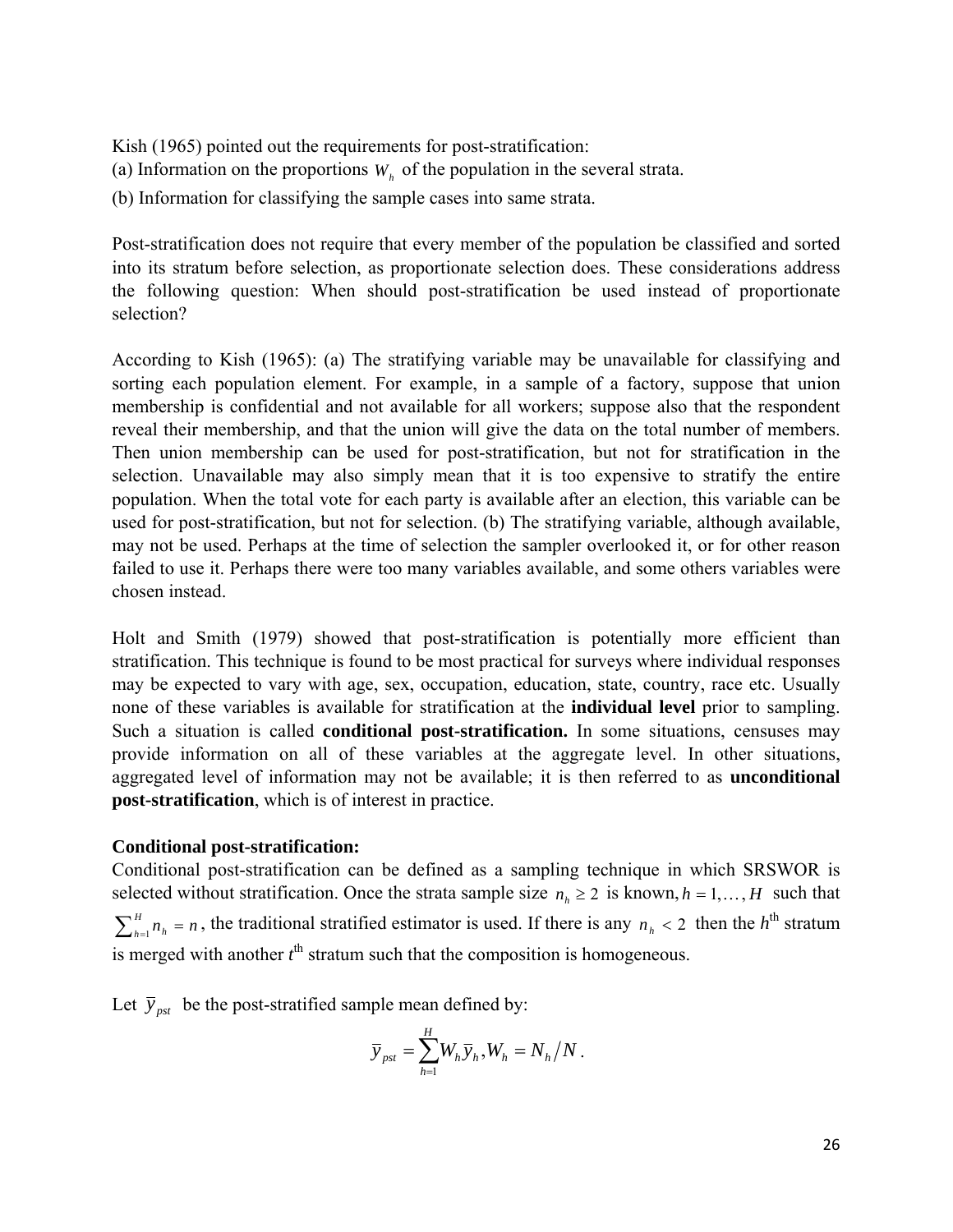**Statistical properties** of  $\bar{y}_{\text{psf}}$ , as an estimator of the population mean  $\bar{Y}$ :

(a) The post-stratified sample mean, is an unbiased estimator of the population mean  $\overline{Y}$ .

(b) [Espejo and Pineda \(1997\)](https://www.researchgate.net/publication/266351714_On_variance_estimation_for_poststratification_a_review?el=1_x_8&enrichId=rgreq-fda677c61fd774d007298727f6625c97-XXX&enrichSource=Y292ZXJQYWdlOzI4MTI2OTMyNjtBUzoyNjY2MzUwNTU0NjQ0NDhAMTQ0MDU4MjE1OTA3OA==) proposed an estimator to estimate  $V(\bar{y}_{pst})$  as:

$$
\hat{V}_c(\bar{y}_{pst}) = \frac{N-1}{N-n}\hat{V}(\bar{y}) - \sum_{h=1}^{H} \frac{W_h}{n_h} \sum_{j=1}^{n_h} y_{hj}^2 + \bar{y}_{pst}^2
$$

Where

$$
\hat{V}(\bar{y}) = \sum_{h=1}^{H} \frac{W_h}{n_h} \sum_{j=1}^{n_h} y_{hj}^2 - \bar{y}_{pst}^2 + \sum_{h=1}^{H} W_h^2 \frac{s_h^2}{n_h}
$$

It is to be noted here that the conditional formula of variance under post-stratified sampling schemes is useful when constructing the confidence intervals or testing hypotheses using survey results.

#### **Unconditional post-stratification:**

The unconditional post-stratification is a mechanism for the analysis of the exact variance for the post-stratification estimators when the stratum sample sizes  $n_h \ge 2$  is known,  $h = 1, ..., H$ ,  $\sum_{h=1}^{H} n_h = n$  being the sample size from a finite population. The *h*<sup>th</sup> stratum is collapsed with another  $t^{\text{th}}$  stratum with homogeneous composition to the  $h^{\text{th}}$  stratum. Thus the  $n_h$  is random before selecting the sample. Let  $\bar{y}_{pst}$  be the post-stratified sample mean.

The **statistical properties** of  $\bar{y}_{\text{pst}}$ , as an estimator of the population mean  $\bar{Y}$ , are as follows: (a) The post-stratified sample mean, defined as:

$$
\overline{y}_{\text{pst}} = \sum_{h=1}^{H} W_h \overline{y}_h, W_h = N_h / N,
$$

is an unbiased estimator of the population mean  $\overline{Y}$ .

(b) An estimator of  $V(\bar{y}_{pst})$  is given by:

$$
\hat{V}_{uc}(\bar{y}_{pst}) = \frac{1-f}{n} \sum_{h=1}^{H} W_h s_h^2 + \frac{1}{n^2} \sum_{h=1}^{H} (1 - W_h) s_h^2
$$

Note that  $\hat{V}_{uc}(\bar{y}_{pst})$  is the sum of two components: the first component is the variance of the stratified sample mean  $\bar{y}_{st}$  under stratified random sampling with proportional allocation. The second component is the additional variance due to post-stratification and it reflects the fact that the  $n_h$  in the resulting sample are random variables. For large  $n$  the second component is smaller compared to the first component. Thus for large samples: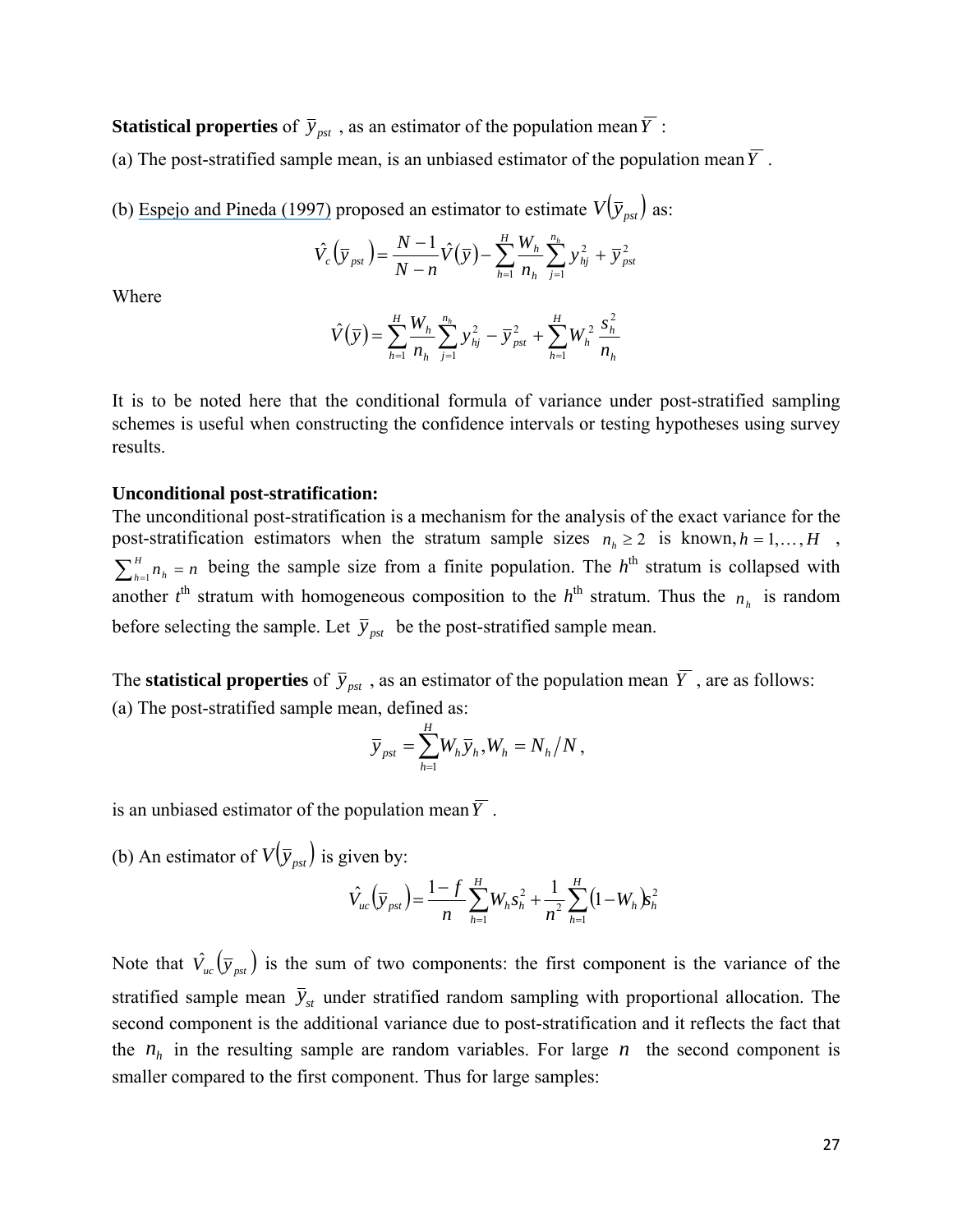$$
\hat{V}_{uc}(\bar{y}_{pst}) \approx \frac{1-f}{n} \sum_{h=1}^{H} W_h s_h^2
$$

<span id="page-29-0"></span>The post-stratification technique results in estimates which are nearly as good as the proportional allocation. It is to be noted here that unconditional formula of variance is useful when planning for a survey (before the sample is selected), or when evaluating one methodology against the other.

#### *3.1.4. Single stage sampling - unequal probability of selection*

Sampling from a finite population often highly correlates the values of some auxiliary variable *x* with the study variable *y* , and are available for all sampling units of the population. The variable *x* may be taken as a **measure of size** of a unit. For example, in ECSTS, the data on the age, type, weight, region of vehicles may be available from vehicles registration databases. In such cases, instead of sampling the units with equal probabilities with or without replacement one may sample the units with **probability proportional to size-measure** *x* **(PPS) with or without replacement.** 

Since a vehicle with higher values of **weight** is expected to contribute more to the energy consumption than those with smaller weights, one may expect that a selection procedure which gives higher selection probabilities to bigger units than to smaller units should be more efficient than a simple random sample. Therefore PPS sampling with replacement (PPSWR or PPS) and PPS sampling without replacement (PPSWOR or πPS) are considered.

#### *a‐ Probabilities proportional to size with replacement sampling:*

The general form of sampling with replacement has the following features. Suppose that  $p_1, \ldots, p_N$  are given positive numbers satisfying  $\sum_{i=1}^N p_i = 1$  and  $Pr(i \in s) = p_i, i = 1, \ldots, N$ . The selected sampling unit,  $i_1$ , is replaced. The same set of probabilities is used to select the second sampling unit,  $i_2$ , ... and the  $n^{th}$  sampling unit  $i_n$ . The *n* draws are independent.

Hansen and Hurwitz (HH) (1943) estimator, which estimates the total population, denoted by  $\hat{Y}_{pps}$  expressed as  $Y = \sum_{i=1}^{n}$ *N i*  $Y = \sum Y_i$ 1 is given by:

$$
\hat{Y}_{pps} = \frac{1}{n} \sum_{i=1}^{n} \frac{y_i}{p_i}
$$

## Statistical properties of  $\hat{Y}_{\textit{pps}}$  :

The HH estimator  $\hat{Y}_{\text{pps}}$  is unbiased for  $Y$ , with:

$$
\hat{V}(\hat{Y}_{pps}) = \frac{1}{n(n-1)} \sum_{i=1}^{n} \left(\frac{y_i}{p_i} - \hat{Y}_{pps}\right)^2
$$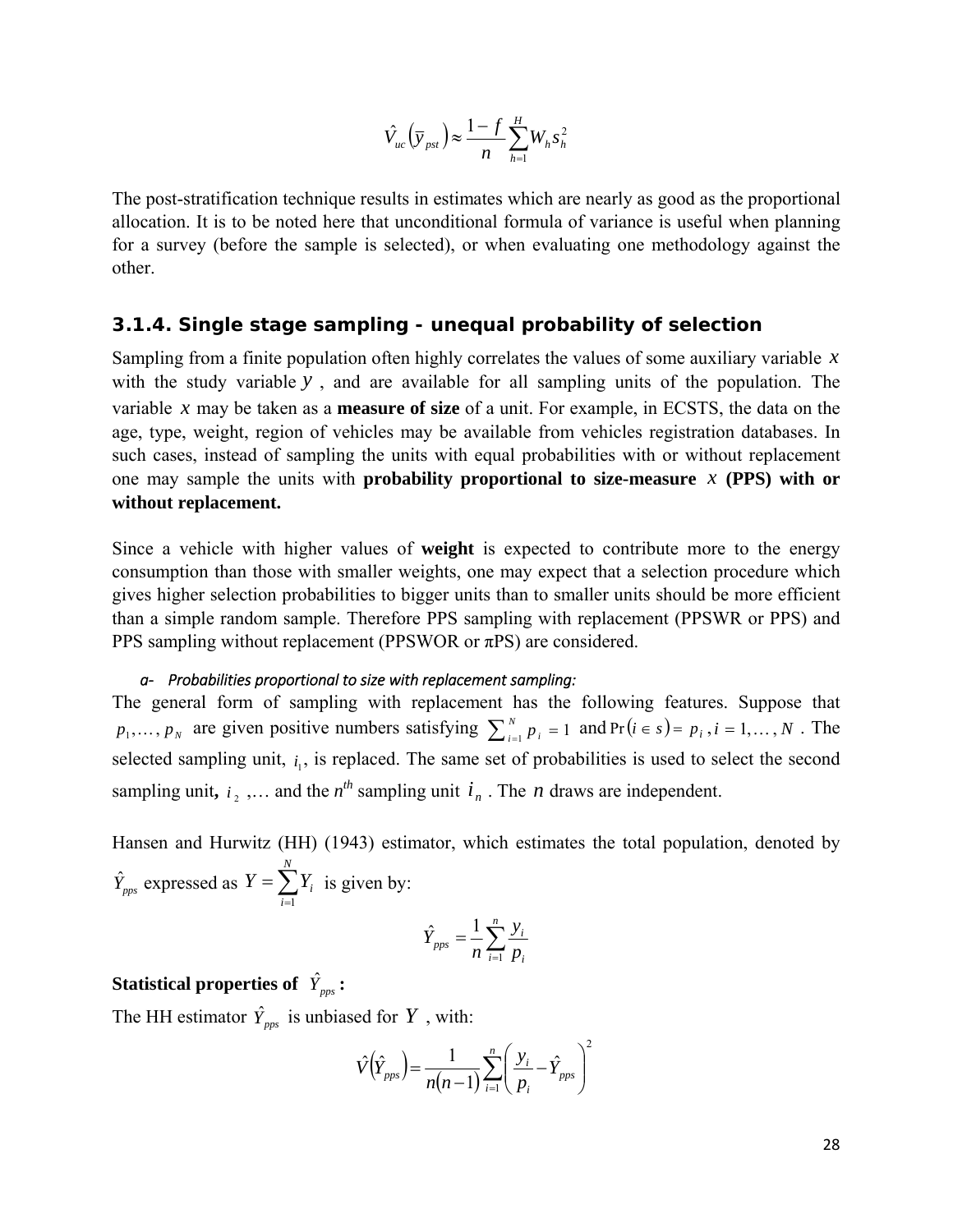<span id="page-30-0"></span>Note that,  $\hat{V}(\hat{Y}_{pos})$  is exactly zero if  $p_i$  is exactly proportional to  $y_i$ . In practice it is not possible to choose  $p_i$  proportional to  $y_i$ , because  $y_i$ ,  $i = 1,..., N$  are not ordinarily known up to a constant proportionality. However, if  $p_i$  can be chosen to be nearly proportional to  $y_i$ , then  $\hat{V}(\hat{Y}_{\text{p}_{\text{p}_{\text{p}}}})$  would still be quite small. This is why the PPS estimator has such that the ratio  $y_i/x_i$  is roughly constant for all  $i = 1, ..., N$ . So  $p_i \propto x_i$  is taken, where  $x_i$  is an auxiliary variable called **measure of size**, roughly proportional to  $y_i$ .

This procedure yields a small variance and is a particular application of PPSWR sampling. If there is a choice between different size measures, then the measure of size most roughly proportional to the study variable is likely to be the best.

#### *b. Probabilities proportional to size without replacement sampling:*

Generally, sampling with replacement is less precise than sampling without replacement, an advantage of selection with replacement is that the formulas for the true and estimated variances of the estimators are simple. Nevertheless, in large surveys, much research has been done on unequal probability sampling without replacement.

The most popular estimator of the total population under probabilities proportional to size without replacement is the Narain (1951) and Horvitz-Thompson (HT) (1952) estimator, known as the HT estimator.

The **Horvitz-Thompson estimator** of the total population  $Y = \sum_{i=1}^{n}$ *N i*  $Y = \sum y_i$ 1 is a linear estimator of the sample observations;  $v_{1}$ ,  $v_{2}$ , which is defined by:

$$
y_1, \ldots, y_n
$$
, where  $x$  is defined by:

$$
\hat{Y}_{HT} = \sum_{i=1}^{n} w_i y_i = \sum_{i=1}^{n} \frac{y_i}{\pi_i} = \sum_{i \in s} \frac{y_i}{\pi_i}
$$

Where  $\pi_i$  = Pr (unit *i* in sample) and  $w_i = 1/\pi_i = 1/np_i$  is the sampling weight of the *i*<sup>th</sup> sampling unit for all  $i = 1, \dots, N$ .

## ${\bf Statistical}$  properties of  $\hat{Y}_{\scriptscriptstyle{HT}}$  :

The HT estimator  $\hat{Y}_{HT}$  is an unbiased estimator of  $Y$ , with:

$$
V(\hat{Y}_{HT}) = V_{HT} = \sum_{j=1}^{N} \sum_{i=1}^{N} (\pi_{ij} - \pi_i \pi_j) \frac{y_i}{\pi_i} \frac{y_j}{\pi_j}
$$

Yates and Grundy (1953) and Sen (1953) give an alternative expression for  $V(\hat{Y}_{HT})$ .

$$
V(\hat{Y}_{HT}) = V_{STG} = \frac{1}{2} \sum_{i=1}^{N} \sum_{j \neq i=1}^{N} \left( \frac{y_i}{\pi_i} - \frac{y_j}{\pi_j} \right)^2 \left( \pi_i \pi_j - \pi_{ij} \right)
$$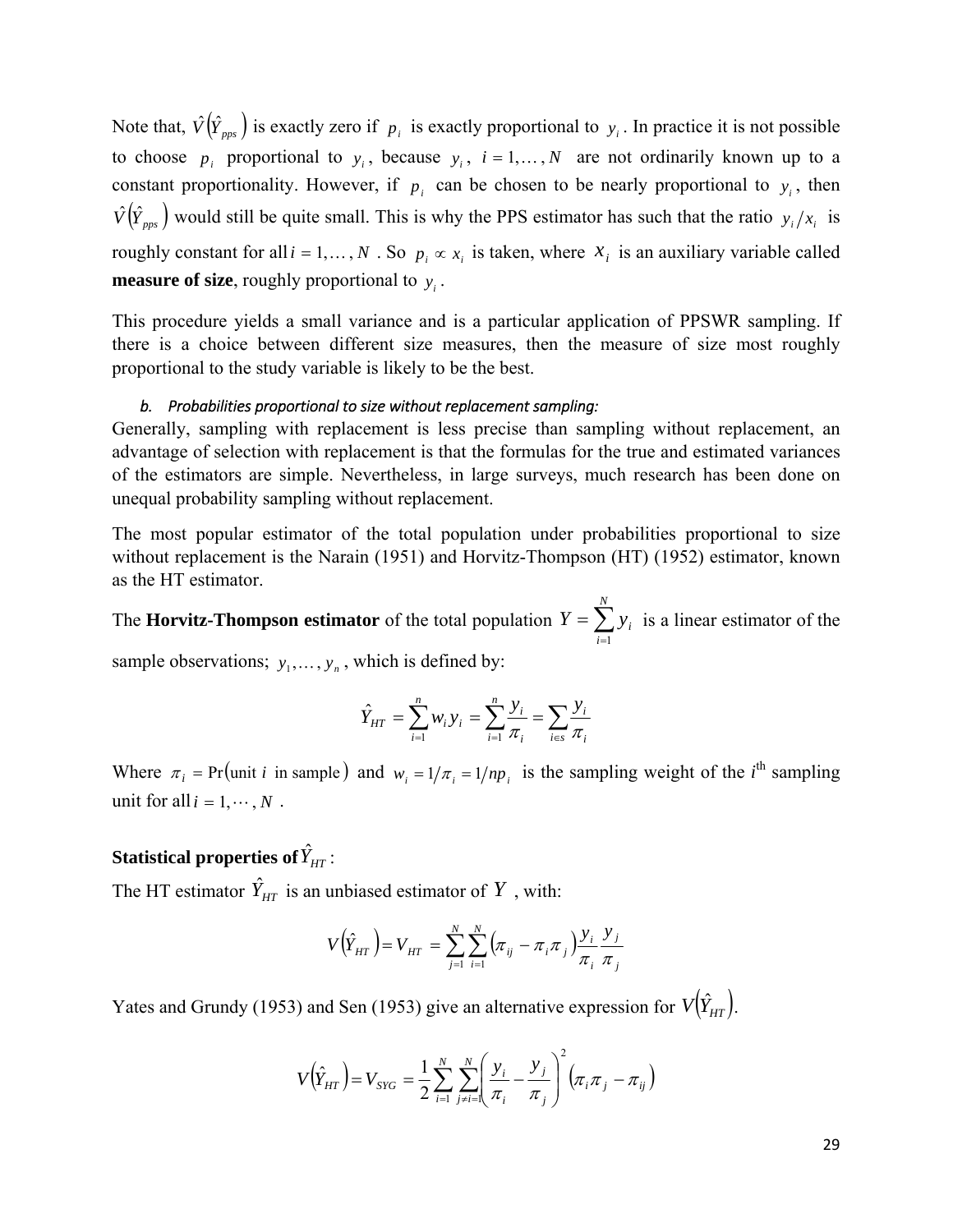<span id="page-31-0"></span>Where  $\pi_{ii}$  = Pr (units*i* and *j* in sample).

Note that  $V(\hat{Y}_{HT}) = V_{STG}$  is exactly zero if  $\pi_i = n y_i/Y$ . In practice it is not possible to choose  $\pi_i$ proportional to  $y_i$ , because  $y_i$ ,  $i = 1,..., N$  is not ordinarily known before sampling. However, if the  $\pi_i = n x_i / X$  can be chosen so that  $y_i$  is nearly proportional to  $x_i$ , then  $V(\hat{Y}_{HT}) = V_{STG}$  would still be quite small. So  $\pi_i \propto x_i$  is taken, where  $x_i$  is an auxiliary variable called measure of size, roughly proportional to  $y_i$ . This procedure yields a small variance and is a particular application of PPSWOR sampling.

#### **Variance estimation:**

According to Sarndal et al. (1992), and [Wolter \(2007\)](https://www.researchgate.net/publication/260138224_An_Introduction_to_Variance_Estimation?el=1_x_8&enrichId=rgreq-fda677c61fd774d007298727f6625c97-XXX&enrichSource=Y292ZXJQYWdlOzI4MTI2OTMyNjtBUzoyNjY2MzUwNTU0NjQ0NDhAMTQ0MDU4MjE1OTA3OA==), the technique consists of taking a variance estimator approximate to sampling with replacement and using it for sampling without replacement. For example, under PPSWOR sampling design:

$$
\hat{V}_0 = \frac{1}{n(n-1)} \sum_{i=1}^n \left( \frac{y_i}{p_i} - \hat{Y}_{HT} \right)^2
$$

is an estimator of  $V(\hat{Y}_{HT})$ . The tradeoff for simplification is that  $\hat{V}_0$  is no longer unbiased for V. In many cases, however, the bias is positive, so that  $\hat{V}_0$  will be "on the safe side".

#### 3.2. Nonprobability sampling:

According to the Australian Bureau of Statistics, non-random sampling is a sampling technique based on specific characteristics chosen non-randomly to select the actual sample. Four common non-random sampling techniques are: **quota sampling** (type of stratified sampling in which selection within the strata is non-random), **convenience sampling** (does not produce a representative sample of the population because people or items are only selected for a sample if they can be accessed easily and conveniently, **volunteer sampling** (a common method of volunteer sampling is phone-in sampling, used mainly by television and radio stations to gauge public opinion on current affairs issues such as preferred political party, capital punishment, etc. People are asked by telephone to vote on a particular issue within a certain time, with no limit to the number of people who can call in, and **expert or judgmental sampling** (relies upon "experts" to choose the sample elements. Supporters claim that the method avoids the potential, when random techniques are used, of selecting a "bad" or odd sample, such as one in which all the sample elements unluckily fall in, say, the south region.

#### *3.2.1. Quota sampling*

The application of quota sampling implies at the first step the construction of a matrix containing all possible combinations of theoretically relevant respondent characteristics being of interest for the individual study. As a second step the target-number of respondents for each combination of characteristics is defined (Hoffmeyer-Zlotnik and Krebs, 1996).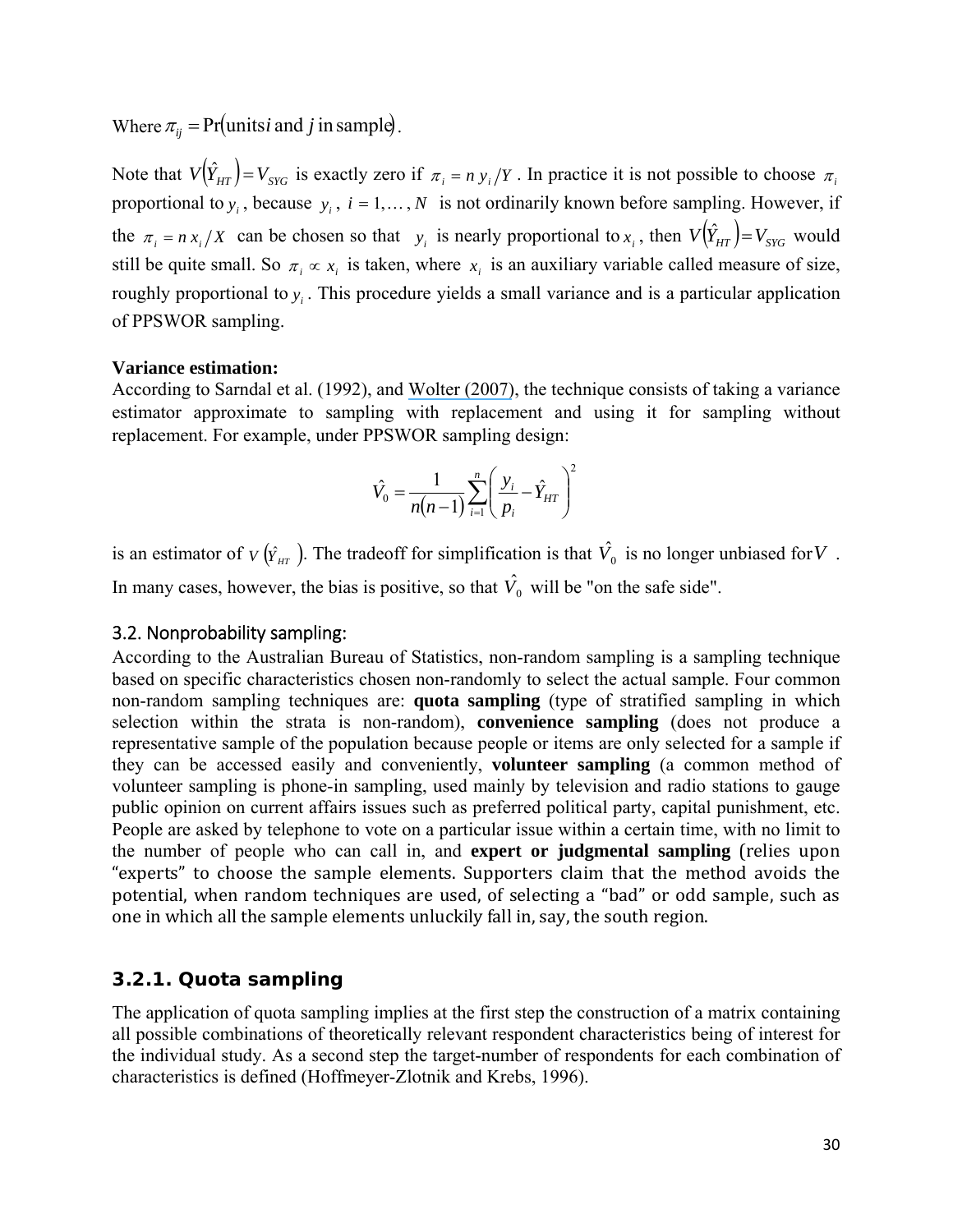<span id="page-32-0"></span>The population is divided into different subpopulations just as in stratified random sampling, but with one important difference: the probability sampling is not used to choose individuals in the subpopulation for the sample. In extreme versions of quota sampling, choice of units in the sample is entirely at the discretion of the interviewer, so that a sample of convenience is chosen within each subpopulation.

In quota sampling, specified numbers (quotas) of particular types of population units are required in the final sample. For example, to obtain a quota sample with  $n = 100$  vehicles, one might specify that the sample contains 60 vehicles of type 1, and 40 vehicles of type 2, but give no further instructions about how these quotas are to be filled. Thus, quota sampling is not a form of probability sampling; the probabilities of inclusion of each individual in the sample are unknown. It is often used when probability sampling is impractical, overly costly, or considered unnecessary, or when the persons designing the sample does not have additional knowledge (Lohr, 2009).

Thus, from the point of view of the theoretical assumptions, the design of a quota sample is very similar to a simple random sample. But while in random sampling the rules for contacting a specific person are specified, this is not the case in quota sampling. Here the interviewer has a big amount of freedom to choose a specific person for an interview as long as she/he sticks to the combination of characteristics a priori defined by the "quota-matrix" (Noelle-Neumann, 1963).

Thus, the researcher usually knows little about the strategy applied by interviewers to complete the interviews with the target number of respondents possessing the prescribed quota characteristics. The interviewer is free in selecting a specific person as respondent. The researcher mainly expects that the number of interviews with respondents possessing the target characteristics corresponds to the target number and that the interviews are completed within a pre-defined sample point. In the ideal case, each interviewer should be restricted to only one sample point.

To select a sample in a scientifically justified way, two techniques are required: a sampling design based on probability sampling and a sampling frame. It must be possible with the aid of the frame to:

(a) Identify and select a sample in a way that respects a given probability sampling design, and

(b) Establish contact with selected elements – by telephone, visit at home, mailed questionnaire, etc. In order to select a statistically valid sample that will produce accurate statistics about the energy consumption of vehicles in road transportation sector, each vehicle must have a positive probability or chance (equal or unequal) of being selected in the sample.

The big drawback of quota sampling is that it is unknown if the units chosen for the sample exhibit selection bias. If the selection of units is totally up to the interviewer, she/he is likely to choose the most accessible members of the population. The most accessible members of a population are likely to differ in a systematic way from less accessible members. Thus, unlike in stratified random sampling, one cannot say that the estimator of the total population from quota sampling is unbiased over repeated sampling—one of the usual criteria of goodness in probability samples.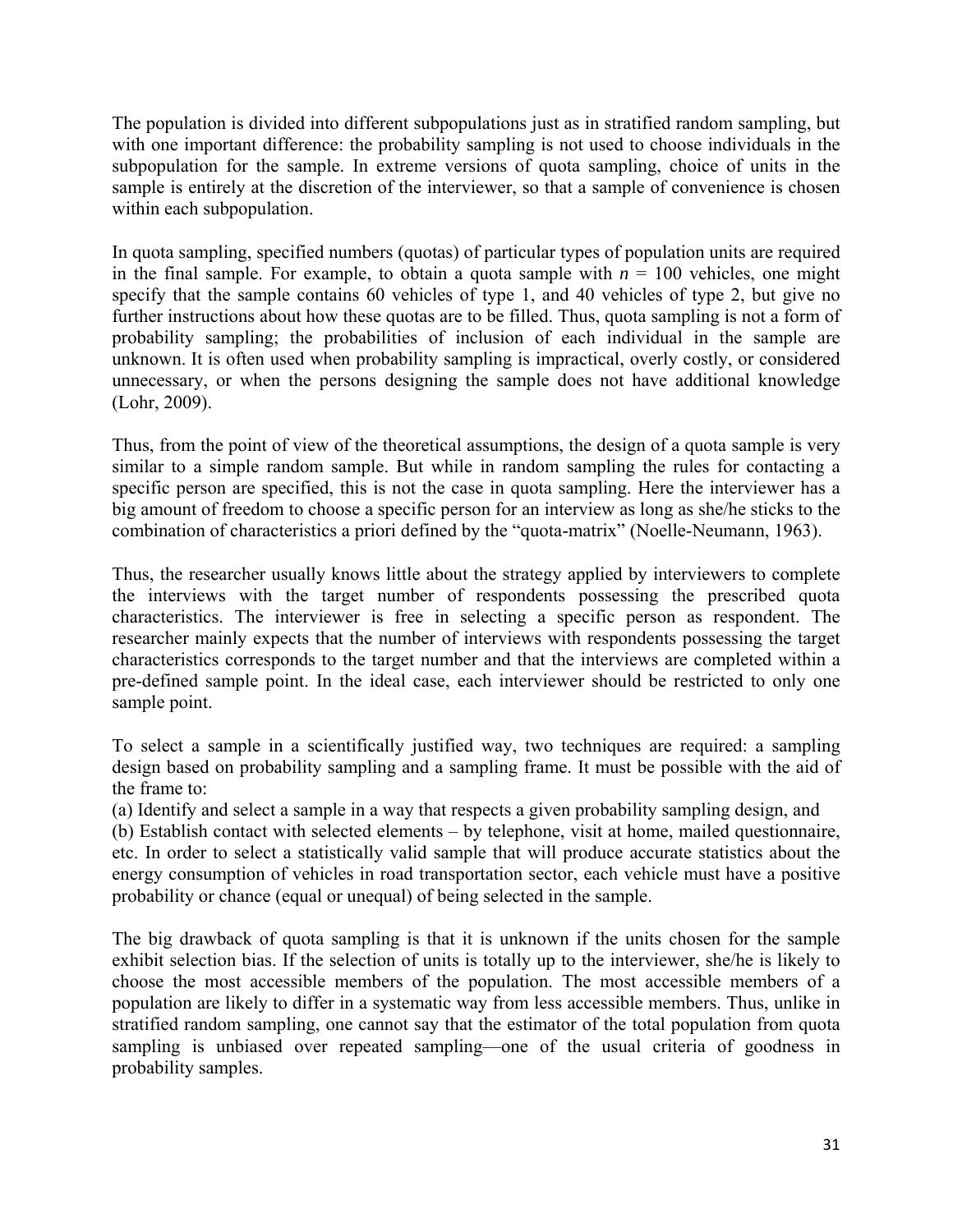In fact, in quota samples, the sampling error over repeated samples cannot be measured and there is no way of estimating the bias from the sample data. Since the selection of units is up to the individual interviewer, one cannot expect that repeating the sample will give similar results. Thus, anyone drawing inferences from a quota sample must necessarily take a **model-based approach** (Lohr, 2009).

Under model-based sampling, a model is used to define the distribution of the target population ([Stephenson, 1979\)](https://www.researchgate.net/publication/249277532_Probability_Sampling_With_Quotas_An_Experiment?el=1_x_8&enrichId=rgreq-fda677c61fd774d007298727f6625c97-XXX&enrichSource=Y292ZXJQYWdlOzI4MTI2OTMyNjtBUzoyNjY2MzUwNTU0NjQ0NDhAMTQ0MDU4MjE1OTA3OA==) with respect to the variables of interest. For example, in the ECSTS, the variable of interest is energy consumption in transport sector, in particular road transport sector.

The model is usually defined by quotas for subgroups or cells based on the cross-classification of known information relevant to the outcome of interest. Examples of quota cells include geographic region by vehicles type and age of vehicles. Moser and Stuart (1953) point out that the quotas can be either "independent", which means that the quotas are based on the marginal distribution, or "interrelated", which means that the quota requirements are made for each crossclassified subgroup. In either case no frame is explicitly required; however, knowledge of the population of interest is required for proper specification of the sampling distribution ([Deville,](https://www.researchgate.net/publication/285734855_A_theory_of_quota_surveys?el=1_x_8&enrichId=rgreq-fda677c61fd774d007298727f6625c97-XXX&enrichSource=Y292ZXJQYWdlOzI4MTI2OTMyNjtBUzoyNjY2MzUwNTU0NjQ0NDhAMTQ0MDU4MjE1OTA3OA==) [1991;](https://www.researchgate.net/publication/285734855_A_theory_of_quota_surveys?el=1_x_8&enrichId=rgreq-fda677c61fd774d007298727f6625c97-XXX&enrichSource=Y292ZXJQYWdlOzI4MTI2OTMyNjtBUzoyNjY2MzUwNTU0NjQ0NDhAMTQ0MDU4MjE1OTA3OA==) Moser, 1952).

If the model assumptions hold, there is no bias in the estimates produced ([Deville, 1991](https://www.researchgate.net/publication/285734855_A_theory_of_quota_surveys?el=1_x_8&enrichId=rgreq-fda677c61fd774d007298727f6625c97-XXX&enrichSource=Y292ZXJQYWdlOzI4MTI2OTMyNjtBUzoyNjY2MzUwNTU0NjQ0NDhAMTQ0MDU4MjE1OTA3OA==)). Moreover, the model-based sampling paradigm does not require known selection probabilities or even random sampling. Once the quotas are defined, essentially any sampling method can be used to identify and select sample members for each quota cell (Moser, 1952). Thus, the requirements for data collection differ greatly between the two paradigms (quota sampling and probability sampling). Under the traditional paradigm (probability-based method), rigid controls of field procedures are specified so that the sampling instructions are properly executed and any interviewer effects on responses are minimized.

In carrying out the sampling instructions, interviewers must complete data collection on the entire sample, regardless of the achieved response rate, and conduct callbacks sufficient to reduce the proportion of non-respondents and minimize the impact of non-response on the survey results ([King, 1985](https://www.researchgate.net/publication/241721836_Surveys_Combining_Probability_and_Quota_Methods_of_Sampling?el=1_x_8&enrichId=rgreq-fda677c61fd774d007298727f6625c97-XXX&enrichSource=Y292ZXJQYWdlOzI4MTI2OTMyNjtBUzoyNjY2MzUwNTU0NjQ0NDhAMTQ0MDU4MjE1OTA3OA==)). Conversely, the model-based sampling paradigm (e.g. quota sampling) allows data collection to stop in a particular quota cell once the quota is met. In addition, interviewers are allowed great flexibility in how they collect the data. Callbacks and other attempts to re-contact non-respondents are not required, so long as the quota requirements are achieved (Moser, 1952).

Quota sampling has been repeatedly criticized. However, its advantages go beyond these critics. According to Moser (1952):

(a) Sampling errors are of comparatively small importance than the very considerable and intractable non-sampling errors which arise in the collection of the data.

(b) The main argument for quota sampling is that it is very cheap. This cheapness is due largely to the much lower travelling costs and to the lack of call-backs.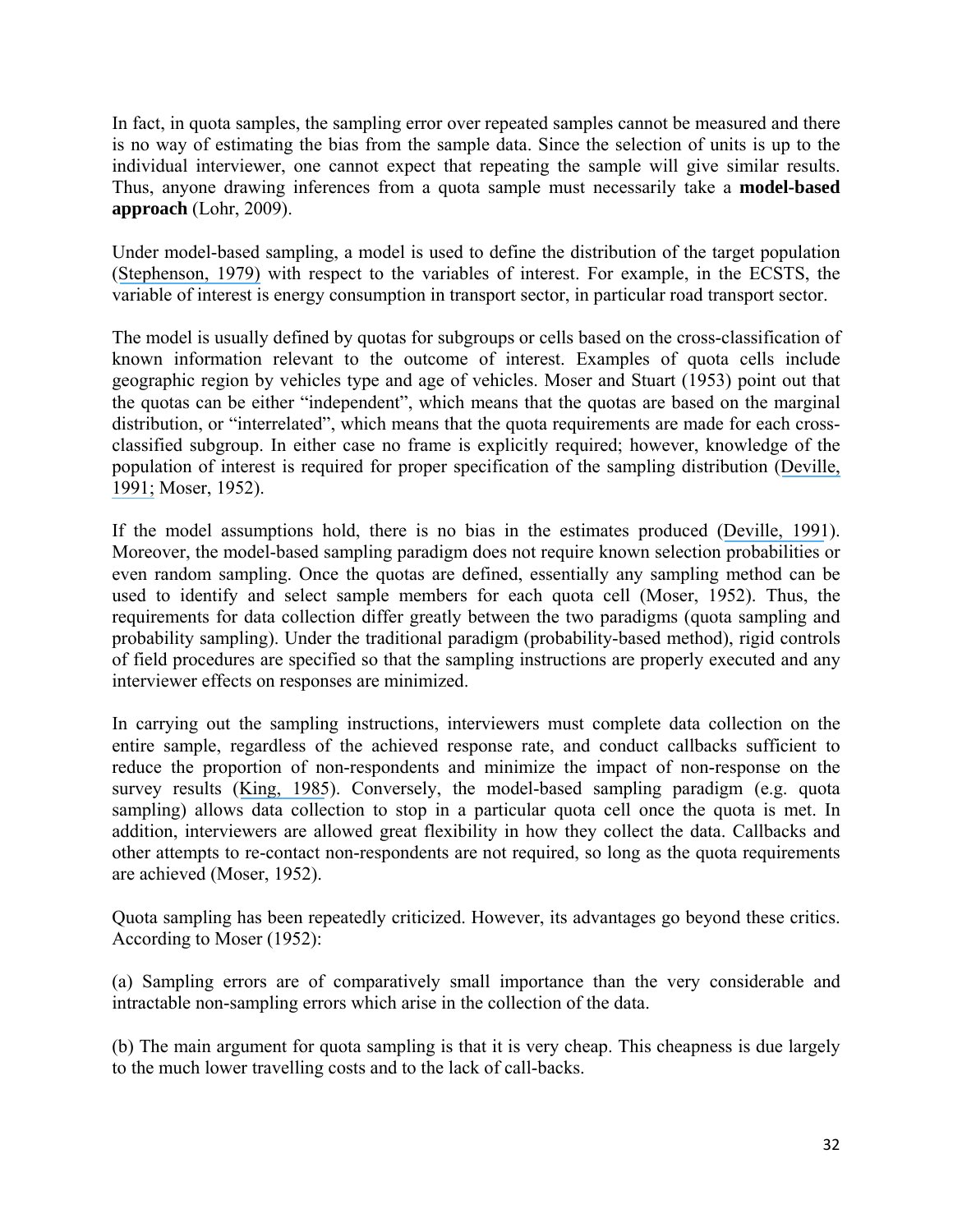(c) Quota sampling is much easier from an administrative viewpoint. There is no need to go through the tedious stage of drawing the sample; no problems of non-contacts, call-backs, or substitute lists; no apparent problem of refusals; no need, unless this is specially required, to do much evening interviewing or to send field-workers to out-of-the-way areas. Responsibility for the sample is largely transferred to the individual interviewer, and the office burden is consequently lightened. Interviewers with experience of random and quota sampling usually prefer the more elastic, less controlled and less tiring quota method.

(d) If the field-work on a survey has to be completed within a very short period of time, one dayquota sampling may be the only feasible method.

(e) Quota samplers generally believe that instructions to and constraints on interviewers are sufficient to guard against the main dangers of bias, but they mostly agree that this is a matter of belief rather than fact. Quota sampling is also defended on the grounds that, although the sample may be biased with regard to certain characteristics, it may be quite satisfactory for others.

(f) It is independent of the existence of lists. As long as good lists-suitable for sampling individuals and households-are available, this is not a point of substance. But if, for instance, the National Register were to be withdrawn or to lose its present accuracy, there would then remain only the alternatives of either using one of the other, and less satisfactory, lists; of using area sampling; or of using quota sampling-if this technique has been shown to be of any reliability.

#### **Quota sampling practice (Moser, 1952):**

- **Quota controls:** The standard control (stratification variables) used in energy consumption survey may be: region, age, type of vehicle, and power engine, etc., depending on the data available at the population level.
- **Quota scheme:** There are two alternatives; the controls may be inter-related (crossclassification of vehicle type and age categories) or they may be set independently (vehicle type only).
- **Filling of the quota:** 
	- **Location of interviews:** interviews may be made-unless instructions to the contrary are given- at gas stations, vehicle licensing offices, vehicles stations, in offices, factories, parks, public places or in the street.
	- **Spread of interviews:** It is a common criticism of quota sampling that it is unlikely to achieve an adequate geographical spread within the areas-districts, towns, etc., selected for sampling. This point, furthermore, is a source of worry to some market research practitioners, and various attempts are made to secure an adequate spread.
	- **Timing of interviews:** No definite rules are imposed for the timing of interviews.

#### **Field organization:**

**Interviewers:** Interviewers are preferred to be selected from the local community, i.e., people residing in the town or in the vicinity of the town of work. In other cases, interviewers are selected on purpose to be not from the local community. Eventually, the purpose of the survey imposes whether selected interviewers can be local or not.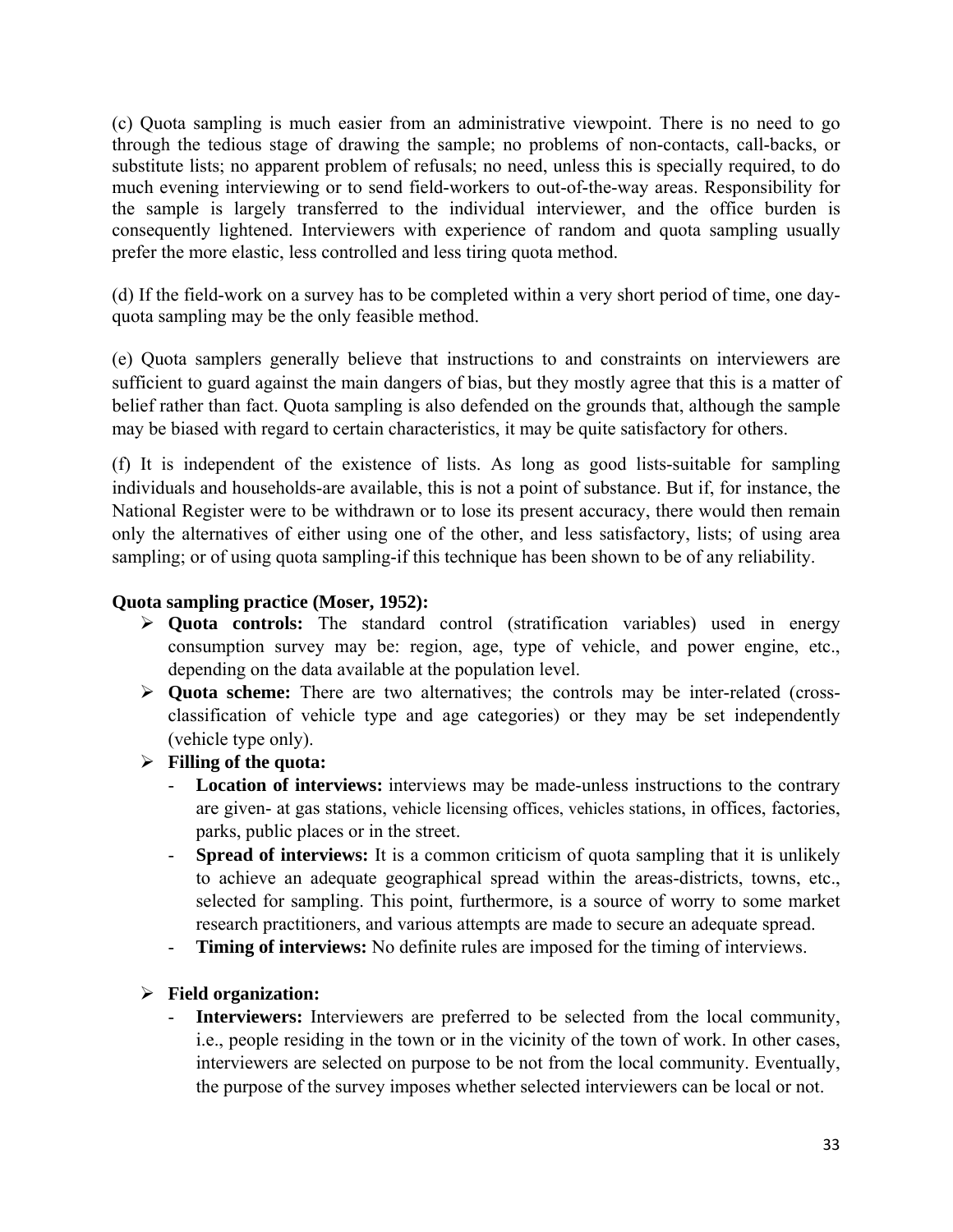- **Training and Supervision:** Training mainly consists of supervised interviewing. It is generally felt that one of the main values of supervision is the psychological support it gives to the field-staff. Interviewers are greatly helped in their work by the knowledge that supervisors provide, to solve any difficult problems and so on.
- It would be useful to evaluate the importance of training and of experience of interviewers regarding the speed and accuracy of quota completion and the representativeness of the final sample.
- **Checks:** A point of great importance is the validity of honesty and accuracy of fieldworkers. Every organization makes attempts at checks as much in the hope of deterring the cheat as of detecting it. Some checking is possible if the respondents can be traced, and all the organizations now ask for the names and addresses of interviewees (except, in the case of one organization, on political surveys). Good checks are especially vital on two questions: whether the interview actually took place, and whether any distortion of classification data took place in order to fill the quotas. Checks on the quality of the interview are, of course, needed in all types of sampling, and are not a special concern of this research.
- **Actual Field Practice:** Generally, interviewers are free in deciding their work methodologies, i.e. how they plan their quota in the first place, daily planning, quota division by area and the decision behind it, etc. The only appropriate manner to facilitate the interviewer's job and be of desired quality is for field supervisors to train and convey the required/ preferable field-work method.

The main impression is on how much individual judgment freedom is granted for interviewers after allowing for the various controls and instructions. By and large, each interviewer can choose whether to cover a small or a large area; whether they interview in the street, in factories or in the gas station; in the morning, afternoon or evening. The quota cells are generally fairly wide, so that interviewers experience little difficulty early on, although the cases at the end may be quite hard to find. There are two different approaches to the task:

First approach: Some interviewers like to spend the first day or two of their assignment looking for the types of persons whom they know is difficult to find, and hope to spend the rest of their time filling in the easier cells in a more leisurely way.

**Second approach:** Choose the easy quota cells during the first few working days, and then have plenty of time to the difficult quota cells. On this approach, investigators tend to start with some street interviewing. During the early stage the investigator is also on the look-out for persons to put into the difficult cells. It has not been easy to find out which the generally difficult cells are, and no figures are available to show how long it takes investigators to complete various parts of an assignment.

## 3.3. Estimators

Post-stratification assigns weights to sample units by using an auxiliary variable *x*. Basically this variable provides ancillary information about the target population that can be easily retrieved mostly from existing data sources like registers. The ratio and regression estimators are estimators coming under this category and have been developed on the assumption that there is a linear correlation between the survey or study variable and the auxiliary variable.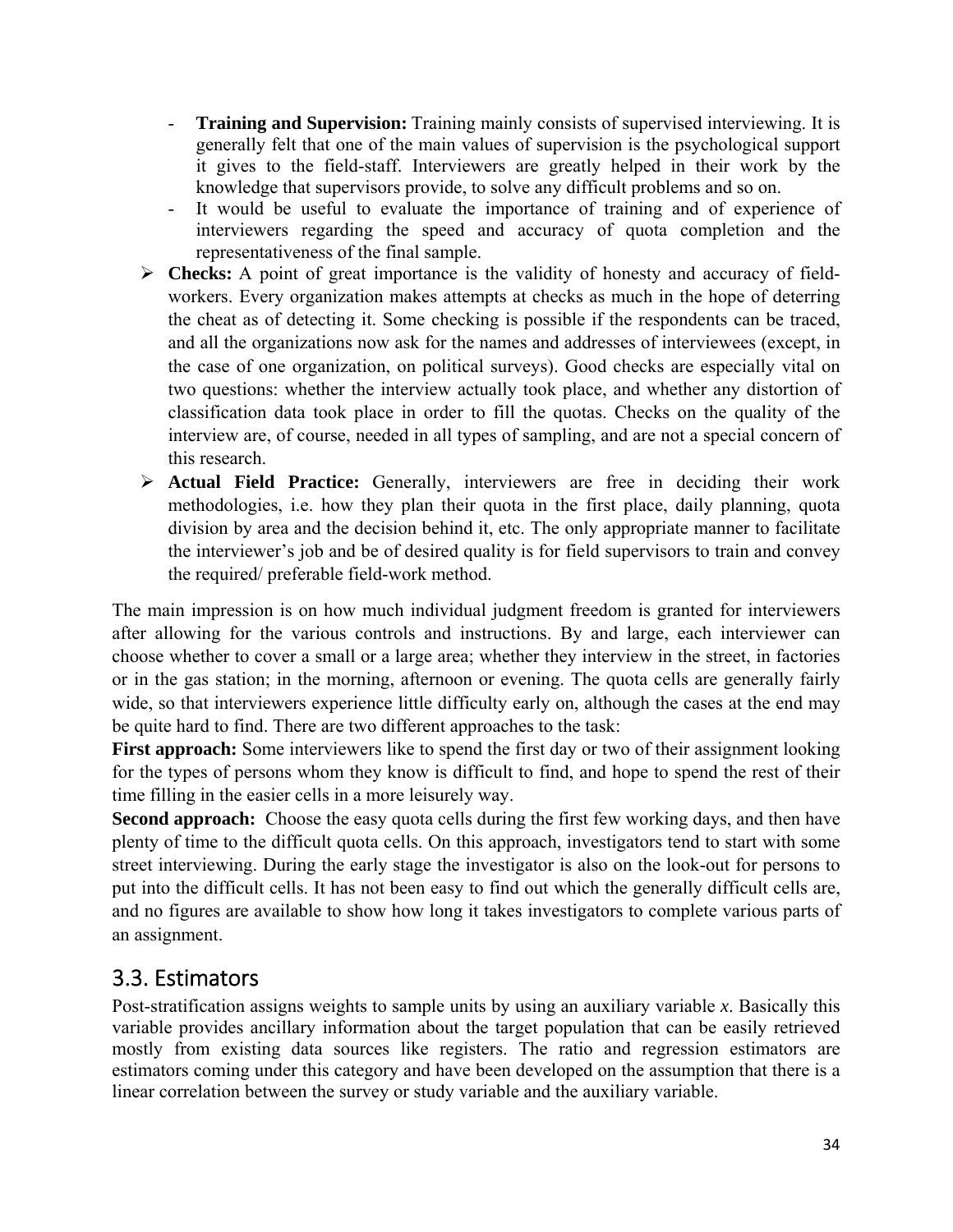<span id="page-36-0"></span>According to Cochran (1977), the **ratio** and **regression estimators** are the most widely used methods of estimating finite population parameters, such as population mean and population total in survey sampling. These two techniques are based on auxiliary information or **auxiliary variable or subsidiary variable** – any variable about which information is available prior to sampling. The value of the auxiliary variable  $x$ , is known for each unit of the population elements so that the values  $x_1, \ldots, x_N$  are available prior to sampling. The goal of using estimators is to increase the accuracy of the survey results.

Cochran (1940) was the first to show the contribution of known auxiliary information in improving the efficiency of the estimator of the population mean and total population in survey sampling.

#### *3.3.1. Ratio estimators*

When we trying to decide what kind of estimator to use, the first step is to graph sample values  $\{(x_i, y_i)\}\$ i  $\in$  *s* $\}$ . If the relationship between  $y_i$  and  $x_i$  is a straight line through the origin and the variance of  $y_i$  about this line is proportional to  $x_i$ , then the ratio estimator is the best (Cochran, 1977).

#### *a. Simple random sampling*

According to Cochran (1977) and Lohr (2009),  $U = \{1, ..., N\}$  denotes a finite population consisting of *N* units. Let *y* be the target or study variable of interest and let  $y_i$  be the value of *y* for the *i*<sup>th</sup> population unit. At this stage the values  $y_i$  are assumed to be fixed unknown quantities. Suppose that an estimate is needed for the population mean  $\overline{Y}$  or total population *Y* of *y* . A probability sample *s* is drawn from *U* according to a specified sampling design such as SRSWR, SRSWOR, systematic sampling, unequal probability of selection sampling, and stratified sampling. The sample size is denoted by *n*. Let  $x_1, ..., x_N$ ,  $i \in U$  be the values of an auxiliary variable *x*, correlated with *y*. Assume that the population total  $X = \sum_{i=1}^{N} x_i$  or population mean  $\overline{X} = X/N$  of the auxiliary variable *x* is known. Let  $(x_i, y_i)$ ,  $i \in s$  be the available sample values of  $(x, y)$ .

Let: 
$$
S_{xy} = \frac{1}{N-1} \sum_{i=1}^{N} (x_i - \overline{X})(y_i - \overline{Y})
$$
 is the **population covariance** between *x* and *y*,  
\n $\rho = \frac{S_{xy}}{S_x S_y}$ , which is the **population Pearson correlation coefficient** of the sample between *x*

and *y* ,

 $\bar{x}$  is the sample mean of the auxiliary variable,

 $\overline{y}$  is the sample mean of the survey variable  $y$ ,

$$
s_{xy} = \frac{1}{n-1} \sum_{i=1}^{n} (x_i - \overline{x})(y_i - \overline{y})
$$
 is the **sample covariance** between *x* and *y*, and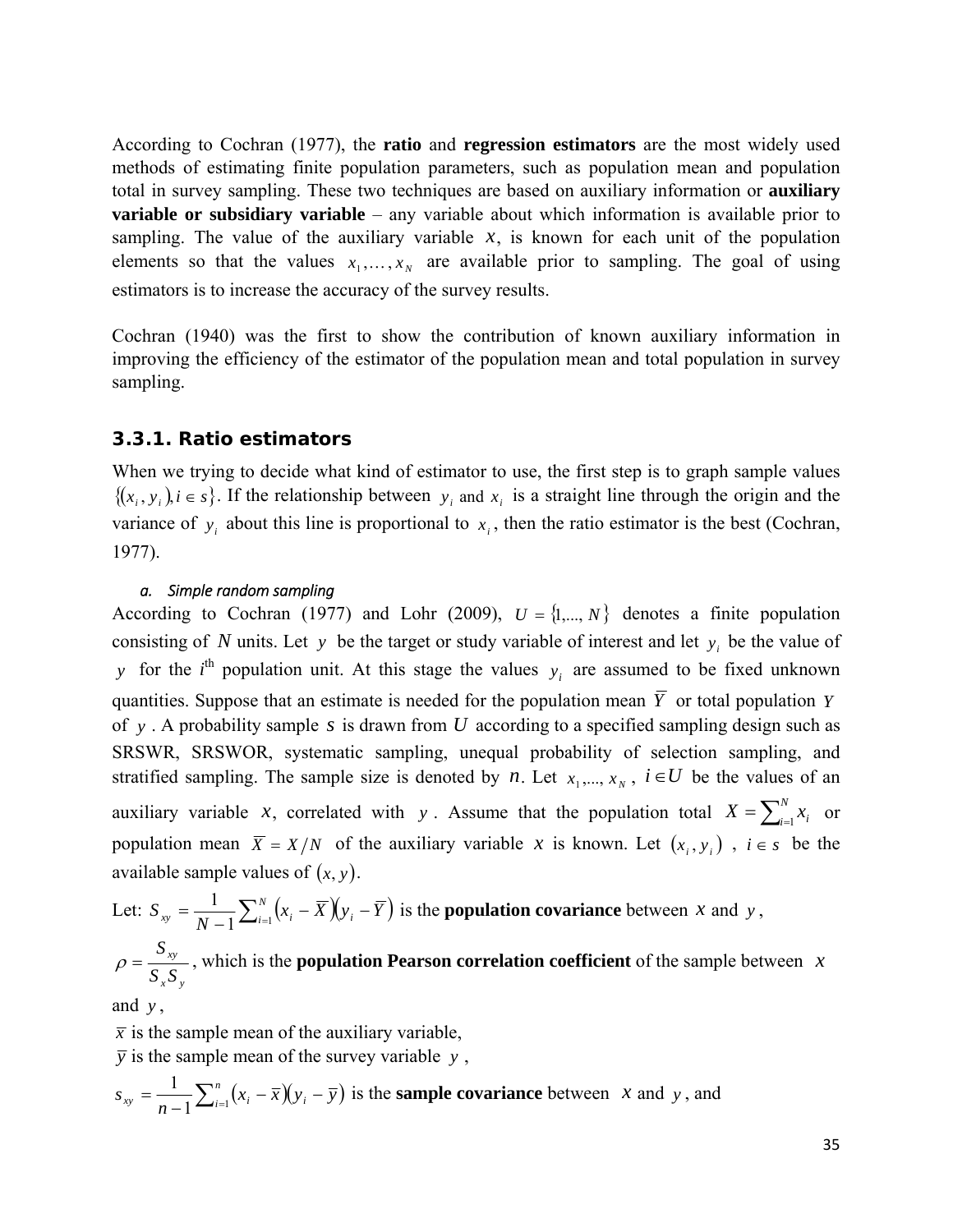*x y xy s s*  $\hat{\rho} = \frac{s_{xy}}{s}$  is the **Pearson correlation coefficient** between *x* and *y*.

# **Ratio estimator of**  $Y = \sum_{i=1}^{N} y_i$ :

The population total  $Y = \sum_{i=1}^{N} y_i$  of the survey variable *y* can be written as:

$$
Y = X\frac{Y}{X} = RX
$$

Where  $R = Y/X$  is the ratio of the population totals *Y* and *X*.

If the population total  $X$  of auxiliary variable  $x$  is known, and  $R$  is estimated by  $\hat{R} = \overline{y}/\overline{x} = y/x$ , then the **ratio estimator** of the population total *Y* is defined by:

$$
\hat{Y}_R = \hat{R}X = N\overline{y}\frac{\overline{X}}{\overline{x}}
$$

Similarly, the **ratio estimator** of the population mean  $\overline{Y}$  is defined by:

$$
\hat{\overline{Y}}_R = \hat{R}\overline{X} = \frac{\overline{y}}{\overline{x}}\overline{X} = \overline{y}\frac{\overline{X}}{\overline{x}}
$$

Where  $\hat{R} = \overline{y}/\overline{x}$  is the estimator of the ratio  $R = \overline{Y}/\overline{X}$ .

Note that, if  $x_i$  is the value of  $y_i$  at some previous time the ratio method uses the sample to estimate the relative change  $R = \overline{Y}/\overline{X} = Y/X$  that has occurred since that time. The estimated relative change  $\hat{R} = \overline{y}/\overline{x}$  is multiplied by the known population total *X* on the previous occasion to provide an estimate of the current total population *Y* .

**Statistical Properties** of  $\hat{Y}_R$  and  $\hat{\overline{Y}}_R$ : With large *n*,  $\hat{Y}_R$  and  $\hat{Y}_R$  are approximately unbiased with:

$$
V(\hat{Y}_R) = N^2 \frac{1 - f}{n} \frac{1}{N - 1} \sum_{i=1}^N (y_i - Rx_i)^2 = N^2 \frac{1 - f}{n} (S_y^2 + R^2 S_x^2 - 2RS_{xy})
$$

$$
\hat{V}(\hat{Y}_R) = N^2 \frac{1 - f}{n} (S_y^2 + \hat{R}^2 S_x^2 - 2\hat{R}\hat{\rho}S_x S_y)
$$

$$
V(\hat{Y}_R) = \frac{1 - f}{n} \frac{1}{N - 1} \sum_{i=1}^N (y_i - Rx_i)^2 = \frac{1 - f}{n} (S_y^2 + R^2 S_x^2 - 2RS_{xy})
$$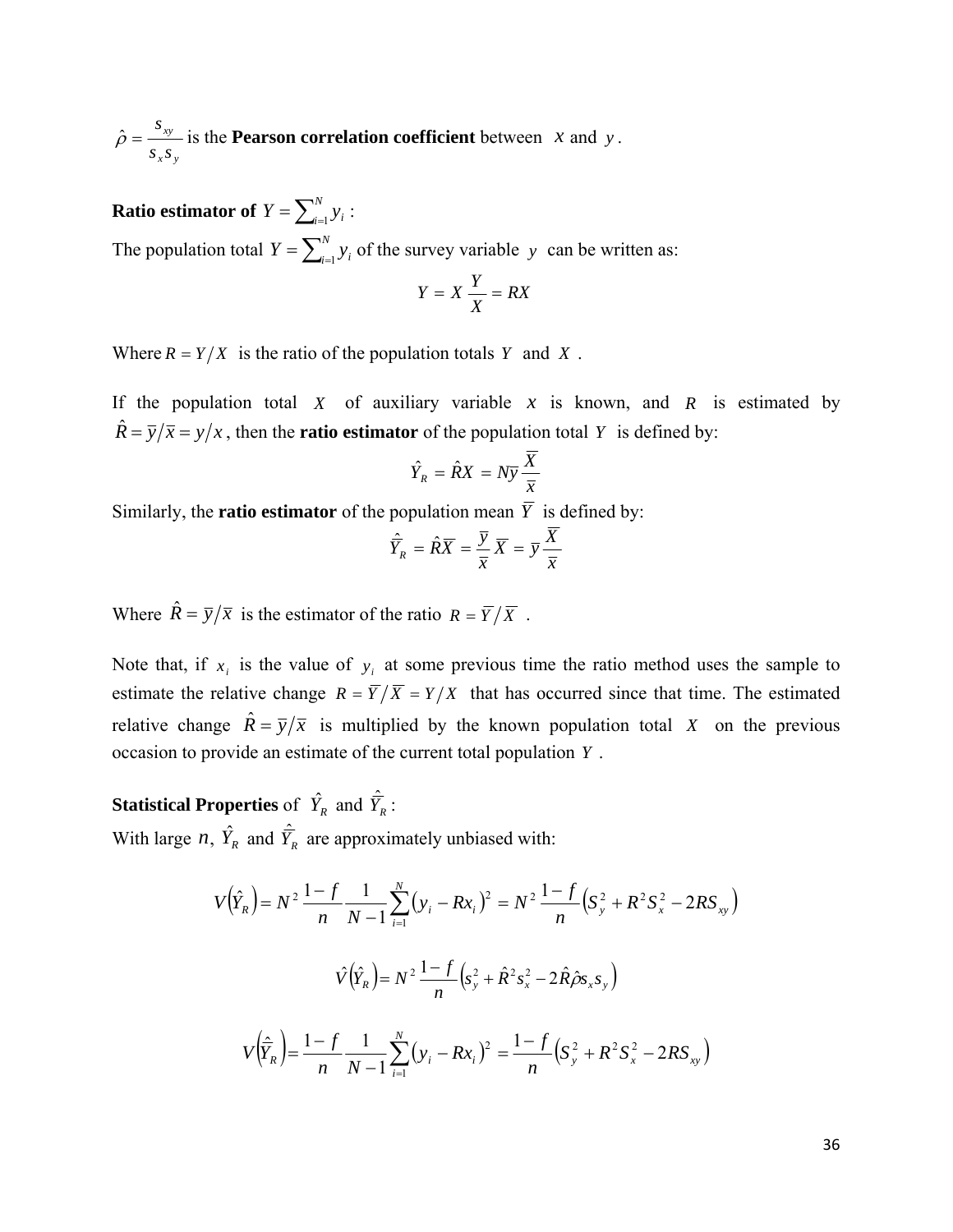$$
\hat{V}(\hat{\overline{Y}}_{R}) = \frac{1 - f}{n} \left( s_{y}^{2} + \hat{R}^{2} s_{x}^{2} - 2 \hat{R} \hat{\rho} s_{x} s_{y} \right)
$$

<span id="page-38-0"></span>If  $x_i = A$  for all  $i = 1,..., N$ , then  $\hat{\overline{Y}}_R = \hat{\overline{Y}} = \overline{y}$  and  $V(\hat{\overline{Y}}_R) = V_{Ran}(\hat{\overline{Y}})$ .

**Efficiency comparison:** The ratio estimator of *Y* is more efficient than the SRSWOR based estimator of *Y*, that is  $V(\hat{Y}_R) \leq V_{Ran}(\hat{Y})$ , if and only if *y x x y xy C C S S S*  $\rho = \frac{S_{xy}}{S_x S_y} \ge \frac{C_x}{2C_y}.$ 

#### *b. Stratified random sampling*

In stratified random sampling, the finite population of *N* sampling units is divided into *H* strata with  $N_h$  sampling units in the  $h^{th}$  stratum, where  $h = 1,..., H$  and  $N_1 + ... + N_H = N$ . An SRSWOR is taken independently of size  $n_h$  from stratum *h*, such that  $n_1 + ... + n_H = n$ . Let the  $j<sup>th</sup>$  sample unit of the study variable and auxiliary variable in the  $h<sup>th</sup>$  stratum be denoted by  $y_{hj}$ and  $x_{hi}$ , respectively. The use of auxiliary information under stratified random sampling gives two ratio estimators namely: **separate ratio estimator** and **combined ratio estimator** (Cochran, 1977 and Lohr, 2009).

#### 1. Separate ratio estimator

According to Cochran (1977) and Lohr (2009), the estimation of the total population is done by using the ratio estimator per stratum and adding the total of all strata. Assume that the separate strata totals  $X_h$  are known.

The **separate ratio estimator**  $\hat{\overline{Y}}_{RS}$  of the population mean  $\overline{Y} = \sum_{h=1}^{H} W_h \overline{Y}_h$  is given by:  $=\sum_{h=1}W_{h}\overline{\stackrel{\cdot}{Y}}_{Rh}=\sum_{h=1}% W_{h}^{\ast}\overline{\stackrel{\cdot}{Y}}_{Rh}$ *H h*  $\overline{h}$   $\frac{A_h}{\overline{h}} \overline{y}_h$ *h H h*  $Y_{RS} = \sum_{h=1} W_h Y_{Rh} = \sum_{h=1} W_h \frac{X_h}{\overline{X}_h} \overline{y}$  $\hat{\overline{Y}}_{RS} = \sum_{l}^{H} W_{l} \hat{\overline{Y}}_{Rh} = \sum_{l}^{H} W_{l} \frac{\overline{X}}{I}$  $h=1$  $\hat{\vec{r}}$   $=$   $\sum_{i=1}^{n}$   $W \hat{\vec{v}}$ 

The **separate ratio estimator**  $\hat{Y}_{RS}$  of the population total  $\overline{Y} = \sum_{h=1}^{H} N_h \overline{Y}_h$  is given by:

$$
\hat{Y}_{RS} = N\hat{\overline{Y}}_{RS} = \sum_{h=1}^{H} N_h \frac{\overline{y}_h}{\overline{x}_h} \overline{X}_h
$$

## Statistical Properties of  $\hat{\bar{Y}}_{\!\scriptscriptstyle R\!S}$  :

If independent SRSWOR is selected in each stratum and  $n_1, \ldots, n_H$  are large, then:

(a)  $\hat{Y}_{RS}$  is approximately unbiased estimator of  $\overline{Y}$ .

(b) The variance of the separate ratio estimator  $\hat{\overline{Y}}_{RS}$  of the population mean  $\overline{Y}$  is given by:

$$
V(\hat{\overline{Y}}_{RS}) = \sum_{h=1}^{H} W_h^2 \frac{1 - f_h}{n_h} \Big(S_{yh}^2 + R_h^2 S_{xh}^2 - 2R_h \rho_h S_{xh} S_{yh}\Big)
$$

Where  $R_h = Y_h / X_h$  and  $\rho_h = S_{xvh} / S_{xh} S_{yh}$  - the correlation coefficient in stratum *h*.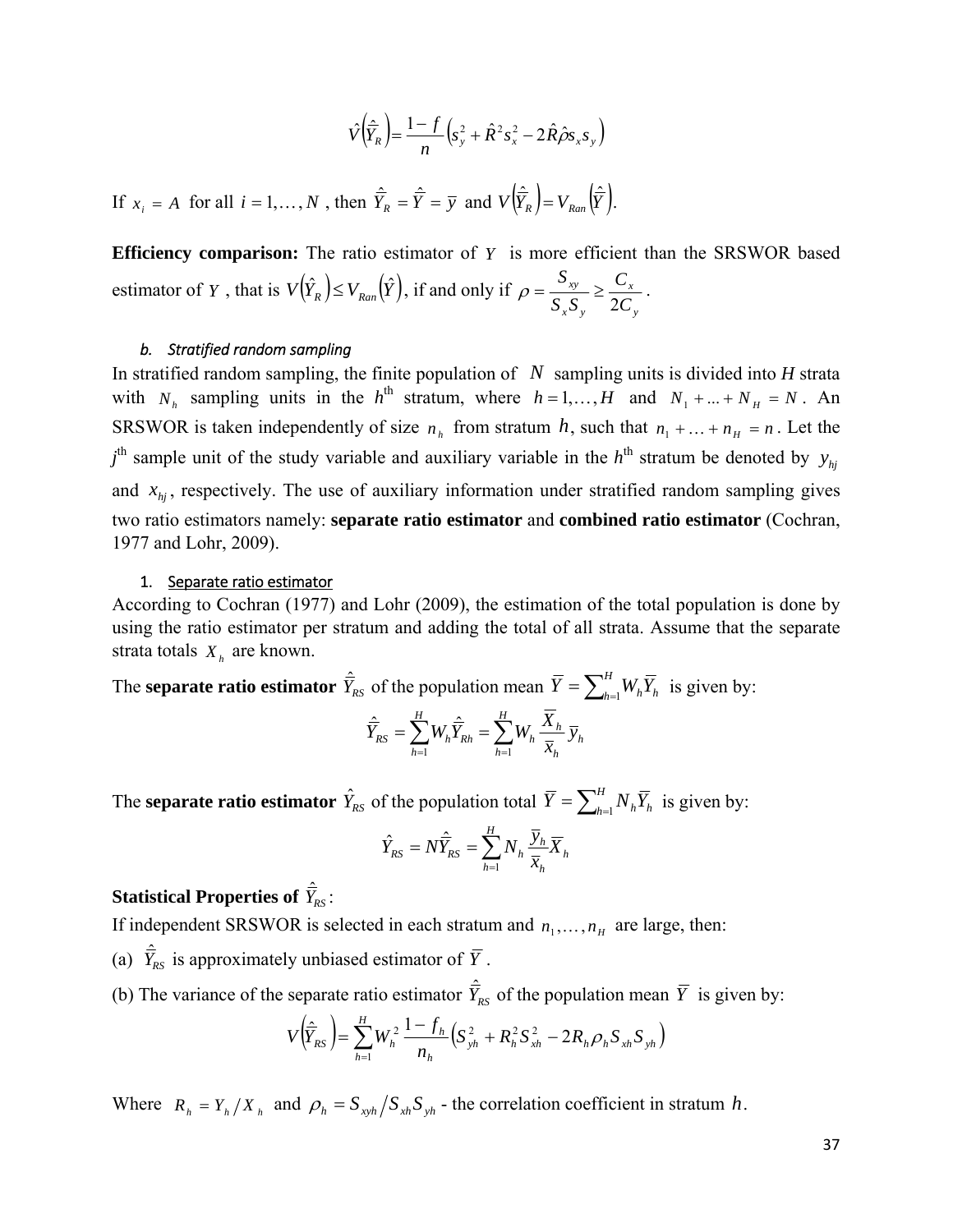<span id="page-39-0"></span>(c) 
$$
\hat{V}(\hat{\overline{Y}}_{RS}) = \sum_{h=1}^{H} W_h^2 \frac{1 - f_h}{n_h} \left(s_{yh}^2 + \hat{R}_h^2 s_{xh}^2 - 2\hat{R}_h s_{xyh}\right).
$$

#### 2. Combined ratio estimator

According to Cochran (1977), one starts with estimating the total population or population means of each variable using the SRSWOR estimator, and then takes the ratio estimator of the total population or population mean. Assume that population total *X* is known.

In each stratum, the SRSWOR estimators of the population means  $\overline{Y}$  and  $\overline{X}$  are the stratified sample means of the variables  $y$  and  $x$  are given by:

$$
\hat{\overline{Y}} = \overline{y}_{st} = \sum_{h=1}^{H} W_h \overline{y}_h , \quad \hat{\overline{X}} = \overline{x}_{st} = \sum_{h=1}^{H} W_h \overline{x}_h
$$

Similarly, for the population totals:

$$
\hat{Y} = N\overline{y}_{st} = \sum_{h=1}^{H} N_h \overline{y}_h, \ \hat{X} = N\overline{x}_{st} = \sum_{h=1}^{H} N_h \overline{x}_h
$$

The **combined ratio estimator**  $\hat{Y}_{RC}$  of the population mean  $\overline{Y}$  is given by:

$$
\hat{\overline{Y}}_{RC} = \frac{\hat{\overline{Y}}_{st}}{\hat{\overline{X}}_{st}} \overline{X} = \frac{\sum_{h=1}^{H} W_h \overline{y}_h}{\sum_{h=1}^{H} W_h \overline{x}_h} \overline{X} = \hat{R}_C \overline{X}
$$

Where: *st*  $\frac{y_{st}}{x_{st}}$  $\hat{R}_C = \frac{\overline{y}_{st}}{2}$ .

The **combined ratio estimator**  $\hat{Y}_{RS}$  of the population total *Y* is given by:

$$
\hat{Y}_{RC} = \frac{\hat{Y}_{st}}{\hat{X}_{st}} X = \frac{\sum_{h=1}^{H} N_h \overline{y}_h}{\sum_{h=1}^{H} N_h \overline{x}_h} X
$$

**Statistical Properties** of  $\hat{\overline{Y}}_{RC}$ : If the total sample size *n* is large, then

- (a)  $\hat{Y}_{RC}$  is approximately unbiased estimator of the population mean  $\overline{Y}$ .
- (b) The variance of the combined ratio estimator  $\hat{Y}_{RC}$  of the population mean  $\overline{Y}$  is given by:

$$
V(\hat{\overline{Y}}_{RC}) = \sum_{h=1}^{H} W_h^2 \frac{1 - f_h}{n_h} \Big( S_{yh}^2 + R^2 S_{xh}^2 - 2R \rho_h S_{xh} S_{yh} \Big)
$$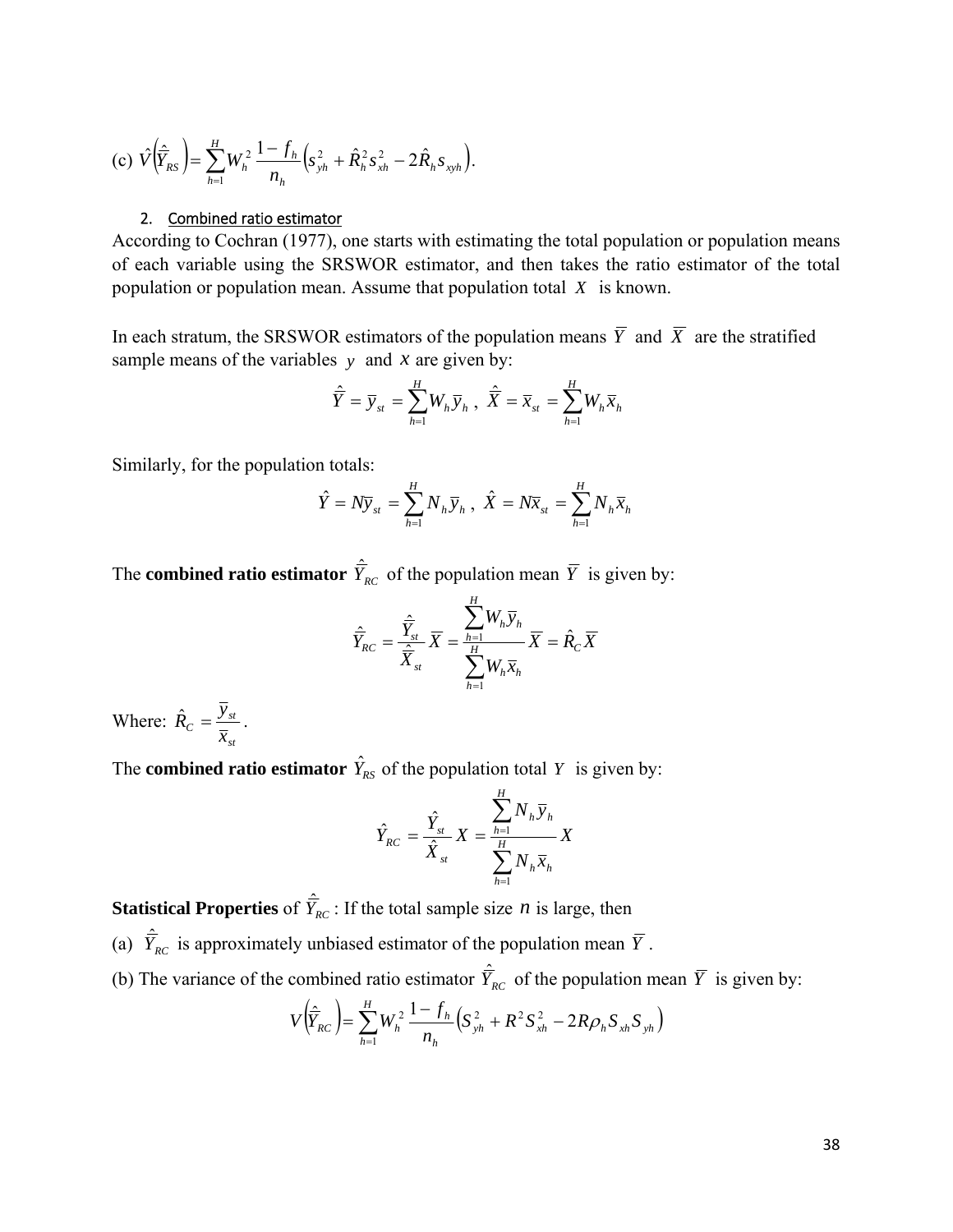<span id="page-40-0"></span>(c) 
$$
\hat{V}(\hat{\overline{Y}}_{RC}) = \sum_{h=1}^{H} W_h^2 \frac{1 - f_h}{n_h} \left(s_{yh}^2 + \hat{R}^2 s_{xh}^2 - 2\hat{R}s_{xyh}\right).
$$

The combined ratio estimator is advisable to be used when there is a small sample in each stratum. If the sample is large enough for the variance formula to be applied to each stratum, it is advisable to use the separate ratio estimate (Cochran, 1977).

#### *3.3.2. Regression Estimators*

The **regression estimator** is used when the relationship between  $y_i$  and  $x_i$  is a straight line that does not go through the origin. In such cases, it is suggested to use an estimator based on simple linear regression model of  $y_i$  on  $x_i$  rather than the ratio of the two variables (Cochran, 1977).

#### *a. Simple random sampling*

The **linear regression estimator** of the population total  $\overline{Y}$  is defined by:

$$
\hat{\overline{Y}}_{\text{Reg}} = \overline{y}_{\text{Reg}} = \overline{y} + b(\overline{X} - \overline{x}) = \hat{\overline{Y}} + b(\overline{X} - \hat{\overline{X}})
$$

Where *b* is an estimator of the change in the study variable *y* per unit change in the auxiliary variable  $x$ , which is given by:

$$
b = \hat{B} = \frac{s_{xy}}{s_x^2} = \frac{\sum_{i=1}^{n} (x_i - \overline{x})(y_i - \overline{y})}{\sum_{i=1}^{n} (x_i - \overline{x})^2}
$$

Similarly, the **linear regression estimator** of the population total *Y* is defined by:

$$
\hat{Y}_{\text{Reg}} = N\hat{\overline{Y}}_{\text{Reg}} = N\overline{y} + b(X - N\overline{x}) = \hat{Y} + b(X - \hat{X})
$$

The rationale of the linear regression estimator of the population mean is that if the sample mean  $\overline{x}$  of the auxiliary variable *x* is below the population mean  $\overline{X}$ , it is expected also that  $\overline{y}$  is below average by an amount  $b(\bar{X} - \bar{x})$  because of the simple linear regression of *y* on *x*. Note that:

(a) If 
$$
b = 0
$$
, then  $\hat{Y}_{\text{Reg}} = \overline{y}$ .

(b) If 
$$
b = \overline{y}/\overline{x}
$$
, then  $\hat{Y}_{\text{Reg}} = \overline{y} + \frac{\overline{y}}{\overline{x}} (\overline{X} - \overline{x}) = \frac{\overline{y}}{\overline{x}} \overline{X} = \hat{Y}_{\text{R}}$ .

(c) If  $b = 1$ , then  $\hat{\overline{Y}}_{\text{Reg}} = \overline{y}_{\text{Reg}} = \overline{y} + (\overline{X} - \overline{x}) = \overline{X} + (\overline{y} - \overline{x})$ .

When *b* is unknown, the **Statistical Properties of the regression estimator** for large sample size *n* is:

(a)  $\hat{Y}_{\text{Reg}}$  is asymptotically unbiased estimator of  $\overline{Y}$ .

(b) The variance of  $\hat{Y}_{\text{Reg}}$  is: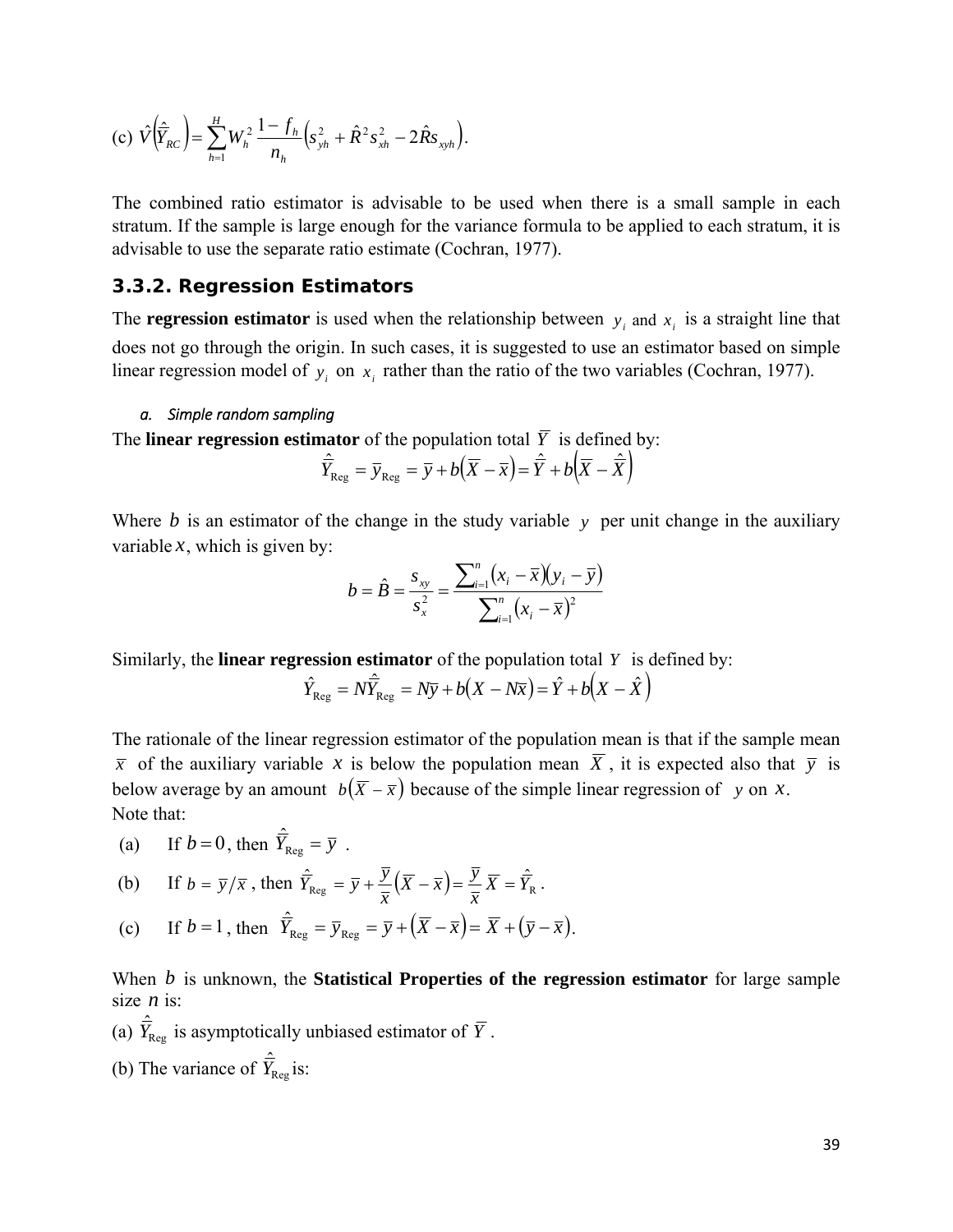$$
V\left(\widehat{\overline{Y}}_{\text{Reg}}\right) = \frac{1-f}{n} S_y^2 \left(1 - \rho^2\right)
$$

<span id="page-41-0"></span>(c)  $\hat{V}(\hat{\overline{Y}}_{\text{Reg}}) = \frac{1 - f}{n} s_y^2 (1 - \hat{\rho}^2)$  $\hat{V}(\hat{\overline{Y}}_{\text{Re} \sigma}) = \frac{1 - f}{\sigma^2} s_v^2 (1 - \hat{\rho}^2).$ 

This shows that, for large sample size, the linear regression estimator  $\hat{\overline{Y}}_{Reg} = \overline{y}_{Reg}$  is always more efficient than the sample mean per unit  $\hat{Y} = \overline{y}$  if  $\hat{\rho} \neq 0$ .

#### *b. Stratified random sampling*

The finite population of *N* sampling units is divided into *H* strata with  $N<sub>h</sub>$  sampling units in the  $h<sup>th</sup>$  stratum, where  $h = 1,..., H$  and  $N_1 + ... + N_H = N$ . SRSWOR is independently taken of size *n*<sub>*h*</sub> from stratum *h*, such that  $n_1 + \ldots + n_H = n$ . Let the *j*<sup>th</sup> sample unit of the study variable and auxiliary variable in the  $h<sup>th</sup>$  stratum be denoted by  $y_{hj}$  and  $x_{hj}$ , respectively. The use of auxiliary information under stratified random sampling gives two regression estimators namely: **separate regression estimator** and **combined regression estimator**.

#### 1. Separate linear regression estimator

According to Cochran (1977), one starts with estimating the total population or population means of each variable using the linear regression estimator, and then takes the weighted sum of the linear regression estimators of the total population or population mean. Assume that the separate strata totals  $X_h$  are known.

The **separate linear regression estimator**  $\hat{Y}_{\text{RegS}}$  of the population mean  $\overline{Y} = \sum_{h=1}^{H} W_h \overline{Y}_h$  is given by:

$$
\hat{\overline{Y}}_{\text{RegS}} = \sum_{h=1}^{H} W_h \hat{\overline{Y}}_{\text{Regh}} = \sum_{h=1}^{H} W_h \{ \overline{y}_h + b_h (\overline{X}_h - \overline{x}_h) \}
$$

Where  $b<sub>h</sub>$  is the within-stratum least square estimator of the true or population regression coefficient  $B_h = S_{xwh} / S_{xh}^2$ , and given by:

$$
b_{h} = \frac{\sum_{i=1}^{n} (x_{hj} - \overline{x}_{h})(y_{hj} - \overline{y}_{h})}{\sum_{i=1}^{n} (x_{hj} - \overline{x}_{h})^{2}} = \frac{s_{xyh}}{s_{xh}^{2}}
$$

If independent SRSWOR is selected in each stratum and  $n_1, \ldots, n_\mu$  are large, then:

(a) The variance of the separate linear regression estimator  $\hat{Y}_{\text{RegS}}$  of the population mean  $\overline{Y}$  is given by:

$$
V(\hat{\overline{Y}}_{\text{RegS}}) = \sum_{h=1}^{H} W_h^2 \, \frac{1 - f_h}{n_h} \Big( S_{yh}^2 + b_h^2 S_{xh}^2 - 2b_h S_{xyh} \Big)
$$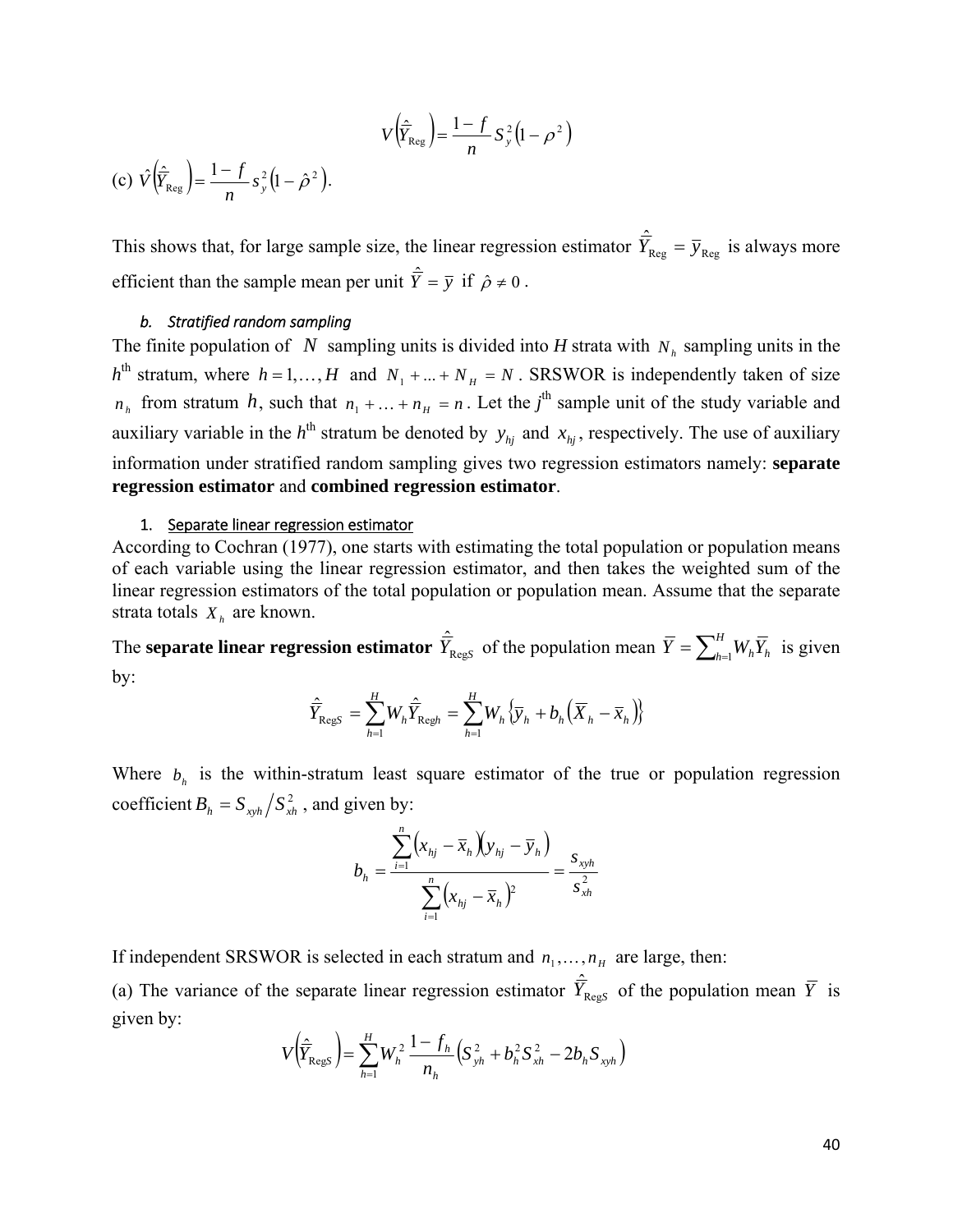<span id="page-42-0"></span>(c) 
$$
\hat{V}(\hat{\overline{Y}}_{\text{RegS}}) = \sum_{h=1}^{H} W_h^2 \frac{1 - f_h}{n_h} \left( s_{yh}^2 + b_h^2 s_{xh}^2 - 2b_h s_{xyh} \right)
$$

#### 2. Combined linear regression estimator

According to Cochran (1977), one starts with estimating the total population or population means of each variable using the SRSWOR estimator, and then takes the linear regression estimator of the population mean. Assume that population total *X* is known. Under SRSWOR in each stratum, the estimators of the population means  $\overline{Y}$  and  $\overline{X}$  are the stratified sample means of the variables *y* and *x*, and are given by:

$$
\hat{\overline{Y}} = \overline{y}_{st} = \sum_{h=1}^{H} W_h \overline{y}_h, \quad \hat{\overline{X}} = \overline{x}_{st} = \sum_{h=1}^{H} W_h \overline{x}_h
$$

The **combined linear regression estimator**  $\hat{Y}_{\text{RegC}}$  of the population mean  $\overline{Y}$  is given by:

$$
\hat{\overline{Y}}_{\text{Reg}C} = \overline{y}_{st} + b(\overline{X} - \overline{x}_{st})
$$

Where *b* is the weighted mean of the stratum sample regression coefficients  $b<sub>h</sub>$  and is given by:

$$
b = \frac{\sum_{h=1}^{H} W_h^2}{\sum_{h=1}^{H} W_h^2} \frac{1 - f_h}{n_h} s_{xyh} \over n_h
$$

If independent SRSWOR is selected in each stratum and  $n_1, \ldots, n_H$  are large, then:

(a) The variance of the combined linear regression estimator  $\hat{Y}_{\text{RegC}}$  of the population mean  $\overline{Y}$  is given by:

$$
V\left(\hat{\overline{Y}}_{\text{Reg}c}\right) = \sum_{h=1}^{H} W_h^2 \frac{1 - f_h}{n_h} \left(S_{yh}^2 + b^2 S_{xh}^2 - 2b S_{xyh}\right)
$$

(c) 
$$
\hat{V}(\hat{\overline{Y}}_{\text{RegC}}) = \sum_{h=1}^{H} W_h^2 \frac{1 - f_h}{n_h} (s_{yh}^2 + b^2 s_{xh}^2 - 2bs_{xyh}).
$$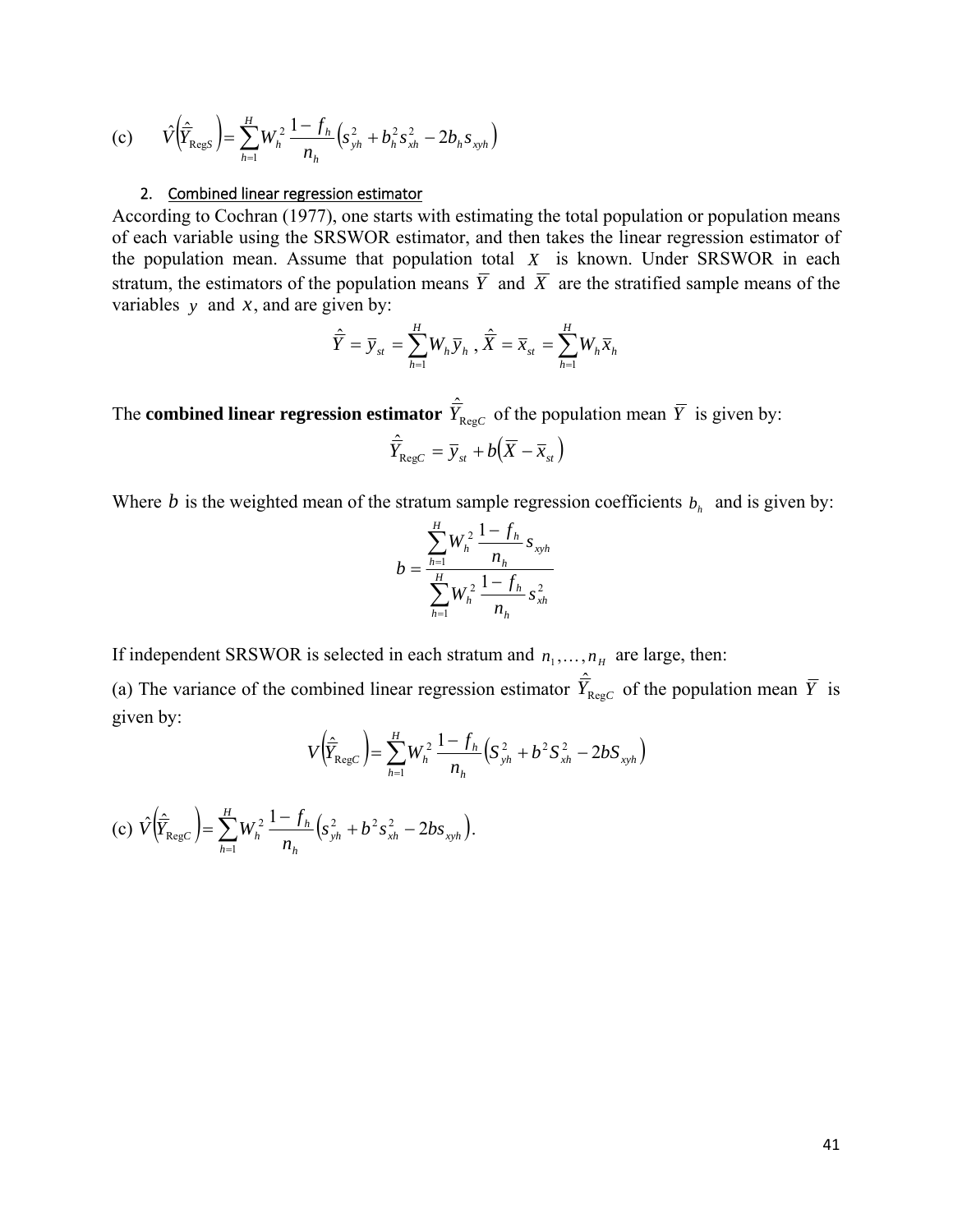## PART II

## <span id="page-43-0"></span>4. Preferred design for energy consumption surveys

Two elements are required to select a sample in a scientifically justified way: a sampling design based on probability sampling and a sampling frame ([Bethlehem, 2009](https://www.researchgate.net/publication/224773052_Applied_Survey_Methods_A_Statistical_Perspective?el=1_x_8&enrichId=rgreq-fda677c61fd774d007298727f6625c97-XXX&enrichSource=Y292ZXJQYWdlOzI4MTI2OTMyNjtBUzoyNjY2MzUwNTU0NjQ0NDhAMTQ0MDU4MjE1OTA3OA==)). A sampling frame is any material or device used to obtain observational access to the finite population of interest. It must be possible with the aid of the frame to: (a) identify and select a sample in a way that respects a given probability sampling design, and (b) establish contact with selected elements – by telephone, visit at home, mailed questionnaire, etc. In order to select a statistically valid sample that will produce accurate statistics about the energy consumption of vehicles in road transportation sector, each vehicle must have a positive probability or chance (equal or unequal) of being selected in the sample.

There are two sampling methods to choose from when implementing a survey, depending on the availability of the frame. The probability-based sampling method is used when the sampling frame is available, a list of the items or elements to survey. The selective probability methods are explained in section 2 of this report. Once the frame is not available, a model-based method, for example quota sampling is implemented. Although the frame is not available, knowledge of the population of interest is required for proper specification of the sampling distribution ([Deville,](https://www.researchgate.net/publication/285734855_A_theory_of_quota_surveys?el=1_x_8&enrichId=rgreq-fda677c61fd774d007298727f6625c97-XXX&enrichSource=Y292ZXJQYWdlOzI4MTI2OTMyNjtBUzoyNjY2MzUwNTU0NjQ0NDhAMTQ0MDU4MjE1OTA3OA==) [1991;](https://www.researchgate.net/publication/285734855_A_theory_of_quota_surveys?el=1_x_8&enrichId=rgreq-fda677c61fd774d007298727f6625c97-XXX&enrichSource=Y292ZXJQYWdlOzI4MTI2OTMyNjtBUzoyNjY2MzUwNTU0NjQ0NDhAMTQ0MDU4MjE1OTA3OA==) Moser, 1952). Quota sampling is quite similar to stratified sampling (probability sampling method), where elements of judgments are used to select the sample (Doherty, 1994).

Under model-based sampling, a model is used to define the distribution of the target population ([Stephenson, 1979\)](https://www.researchgate.net/publication/249277532_Probability_Sampling_With_Quotas_An_Experiment?el=1_x_8&enrichId=rgreq-fda677c61fd774d007298727f6625c97-XXX&enrichSource=Y292ZXJQYWdlOzI4MTI2OTMyNjtBUzoyNjY2MzUwNTU0NjQ0NDhAMTQ0MDU4MjE1OTA3OA==) with respect to the variables of interest, for example, in the ECSTS, the variable of interest is energy consumption in transport sector, in particular road transport sector. The model is usually defined by quotas of subgroups or cells based on the cross-classification of known information relevant to the outcome of interest. Examples of quota cells include geographic region by vehicles type and age of vehicle.

In addition, quota sampling is very flexible with non-responses; when a non-response is obtained, interviewers move to the next sample until the quota is met. Interviewers are allowed great flexibility in how they collect the data. Callbacks and other attempts to re-contact nonrespondents are not required, so long as the quota requirements are achieved (Moser, 1952).While comparing probability-based methods and quota sampling, the latter's financial cost is very minimal compared to probability-based, which can play a very important role in financially limited surveys (Doherty, 1994).

In ECSTS project, known frames are not available, and it is very expensive and time-consuming to construct a frame that lists all vehicles with respective contact information. Given this, the quota sampling method has been selected in the 3 selected countries to collect information on the energy consumption in the transport survey.

In the ECSTS, the construction of quotas within governorate or municipality is adopted based on the type of vehicles and age of vehicles. Quotas are made for each cross-classified subgroup of vehicle type and age of vehicles within governorates or municipalities. A frame or another external source of information can be used for this purpose. Because a predefined model is being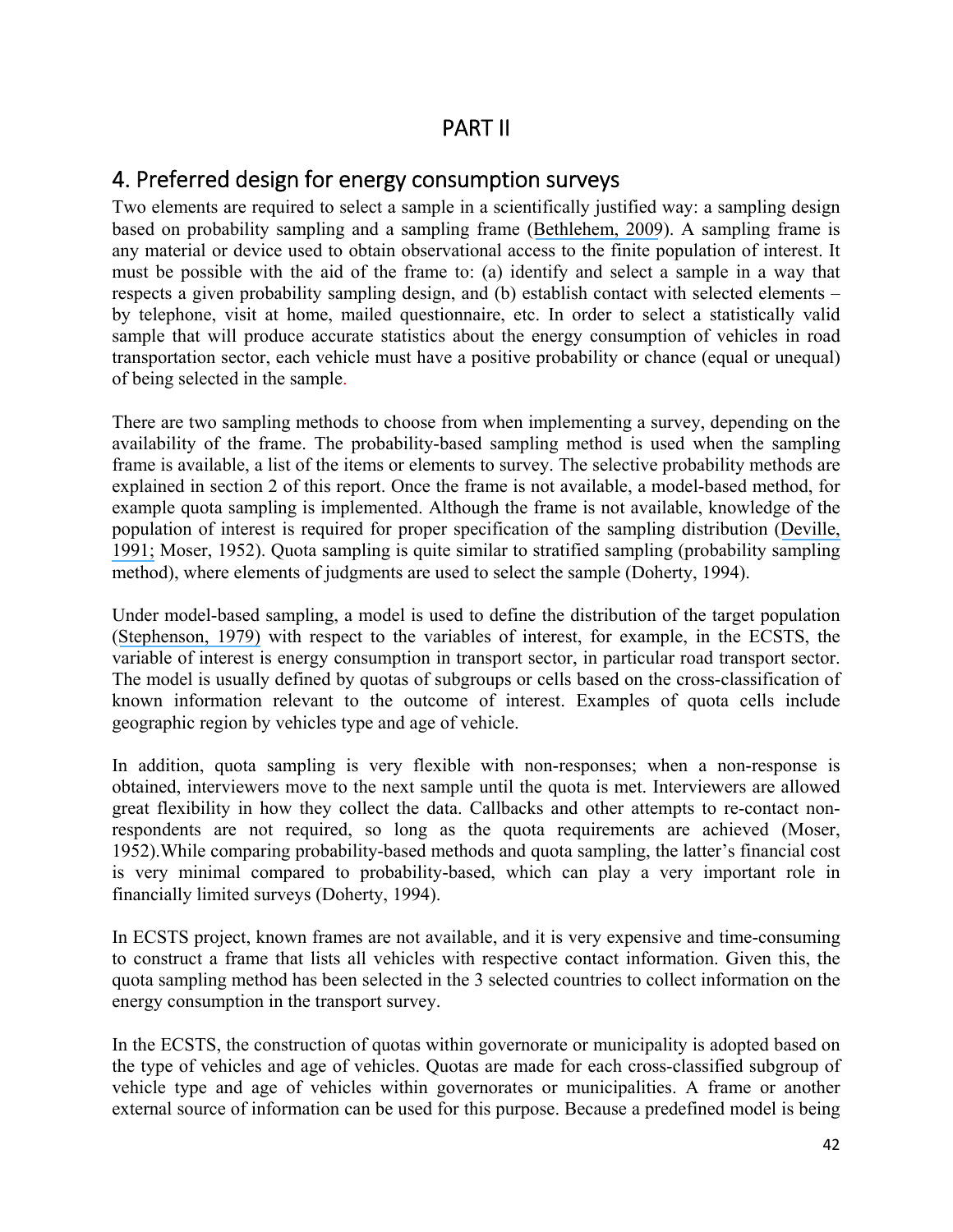<span id="page-44-0"></span>used to determine the sampling distribution of respondents, there are no coverage requirements for the sample. If the model assumptions hold, there is no bias in the estimates produced (Deville, 1991).

## 4.1. Sampling design

This section explains briefly the sampling design needed while conducting a survey for energy consumption in the transport sector. The section only covers the design for road transportation. Surveys for maritime, air and railways transportations are usually based on complete enumeration of the sub-sectors. This is due to their reliance on national administrative registries.

- **Sector:** Road transportation.
- **Target population:** All registered vehicles owned by individuals, enterprises and governments.
- **Sampling frame:** Auxiliary variables: province, municipality, engine capacity, vehicle type, vehicle age, etc. No access established for contact with vehicles.
- **Population** is composed of a number of provinces (geographic region).
- **Sampling design:** Stratified two stage sampling (random and non-random).
- **Stratified variable:** Provinces

**First stage:** Select a sample of municipalities or governorates from each province with probability proportional to the number of vehicles of the municipalities.

**Second stage:** For each municipality or governorate, divide the target population into several sub-populations based on certain characteristics of vehicles that are correlated with the survey control variables. In this case, the variable is energy consumption. Since energy consumption is related to vehicles type (individual cars, motorcycles, light trucks…) and age (e.g. less than or equal to 10 years and greater than 10 years), therefore the control variables are: vehicle type and vehicle age (if available in the sampling frame).

Since quota sampling is **representative of** vehicle type and vehicle age (the population structure is close to the sample structure), investigators draw a quota sample such that **the proportion of sample units from subpopulation is close to that in the population**. In other words, the size of each quota sample is proportional to the size of the subpopulation.

Once the sample size and quota have been determined, there is a need to start filling in each quota (purposively or systematically). In order to fill the quotas, gas stations, vehicle licensing offices, motor vehicle inspection centers, etc., can be targeted in order to reach the required number of completed questionnaires. The selection of how to fill in the quota is left within the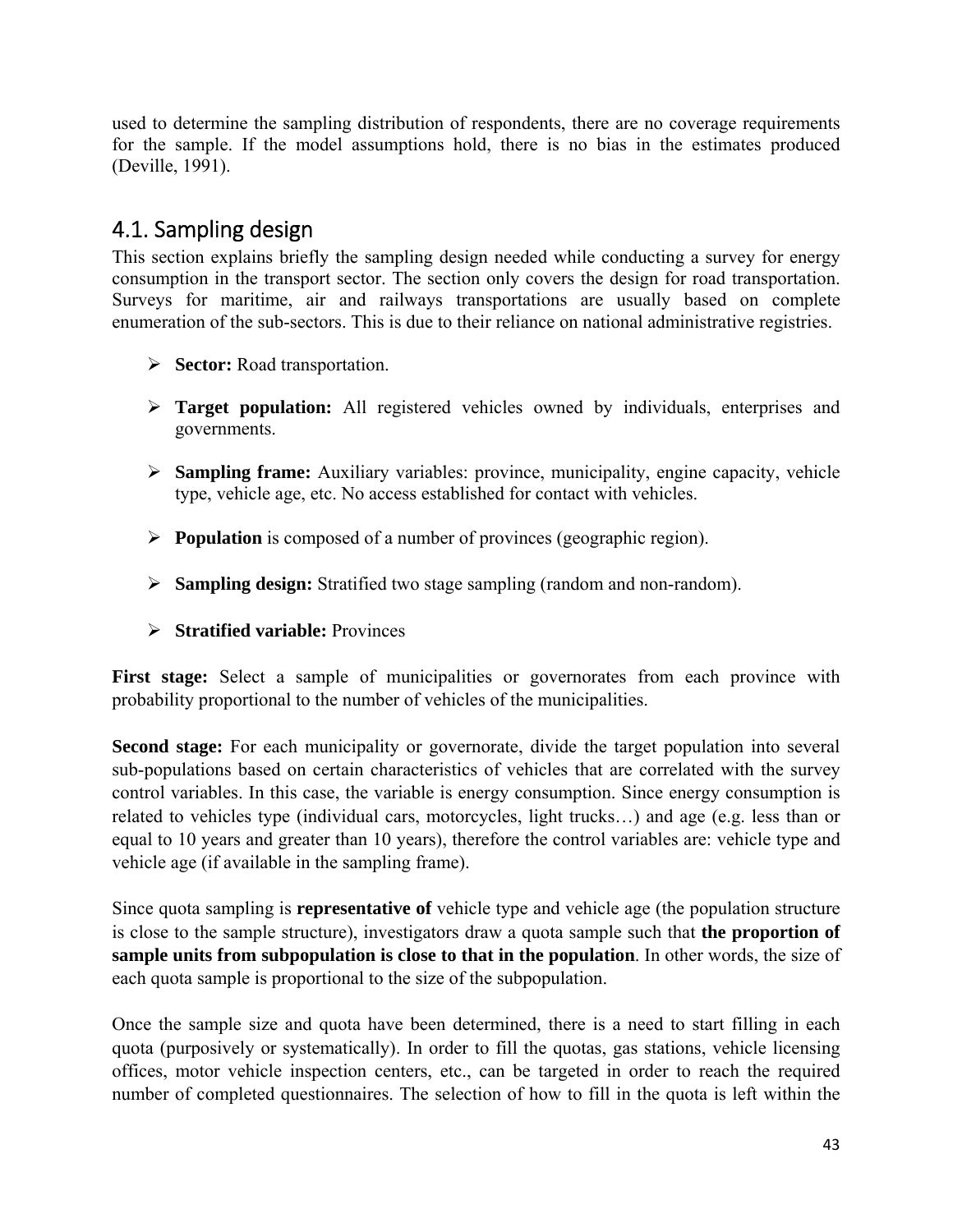<span id="page-45-0"></span>hands of the investigators, and is based on financial and other managerial factors. A combination of methods can be used to fill the quotas, for example, in case of registered vehicles, the chosen sample can be extracted from vehicle licensing offices and motor vehicle inspection centers combined; whereas in the case of informal vehicles, those that are not officially registered, gas stations can be used instead to fill the required quota.

## 4.2. Use of International recommendations for energy statistics

As pointed by the International Recommendations for Energy Statistics (IRES) (United Nations, 2011) "In the context of preparing for national energy consumption survey, the IRES are considered as an essential tool to use for conducting national surveys on energy production and consumption. IRES cover various issues relevant to the collection, compilation and dissemination of energy statistics, among other issues related to classifications and definitions. The approach used to develop IRES relies on consistency between concepts and classifications used and other fields of economic statistics (such as ISIC, CPC and HS). It provides a flexible framework for data collection, compilation, analysis and dissemination for national official statistics in a timely, internationally comparable and reliable manner."

IRES contain main recommendations and encouragements (United Nations, 2011), some of which are summarized below:

- Ensuring that energy statistics are developed with the highest quality possible. To ensure that, countries are encouraged to progress from collecting selected data items used primarily for internal purposes by various national establishments, to establish an integrated system of multipurpose energy statistics as part of their official statistics;
- Disseminate energy statistics to the general public, as it is considered as public good.
- Scope of energy statistics focused on basic energy statistics and energy balances.
- Collaboration between energy data collection and other data collection activities undertaken within the country, to avoid duplication of the work and ensure overall coherence.
- The use of a unified energy unit from the International System of Units as joule, although other energy units are possible to use.
- The use of reference list of data items for selecting the data items, based on each country's specificity and context. The selected data items should represent the national context and allow for a national assessment in terms of energy.
- The cooperation between various national energy stakeholders to design and implement energy surveys due to the financial and human resources special allocation.
- Countries to disseminate yearly national energy balance, with a clearly defined reference period.
- Due to the importance of energy statistics for policy makers, it is advisable to use disaggregated data for the final energy consumption, to cover the smallest collected unit possible (e.g. iron and steel, transport equipment, etc.).
- Transport should be disaggregated by mode of transport: Domestic aviation, Road, Rail, Domestic navigation, Pipeline transport, and Transport none elsewhere specified.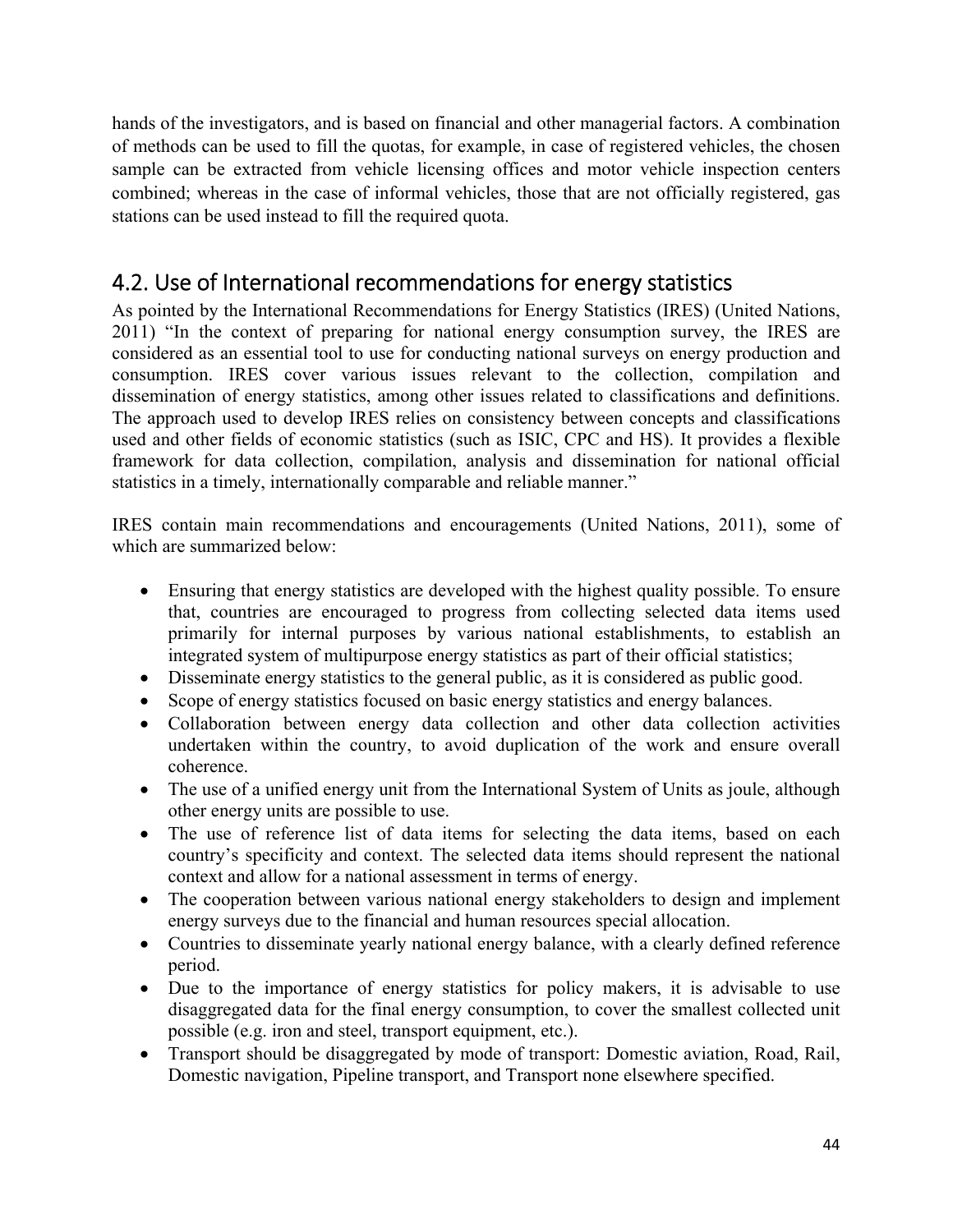- <span id="page-46-0"></span> Countries are encouraged to: develop their own national energy data quality assurance programmes; document these programmes; develop measures of data quality; and make these available to users.
- National dissemination policy should be user oriented, targeting all users and providing quality information in a clear manner to the general public.

## 4.3. Weighting and drawing inferences from quota samples

According to Battaglia (2008), one issue that arises with all probability samples and for many non-probability samples is the estimation procedures, specifically those used to draw inferences from the sample to the population.

Many surveys produce estimates that are proportions or percentages (e.g., the percentage of commuters who use public transportation), and weighting methods used to assign a final weight to each completed interview are generally given considerable thought and planning.

For probability sampling, the first step in the weight calculation process is the development of a base sampling weight. The base sampling weight equals the reciprocal of the selection probability of a sampling unit. The calculation of the base sampling weight is then often followed by weighting adjustments related to non-response and non-coverage. Finally, poststratification or raking is used to adjust the final weights so that the sample is in alignment with the population for key demographic and socioeconomic characteristics (Battaglia, 2008).

In non-probability sampling, the calculation of a base sampling weight is meaningless since there are no known probabilities of selection. One could essentially view **each sampling unit as having a base sampling weight of one.** In this case, the sample mean for quota  $h$  is:

$$
\overline{y}_h = \frac{1}{n_h} \sum_{i=1}^{n_h} w_{hi} y_{hi} ,
$$

Where  $w_{hi} = 1$  for all *i* and *h*.

And the post-stratified mean is:

$$
\hat{\overline{Y}} = \overline{y}_{st} = \sum_{h=1}^{H} W_h \overline{y}_h
$$

Where  $W_h = N_h/N$ 

Sometimes non-response and non-coverage weights are developed for non-probability samples. However, the most common technique is to use a weighting procedure such as post-stratification or raking to align the non-probability sample with the population that one would ideally like to draw inferences from. The post-stratification variables are generally limited to demographic and socioeconomic characteristics.

One limitation of this approach is that the variables available for weighting may not include key characteristics related to the non-probability sampling mechanism that was employed to select the sampling units (Battaglia, 2008). The results of weighting non-probability samples have been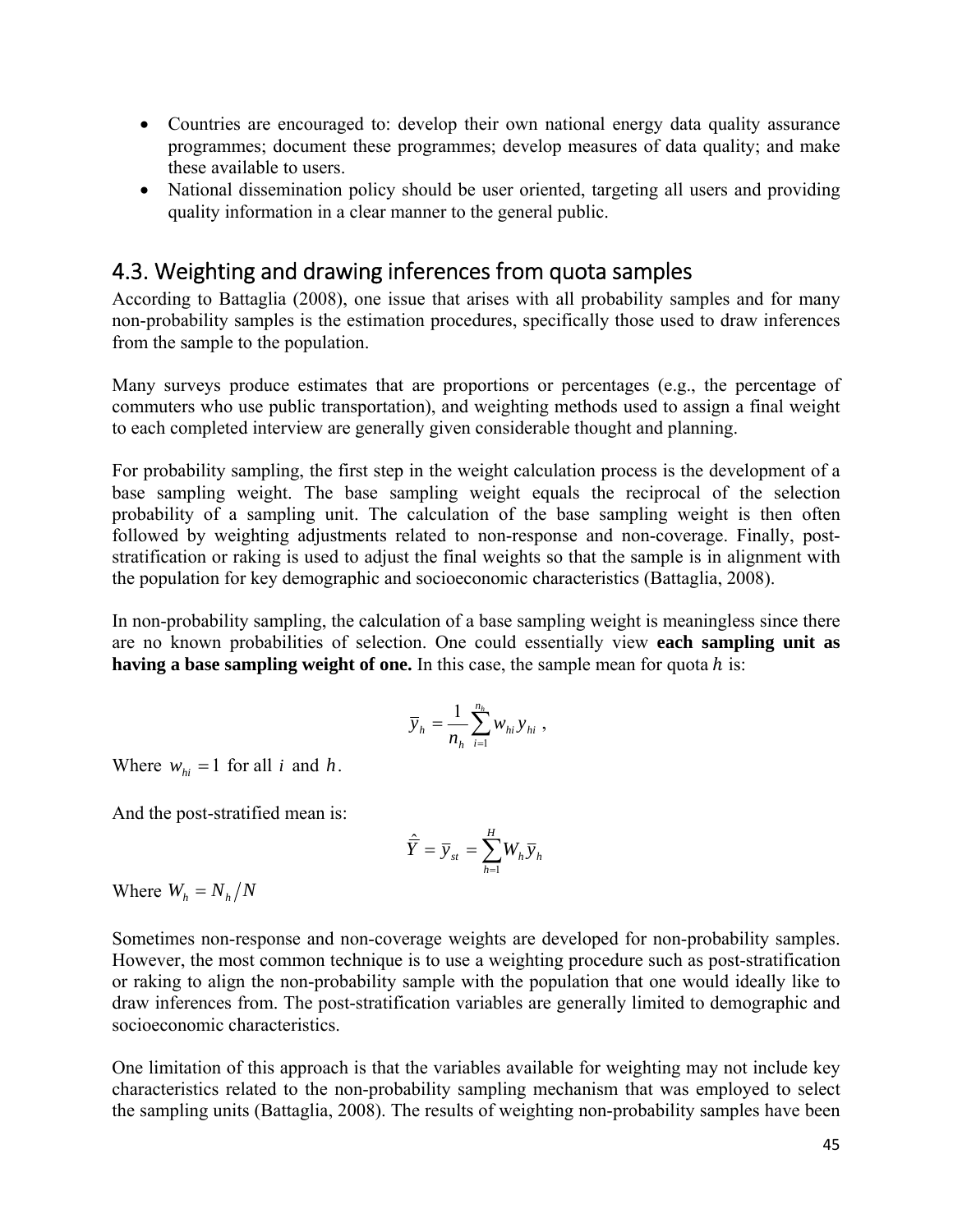<span id="page-47-0"></span>mixed in the situation when benchmarks are available for a key survey outcome measure (e.g., the outcome of an election).

### *4.3.1. Post-stratification Weight*

When conducting a survey, having a representative sample of the population is of paramount importance. But sometimes, despite best efforts, one may accidentally (or sometimes intentionally) oversample some kinds of vehicles and undersample others. In other words, the way a certain characteristic (such as vehicle age, vehicle engine capacity, etc.) of the sample is distributed may differ from its original distribution in the population. For example, the sample may consist of 60 percent vehicles with engine capacity greater than or equal to 1600 cubic centimeters (CC), and vehicles with engine capacity less than 1600 CC make up only 40 percent of the population. This introduces bias into any result estimation from the sampled data because statistical procedures will give greater weight to those vehicles that were oversampled. This can be corrected mathematically with a post-stratification survey weight.

### *4.3.2. Calculation post-stratification weight*

In order to calculate a post-stratification weight, one needs an auxiliary variable to which sampled data can be compared to. For example, if one was conducting a survey on energy consumption of gas in the transport sector for private vehicles in a village, one would need census data that show the engine capacity characteristics of the population of all private vehicles in a village. The sample is then compared to the auxiliary data file, to make sure that the distribution of engine capacity characteristics of private vehicles is similar to that of the auxiliary data.

It is called a **post-stratification weight** because one can only compute it **after** data is collected. The stratification part comes from the fact that one uses various known strata (such as engine capacity groups for private vehicles in a village) of the population to adjust the sampled data to conform more to the population's parameters.

Table 4.1 shows an example on how to use post-stratification weight on the vehicle type private as quota *h* and the variable engine capacity as auxiliary variable, since it is correlated with energy consumption of the vehicles.

|             | Table 4.1 Post-stratification weights |                                 |             |                      |                        |  |
|-------------|---------------------------------------|---------------------------------|-------------|----------------------|------------------------|--|
| Engine      | Population                            | Population                      | Sample      | Sampling             | Post-stratification    |  |
| Capacity    | Size                                  | Proportion                      | <b>Size</b> |                      | Weight                 |  |
| Groups      | $N_h$                                 | $P_h$                           | $n_h$       | Sample               |                        |  |
| (Stratum)   |                                       |                                 |             | $p_{h}$              | $pw_h = P_h/p_h$       |  |
|             |                                       |                                 |             |                      |                        |  |
| Less than   | $N_1 = 500$                           | $P_1 = N_1/N = 0.5$             | $n_1 = 50$  | $p_1 = n_1/n = 0.25$ | $pw_1 = P_1/p_1 = 2$   |  |
| or equal to |                                       |                                 |             |                      |                        |  |
| 1600        |                                       |                                 |             |                      |                        |  |
| Between     | $N_2 = 300$                           | $P_2 = N_2/N = 0.3$ $n_2 = 100$ |             | $p_2 = n_2/n = 0.5$  | $pw_2 = P_2/p_2 = 0.6$ |  |
| 1601 and    |                                       |                                 |             |                      |                        |  |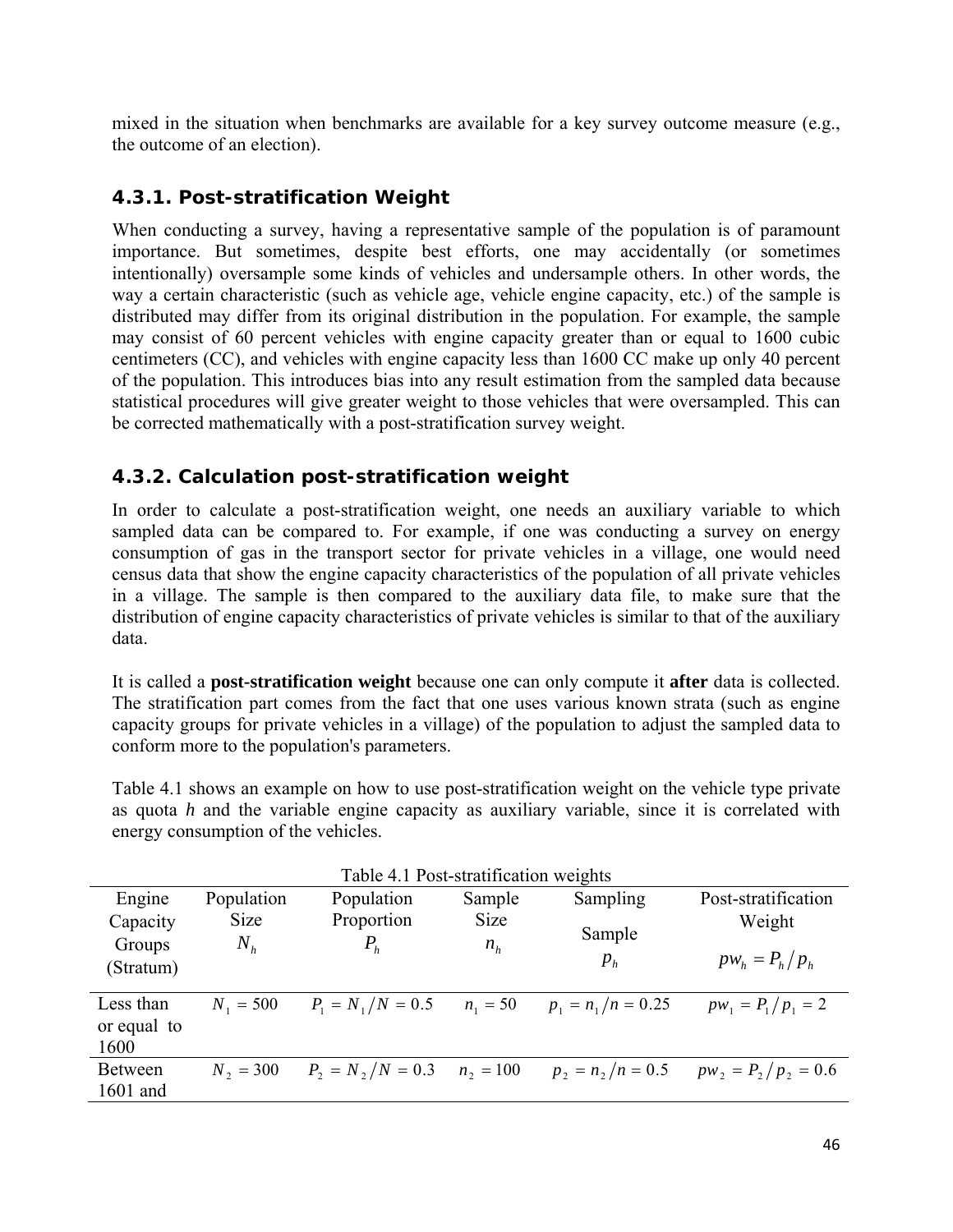<span id="page-48-0"></span>

| 2500              |            |      |           |      |                                                                                        |
|-------------------|------------|------|-----------|------|----------------------------------------------------------------------------------------|
| More than<br>2500 |            |      |           |      | $N_3 = 200$ $P_3 = N_3/N = 0.2$ $n_3 = 50$ $p_3 = n_3/n = 0.25$ $pw_3 = P_3/p_3 = 0.8$ |
| Total             | $N = 1000$ | 1.00 | $n = 200$ | 00.1 |                                                                                        |

Since  $P_1 = N_1/N = 0.5$  is less than  $p_1 = n_1/n = 0.25$  (table 4.1), therefore engine capacity group for private vehicles with less than or equal 1600 CC is **under represented** in the sample, while the other groups are **over represented** in the sample.

Under quota sampling, the rule of  $w_{hi} = 1$  is assumed for all *h* and *i*. In this example, engine capacity group for private vehicles with less than or equal to 1600 CC is **up weighted** since the weight for this category of private vehicles is  $pw_1 = P_1/p_1 = 2$ . In addition to that, the other categories are **down weighted**, because the weights for these groups are  $pw_2 = P_2 / p_2 = 0.6$  and  $pw_3 = P_3/p_3 = 0.8$ .

So, the post-stratified estimate of the population mean of stratum *h* and overall population mean are:

$$
\hat{\overline{Y}}_h = \overline{y}_{hpst} = pw_h \left( \frac{1}{n_h} \sum_{i=1}^{n_h} y_{hi} \right)
$$

And  $\overline{Y} = \overline{y}_{pst} = \sum_{h=1}^{t}$ 

In addition to that, the post-stratified estimate of the population total of stratum *h* and overall total population are:

$$
\hat{Y}_h = N_h \bar{y}_{hpst}
$$

And  $\hat{Y} = N y_{\text{post}}$  respectively.

*H*

 $\hat{\overline{Y}} = \overline{y}_{\text{net}} = \sum_{k=1}^{H} W_k \overline{y}_{\text{bnst}}$  respectively.

*h*  $\overline{Y} = \overline{y}_{pst} = \sum W_h \overline{y}_{hpst}$ 1

## 5. Transport Energy Consumption survey – Egypt

The total end use of energy in Egypt amounted to 8,523 ktoe in 2014 as reported by the Central Agency for Public Mobilization and Statistics (CAPMAS) in the balance for Egypt. The energy use in the transport sector represented about 30 per cent of total petroleum products consumption. This annual rate of 5.2 per cent since 2006 grew faster than the 4.2 per cent increase of the total energy use, as shown in figure 5.1.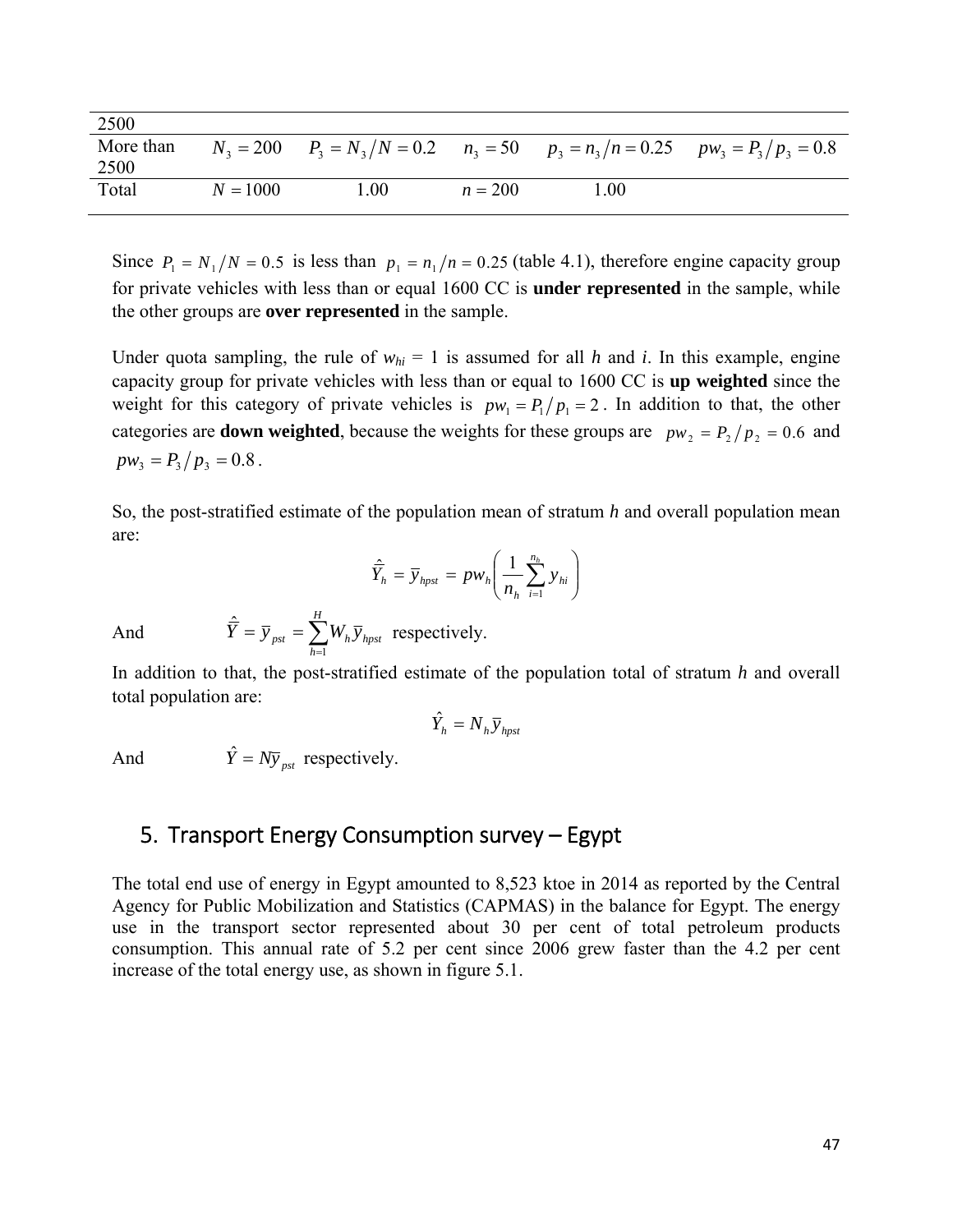

<span id="page-49-0"></span>Figure 5.1 Egypt energy use in transport of total use 2006-2013

Energy products consumed by the transport sector in Egypt comprise gasoline, diesel and natural gas. In addition, lube oils are used as lubricant for vehicles engines while fuel oil is used for road paving activity.

CAPMAS is the official governmental institution in Egypt conducting the national survey on energy consumption for the entire transport sector, namely, road, maritime, air and railways transport. This section of outlines the survey methodology used to conduct the energy consumption survey in the entire transport sector (CAPMAS, 2015). All questionnaires abide by the confidentiality of sharing information under the national statistics law and respondents were informed about this before starting to answer any question, along with the purpose of the questionnaire and its results usages.

## 5.1. Road transport sector

Egypt has a road network of a total length of 121.4 thousand km of which 108.8 thousand km are paved roads (90%) and 12.6 thousand km are unpaved roads (10%). The total number of vehicles in Egypt increased from 1.1 million in 1990 to 6.8 million vehicles in 2014 with an average annual growth rate of 8.8 per cent during that period. The private cars represent 51 per cent of total vehicles fleet compared to 5 per cent for taxis, 14 per cent for trucks, 2 per cent for buses, 28 per cent for motorcycles and Rickshaw (tuk tuk) and other types of vehicles. More than 51 per cent of the total vehicles fleet is operating in Cairo, Giza, and Alexandria provinces (CAPMAS, 2014). Of total vehicles fleet volume, 26 per cent of the fleet is of age of more than 27 years old and 25 per cent of age between 17 to 26 years, which result in inefficient fuel consumption and higher rates of pollutants emissions (Korkor, 2014).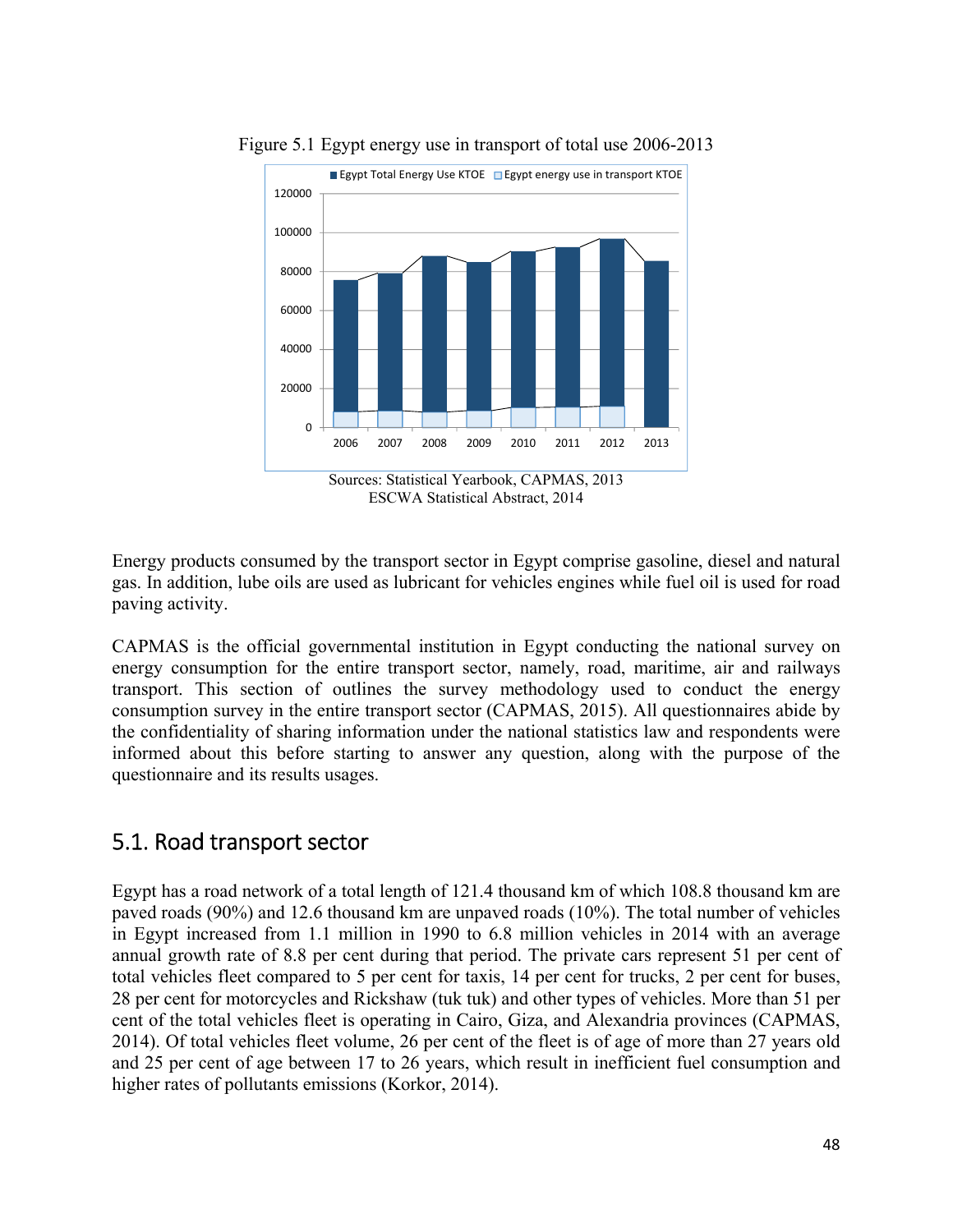<span id="page-50-0"></span>Road transportation sector includes all engine-based vehicles and trailers designed for transportation of goods and passengers. It is necessary to distinguish between two types of ownership of vehicles, namely: vehicles owned by individuals and enterprises (including vehicles owned by enterprises, schools, government, tourists/ rentals, etc.).

#### *5.1.1 Vehicles owned by individuals*

**Target population:** all registered vehicles owned by individuals.

**Sampling frame:** the list of all registered vehicles owned by individuals, which contains the auxiliary variables: province, governorate, vehicle type, etc. The sampling frame does not contain personal information that enables direct contact with the owner or driver of the vehicles.

**Sampling design:** stratified two-stage sampling based on probabilistic and quota sampling methods. The **first stage sampling** is probabilistic and purposively sampling methods**.** 

The subsequent allocations are performed independently for each control variable: province, governorate, and vehicle type. The stratification of the population by provinces is given in Table 5.1.

| <b>Province</b>  |                    |                 |                    | Governorate       |                |         | $\sim$ $\sim$ |         | <b>Total</b> |
|------------------|--------------------|-----------------|--------------------|-------------------|----------------|---------|---------------|---------|--------------|
| Greater<br>Cairo | Cairo<br>2,073,596 | Giza<br>847,860 | Qalubia<br>308,373 |                   |                |         |               |         | 3,229,829    |
| North<br>Ward    | Domiat             | Daqahlia        | Sharqia            | Karf<br>Elshaiehk | Garbia         | Minofia | Alexandria    | Bahira  |              |
|                  | 119,409            | 372,015         | 288,384            | 117,705           | 312,760        | 309,256 | 637,614       | 176,064 | 2,333,207    |
| South<br>Ward    | Bany<br>Souf       | Fayoum          | Minia              | Assut             | Suhaga         | Qana    | Aswan         | Luxor   |              |
|                  | 159,423            | 162,654         | 165,301            | 141,150           | 135,597        | 107,862 | 62,640        | 75,906  | 1,010,533    |
| Qana             | Port<br>Saeed      | Sweis           | Elesmaelia         |                   |                |         |               |         |              |
|                  | 99,885             | 95,262          | 102,909            |                   |                |         |               |         | 298,056      |
| <b>Borders</b>   | Red Sea            | Awadi<br>Gadid  | Matrouh            | North<br>Saina    | South<br>Saina |         |               |         |              |
|                  | 51,817             | 30,027          | 38,802             | 19,770            | 25,913         |         |               |         | 166,329      |
| <b>Total</b>     |                    |                 |                    |                   |                |         |               |         | 7,037,954    |

*Table 5.1. Distribution of Car Fleet by Provinces in Egypt, 2014* 

**Sample size:** based on budget considerations, the department of sampling and methodology and survey managers of the project decided that the total number of vehicles to be considered for the sample is 9,000 vehicles, which represent 0.001278781 of the total number of vehicles in the sampling frame. The 9,000 vehicles distributed over the provinces based on the proportional allocation method with the following calculations:

#### **Province size sample= total sample size\*(total province car fleet/ total car fleet of the country)**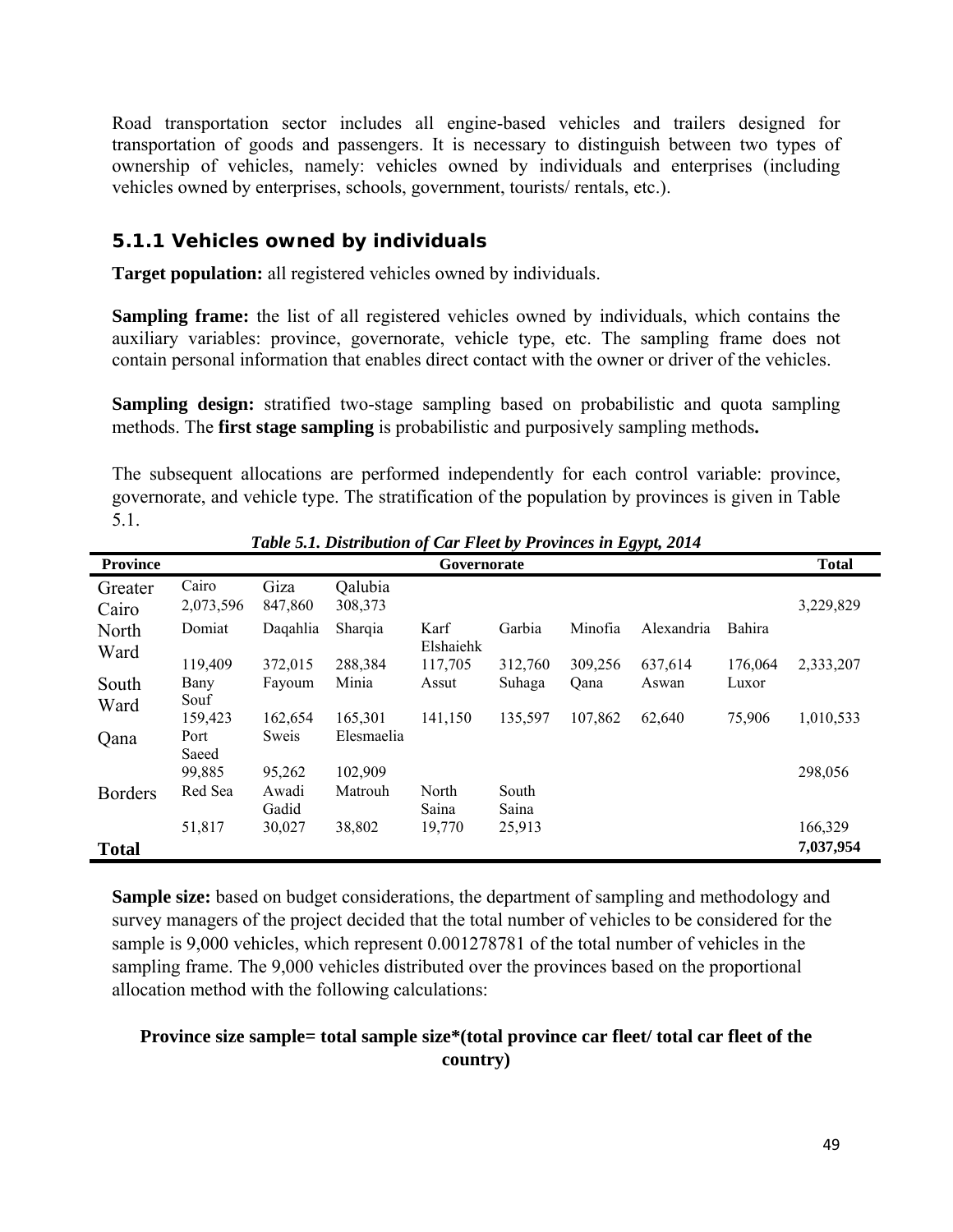Using the given formula, the below results are obtained for determining the sample size for each province in Egypt.

| <b>Table 5.2. Sample Sizes of Provinces</b> |                  |               |               |      |                |       |  |
|---------------------------------------------|------------------|---------------|---------------|------|----------------|-------|--|
| <b>Province</b>                             | Greater<br>Cairo | North<br>Ward | South<br>Ward | Oana | <b>Borders</b> | Total |  |
| Sample<br>Size $n_h$                        | 4,131            | 3,000         | 1,280         | 379  | 210            | 9,000 |  |

For example**,** the sample size of Greater Cairo is calculated as:  $9,000*(3,229,829/7,037,954) = 4,131.$ 

The sample size of governorates in some provinces (selection of number of governorates in each province) might be larger than others due to the high correlation between the selection criteria set by the survey (control variables) and the availability of these criteria in these provinces (for instance North and South Wards). The selection of the governorates from each province is performed by using the probability proportional to size method (PPS) to select the number of vehicles of the Governorate using systematic PPS method (Cochran, 1977). For other provinces, governorates are selected on purpose. The selection decision is based on opinions of which governorates are typical or representative in some sense or context. Table 5.3 summarizes the results obtained from stage one sampling.

| <b>Province</b> |            | Governorate |         | <b>Total</b> |
|-----------------|------------|-------------|---------|--------------|
| Greater Cairo   | Cairo      | Giza        | Qalubia |              |
| North Ward      | Sharqia    | Garbia      |         |              |
| South Ward      | Minia      | Suhaga      |         |              |
| Qana            | Elesmaelia |             |         |              |
| <b>Borders</b>  | Matrouh    |             |         |              |
| <b>Total</b>    |            |             |         |              |

*Table 5.3. Sample of Governorates by Provinces*

By using the proportional allocation method, the sample size of each province is allocated over the selected governorates, using the following calculations:

#### **Sample size of governorate=sample size of province\*(total governorate car fleet/total province car fleet)**

For example, the sample size for Cairo is  $4,131*(2,073,596/3,229,829) = 2,641$ . For all the Egyptian provinces, the results are given in Table 5.4.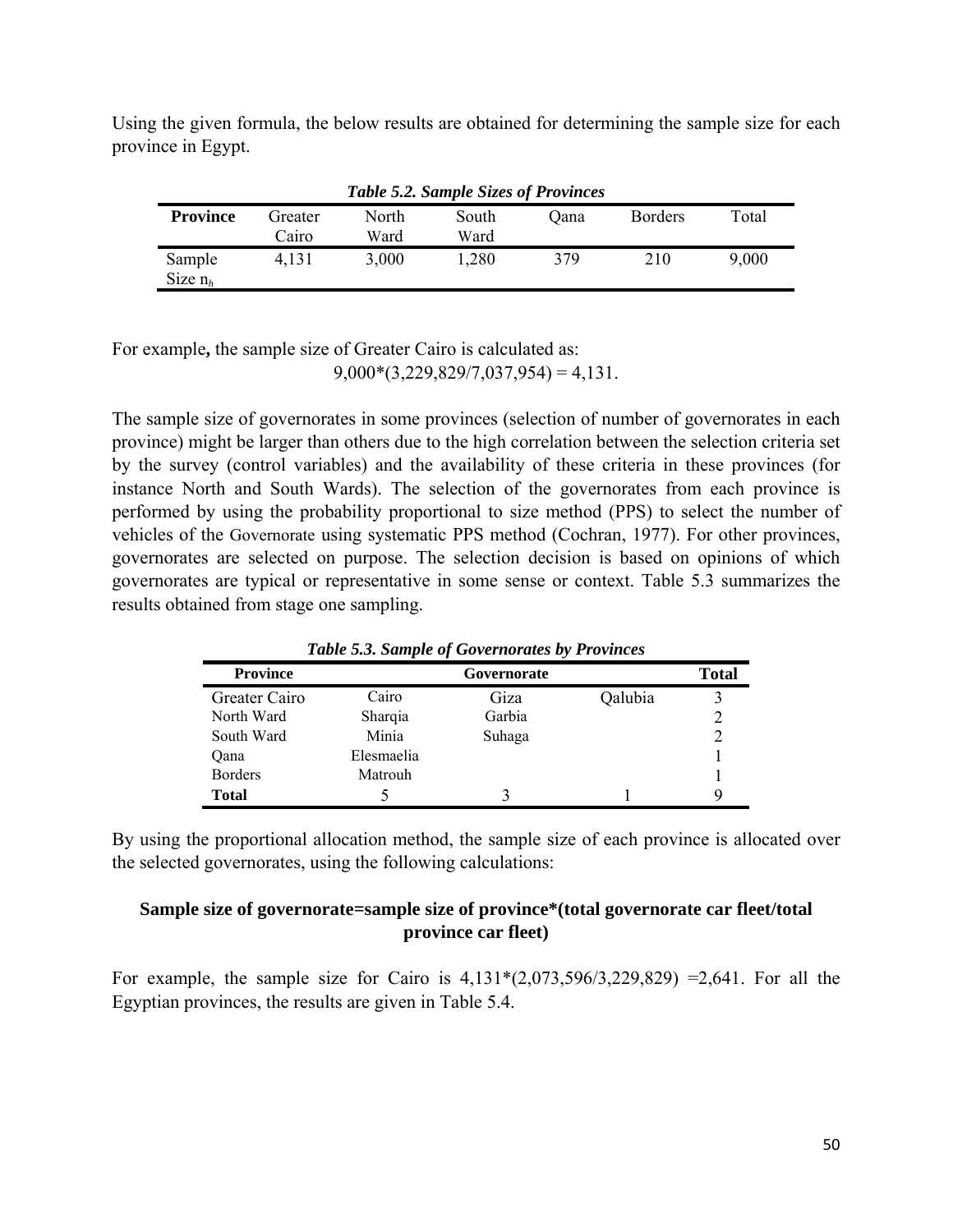| <b>Province</b> |            | <b>Total</b> |         |       |
|-----------------|------------|--------------|---------|-------|
| Greater Cairo   | Cairo      | Giza         | Qalubia | 3     |
|                 | 2,641      | 1,090        | 400     | 4,131 |
| North Ward      | Sharqia    | Garbia       |         | 2     |
|                 | 1,428      | 1,572        |         |       |
| South Ward      | Minia      | Suhaga       |         | 2     |
|                 | 700        | 580          |         | 1,280 |
| Oana            | Elesmaelia |              |         |       |
|                 | 379        |              |         | 379   |
| <b>Borders</b>  | Matrouh    |              |         |       |
|                 | 210        |              |         | 210   |
| <b>Total</b>    |            |              |         | 9,000 |

*Table 5.4. Sample Allocation by Provinces for Selected Governorates*

The **second stage sampling** is non-probability sample-quota sample. This stage includes considering a sample that is dependent on the vehicle type. A quota sample is representative with respect to vehicle type if the population distribution (population car fleet structure) is close to the sample distribution (sample structure). So, the investigator need to draw a quota sample such that the proportion of sample units from subpopulation is close to that in the population, that is, the size of each quota sample is proportional to the size of the subpopulation. The population frequencies of vehicle type and governorate are presented in Table 5.5.

This methodology (quota sampling) is often justified as a way to avoid the costly and timeconsuming expense of listing all the vehicles in the sample governorates- as a prior stage before selecting the vehicles to be interviewed. It also avoids non-response since the interviewer continues questioning the vehicles' owners until she/he reaches the total number of the sample size.

Based on Tables 5.4 and 5.5, the sample size is allocated for each governorate for each vehicle type using proportional allocation approach. The resulting numbers are summarized in Table 5.6.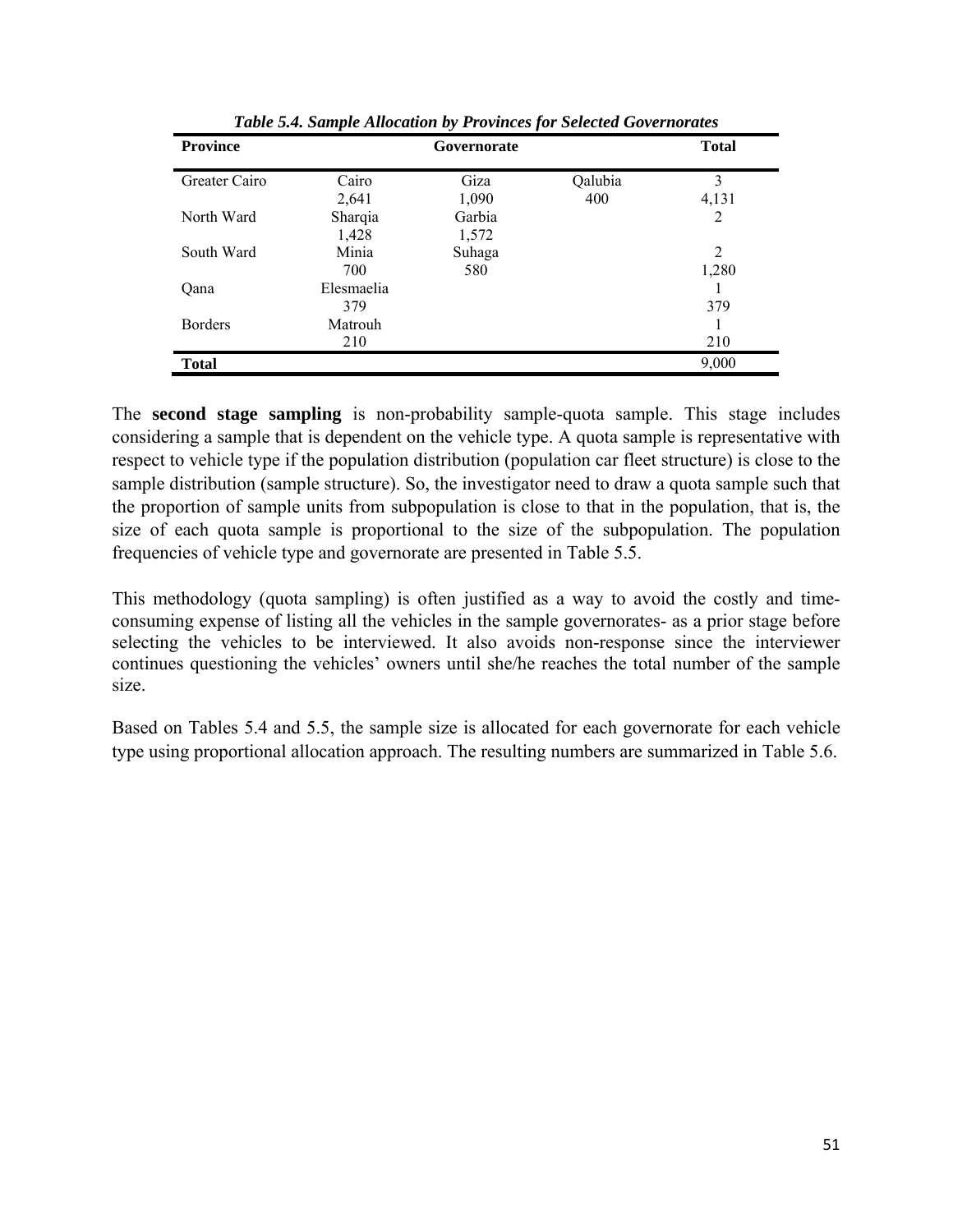|                             |                    | <b>Vehicles</b>  |                    |               |                  | <b>Buses</b>            |                          |                  |                  | <b>Truck and trail</b> |                    | <b>Other Vehicles</b> |                                  |                    | <b>Total</b>        |
|-----------------------------|--------------------|------------------|--------------------|---------------|------------------|-------------------------|--------------------------|------------------|------------------|------------------------|--------------------|-----------------------|----------------------------------|--------------------|---------------------|
| Governorate Private         |                    | Taxi             | <b>Total</b>       | Private       | <b>Tourism</b>   | Long<br><b>Distance</b> | <b>Schools</b>           | <b>Total</b>     | Freight          | <b>Trail</b>           | <b>Total</b>       | Motor<br>cycle        | Rickshaw                         | <b>Total</b>       |                     |
| Cairo                       | 1,479,082          | 76,513           | 1,555,595          | 10,472        | 10,344           | 4,565                   | 5,898                    | 31,279           | 152,583          | 9,438                  | 162,021            | 267,703               | $\boldsymbol{0}$                 | 267,703            | 2,016,598           |
| Port Saeed                  | 56,360             | 13005            | 69,36              | 299           | 109              | 440                     | 20                       | 868              | 8,682            | 1,538                  | 10,220             | 17,275                | $\boldsymbol{0}$                 | 17,275             | 97,728              |
| Swis                        | 44,935             | 4,414            | 49,349             | 336           | 17               | 669                     | 24                       | 1,046            | 7,578            | 640                    | 8,218              | 29,023                | $\boldsymbol{0}$                 | 29,023             | 87,636              |
| Alexandria                  | 444,242            | 23,203           | 467,445            | 3,194         | 411              | 9,841                   | 1,037                    | 14,483           | 85,443           | 10,045                 | 95,488             | 49,986                | $\mathbf{0}$                     | 49,986             | 627,402             |
| Domiat                      | 46,715             | 5,154            | 51,869             | 195           | $\overline{2}$   | 174                     | 67                       | 438              | 19,507           | 2,654                  | 22,161             | 41,956                | 21                               | 41,977             | 116,445             |
| Daqahlia                    | 126,813            | 15,223           | 142,036            | 1027          | 149              | 2505                    | 303                      | 3,984            | 72,874           | 10,894                 | 83,768             | 123,013               | 10,438                           | 133,451            | 363,239             |
| Sharqia                     | 86,247             | 13,970           | 100,217            | 3,722         | 441              | 2,355                   | 494                      | 7,012            | 70,499           | 3,838                  | 74,337             | 86,603                | 7,241                            | 93,844             | 275,410             |
| Garbia                      | 119,620            | 12,552           | 132,172            | 427           | 37               | 2,241                   | $25\,$                   | 2,730            | 57,872           | 3,256                  | 61,128             | 107,085               | 4,501                            | 111,586            | 307,616             |
| Qalubia                     | 99,662             | 13,461           | 113,123            | 1,983         | 15               | 4,106                   | 765                      | 6,869            | 31,694           | 2,177                  | 33,871             | 148,602               | 805                              | 149,407            | 303,270             |
| Karf Elshaiehk              | 34,764             | 6,512            | 41,276             | 66            | 55               | 121                     | 6                        | 248              | 33,239           | 1,863                  | 35,102             | 30,641                | 3,538                            | 34,179             | 110,805             |
| Minofia                     | 52,945             | 13,379           | 66,324             | 405           | 6                | 2,123                   | 74                       | 2,608            | 36,396           | 3,126                  | 39,522             | 191,562               | 2,978                            | 194,540            | 302,994             |
| Bahira                      | 49,665             | 12,806           | 62,471             | 460           | 2                | 390                     | 44                       | 896              | 63,550           | 3,102                  | 66,652             | 30,794                | 5,614                            | 36,408             | 166,427             |
| Elesmaelia                  | 51,190             | 5,039            | 56,229             | 391           | $\boldsymbol{0}$ | 170                     | 148                      | 709              | 14,696           | 759                    | 15,455             | 27,182                | 162                              | 27,344             | 99,737              |
| Giza                        | 480,736            | 23,162           | 503,898            | 11,266        | 1,120            | 7,988                   | 1731                     | 22,105           | 100,467          | 5,297                  | 105,764            | 196,666               | 7,514                            | 204,180            | 835,947             |
| <b>Bany Souf</b>            | 35,417             | 8,606            | 44,023             | 249           | $\overline{4}$   | 182                     | 28                       | 463              | 26,198           | 702                    | 26,900             | 85,100                | 25                               | 85,125             | 156,511             |
| Fayoum                      | 28,736             | 11,894           | 40,630             | 190           | 2                | 311                     | 46                       | 549              | 18,938           | 1,709                  | 20,647             | 94,749                | 153                              | 94,902             | 156,728             |
| Minia                       | 38,690             | 8,850            | 47,540             | 352           | $\tau$           | 340                     | 127                      | 826              | 39,563           | 1,226                  | 40,789             | 66,106                | 3,690                            | 69,796             | 158,951             |
| Assut                       | 50,745             | 8,546            | 59,291             | 216           | $\overline{4}$   | 124                     | 59                       | 403              | 26,519           | 1,791                  | 28,310             | 45,684                | 1,654                            | 47,338             | 135,342             |
| Suhaga                      | 36,131             | 11,576           | 47,707             | 102           | 3                | 86                      | 125                      | 316              | 36,343           | 1,501                  | 37,844             | 45,002                | 993                              | 45,995             | 131,862             |
| Qana                        | 26,707             | 7,955            | 34,662             | 233           | 15               | 78                      | 15                       | 341              | 19,659           | 806                    | 20,465             | 48,778                | 325                              | 49,103             | 104,571             |
| Aswan                       | 18,960             | 5,357            | 24,317             | 417           | 350              | 94                      | 41                       | 902              | 15,086           | 327                    | 15,413             | 18,331                | 408                              | 18,739             | 59,371              |
| Luxor                       | 11,347             | 3,880            | 15,227             | 94            | 1,517            | 239                     | $\boldsymbol{0}$         | 1,850            | 7,987            | 68                     | 8,055              | 48,292                | 475                              | 48,767             | 73,899              |
| Red Sea<br>Awadi Gadid      | 22,705<br>5,826    | 3,905<br>1,299   | 26,610<br>7,125    | 401<br>44     | 2,537<br>36      | 145<br>95               | 33<br>$\boldsymbol{0}$   | 3,116<br>175     | 9,241<br>3,788   | 717<br>186             | 9,958<br>3,974     | 9,163<br>16,982       | $\mathbf{0}$<br>$\boldsymbol{0}$ | 9,163<br>16,982    | 48,847<br>28,256    |
| Matrouh                     | 9,372              | 4,264            | 13,636             | 75            | 14               | 11                      | 23                       | 123              | 13,471           | 659                    | 14,130             | 3,428                 | $\boldsymbol{0}$                 | 3,428              | 31,317              |
| North Saina                 | 4,920              | 2,435            | 7355               | 48            | $\overline{3}$   | 18                      | $\mathfrak{Z}$           | 72               | 7,414            | 168                    | 7,582              | 3,481                 | $\boldsymbol{0}$                 | 3,481              | 18,490              |
| South Saina<br><b>Total</b> | 7,894<br>3,470,426 | 1,767<br>318,727 | 9,661<br>3,789,153 | 315<br>36,979 | 1,440<br>18,640  | 48<br>39,459            | 5<br>$\overline{11,141}$ | 1,808<br>106,219 | 6,051<br>985,518 | 170<br>68,657          | 6,221<br>1,054,175 | 4,418<br>1,837,605    | $\theta$<br>50,535               | 4,418<br>1,888,140 | 22,108<br>6,837,687 |
| Percentage                  | 51%                | 5%               | 55%                | 1%            | 0%               | 1%                      | 0%                       | 2%               | 14%              | 1%                     | 15%                | 27%                   | 1%                               | 28%                | 100%                |

*Table 5.5. Population Distribution of Number of Vehicles by Vehicle Type and Provinces in Egypt, 2014*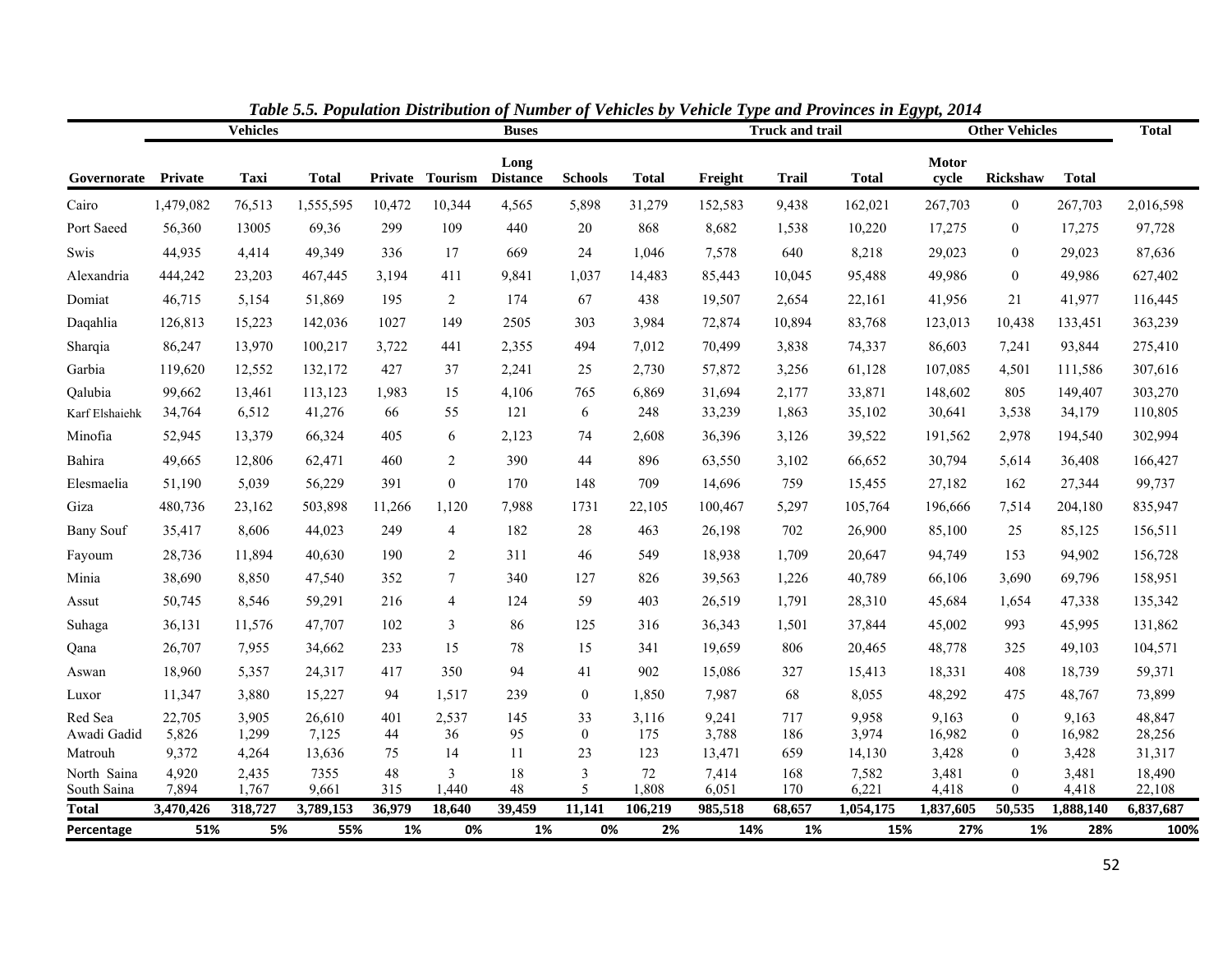| Governorates |         | Vehicles |       |                | <b>Buses</b>     |                  |                  |       |         | Truck and Trail |       |                      | Other Vehicles |       |       |
|--------------|---------|----------|-------|----------------|------------------|------------------|------------------|-------|---------|-----------------|-------|----------------------|----------------|-------|-------|
|              | Private | Taxi     | Total | Private        | Tourism          | Long<br>Distance | Schools          | Total | Freight | Trail           | Total | Motor cycle Rickshaw |                | Total |       |
| Cairo        | 2,097   | 109      | 2,206 | 17             | 17               |                  | 10               | 51    | 198     | 12              | 210   | 147                  | $\overline{0}$ | 147   | 2,641 |
| Giza         | 749     | 36       | 785   | 16             |                  | 10               | ↑                | 29    | 131     |                 | 138   | 128                  | 10             | 138   | 1,090 |
| Qalubia      | 217     | 30       | 247   | 3              | $\boldsymbol{0}$ | 5                |                  | 9     | 42      | 3               | 45    | 98                   |                | 99    | 400   |
| Sharqia      | 635     | 104      | 739   | 26             | 3                | 16               | 3                | 48    | 358     | 19              | 377   | 226                  | 38             | 264   | 1,428 |
| Garbia       | 856     | 91       | 947   | 3              | $\theta$         | 14               | $\theta$         | 17    | 293     | 17              | 310   | 275                  | 23             | 298   | 1,572 |
| Minia        | 288     | 66       | 354   | 3              | $\theta$         | 2                | $\mathbf{0}$     | 5     | 173     | 5               | 178   | 147                  | 16             | 163   | 700   |
| Suhaga       | 234     | 75       | 309   |                | $\theta$         |                  | $\boldsymbol{0}$ |       | 158     |                 | 165   | 100                  | 4              | 104   | 580   |
| Elesmaelia   | 241     | 24       | 265   | $\overline{2}$ | $\theta$         |                  | $\theta$         |       | 55      |                 | 58    | 52                   |                | 53    | 379   |
| Matrouh      | 82      | 38       | 120   |                | $\boldsymbol{0}$ | $\boldsymbol{0}$ | $\boldsymbol{0}$ |       | 75      | 4               | 79    | 10                   | $\overline{0}$ | 10    | 210   |
| <b>Total</b> | 5,399   | 573      | 5,972 | 72             | 21               | 56               | 16               | 165   | 1,483   | 77              | 1,560 | 1210                 | 93             | 1,303 | 9,000 |

*Table 5.6. Sample Size of Vehicle Type by Governorate, Quota Sample*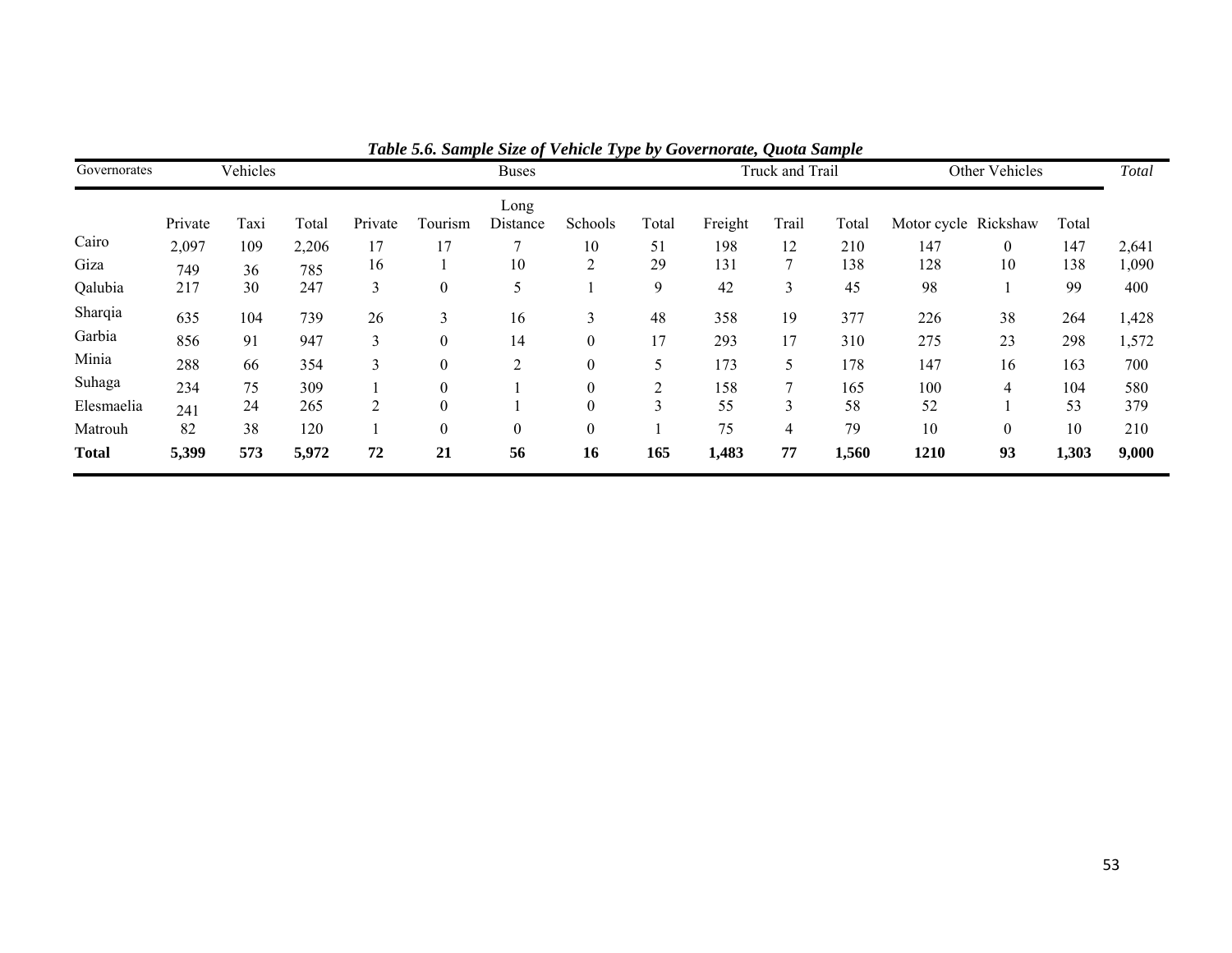<span id="page-55-0"></span>The classification or stratification for the governorates excluded public services automobiles of 119,783, diplomatic licenses automobiles of 6,443, costumes licenses automobiles of 38,672 and public transit buses of 16,434 buses. It also excluded other vehicles for non-transport related activities such as agriculture trucks of 16,893 and heavy equipments of 2,042 which will bring the total of excluded vehicles to about 200,567.

After constructing the quotas and determining the sample size, investigators would look at different options to reach the quota needed for the sample size. There are no specific rules as to how the quotas should be filled in quota sampling.

A questionnaire has been developed to collect specific type of information from the respondents related only to respondents owning private cars. Although the questionnaire is divided into three main sections, the same questionnaire is used to collect information on vehicles that transport passengers and freight. The first section targets general information about the respondents, such as geographical location, gender, age and other contact details that can be used to contact respondents in cases of incompleteness of questionnaire or additional clarifications. The second section collects information on the vehicle, among which are the general information on the vehicle pertaining to its type, engine size, registration number and maintenance operations. The third section is divided through two sub-sections; the energy consumption patterns of the vehicles is the first sub-section where information collected is related to the type of consumed fuel, quantity of fuel consumed and cost in local currency; while energy efficiency questions represents the second sub-section of which amount of fuel consumed per kilometer, average distance traveled per one liter of fuel…

## *5.1.2. Vehicles owned by Enterprises*

This section covers all vehicles owned and operated by enterprises, government, schools, etc.

**Target population:** all registered enterprises.

**Sampling frame:** auxiliary variables: total number of vehicles for each enterprise, etc.

**Sampling design: probability sample:** stratified probability proportional to size sampling, where the size variable is the total number of vehicles for each enterprise.

| Table 5.7. Population distribution of Business units, 2014    |                     |
|---------------------------------------------------------------|---------------------|
| <b>Stratum</b>                                                | <b>Stratum Size</b> |
| Points belonging to the administrative<br>system of the state | 614                 |
| Private companies for public transport<br>of passengers       | 46                  |
|                                                               |                     |

From each stratum, survey managers select a 5% of the stratum size, see table 5.8.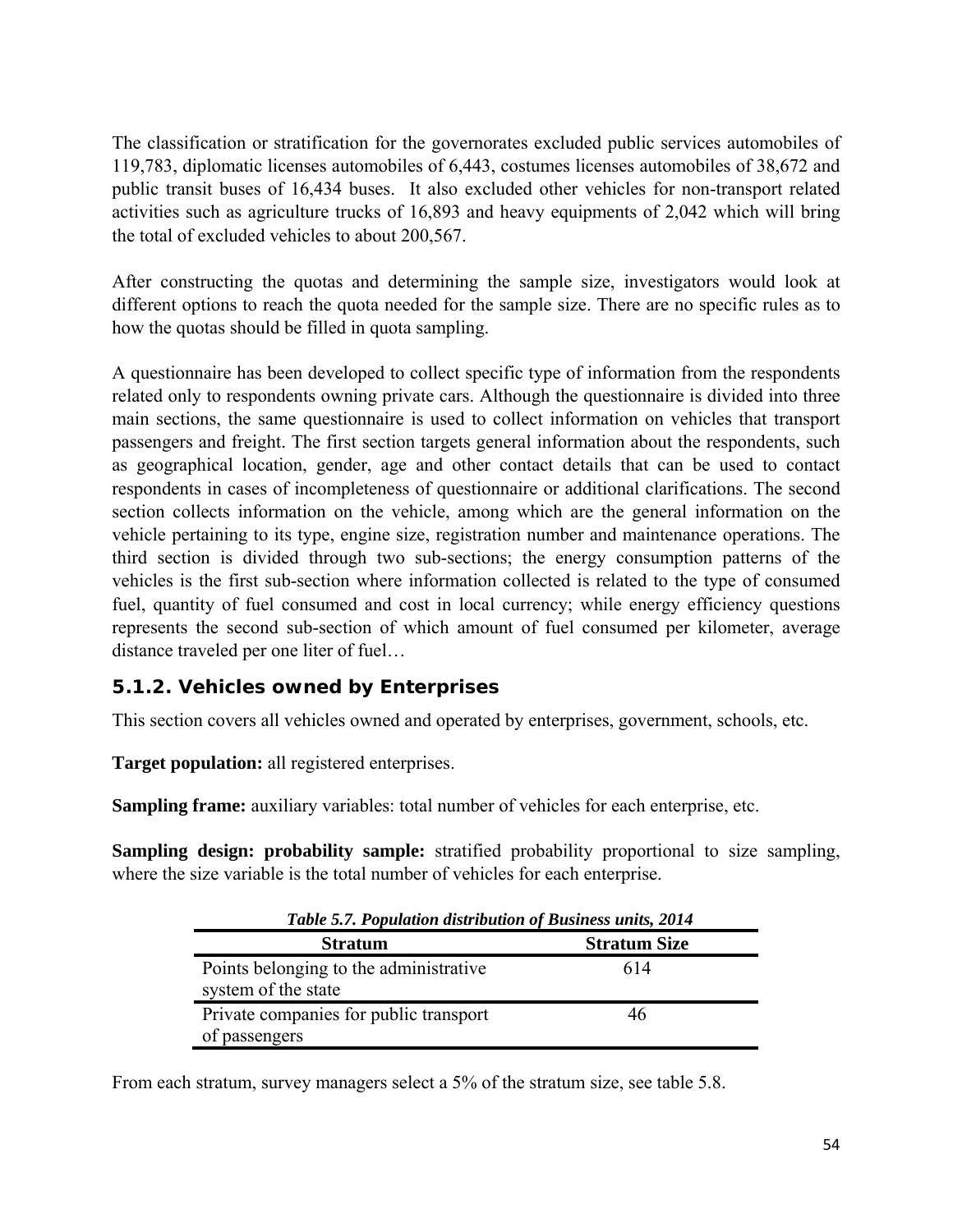<span id="page-56-0"></span>

| Table 5.8. Sample Size of Business units |                     |
|------------------------------------------|---------------------|
| <b>Stratum</b>                           | <b>Stratum Size</b> |
| Points belonging to the administrative   | 30                  |
| system of the state                      |                     |
| Private companies for public transport   | 05                  |
| of passengers                            |                     |

*Table 5.8. Sample Size of Business units* 

The questionnaire prepared for the vehicles owned by enterprises is very similar to the questionnaire of the privately owned vehicles (section 5.1.1) in matter of divisional structure and information required. The major difference between the questionnaires pertains to the general information collected from the type of the institution owing the vehicle (governmental, private or public).

## 5.2. Maritime Transport Sector

**Target population:** all business units operation in the Nile River.

**Sampling frame:** no sampling frame is available, but the frequency distribution of business units with type of operator is selected**.** 

**Sampling design:** non-probability quota sample, where the control variable is the type of business unit.

The maritime transport sector is divided into two sub-sectors: sea transport and river based transport. The sea transport questionnaire focuses on the type of ships, traveled distance and type, amount and cost of fuel consumed.

The data collected from river based transport is slightly different, where individual transports and enterprises transport data is collected separately through two questionnaires. The two questionnaires target the collection of data for both passenger and freight transport in Egyptian rivers. Both questionnaires are divided through three sections: general information (contact information, educational level and geographical location), ship information (manufacturing year, size, engine size and maintenance) and energy consumption and efficiency (type of consumed energy, quantity and cost, number of monthly working days, distance traveled and efficiency through liters per kilometer).

## 5.3. Railway transport sector

The railway sector in Egypt is divided through trains and subways. Since the operating enterprises of these two sub-sectors are limited, CAPMAS has decided to perform a full enumeration of this sector based on administrative records.

The railway transport questionnaire, in addition to the descriptive data that intend to collect personal information of respondents, targets energy consumption data for long distance trains,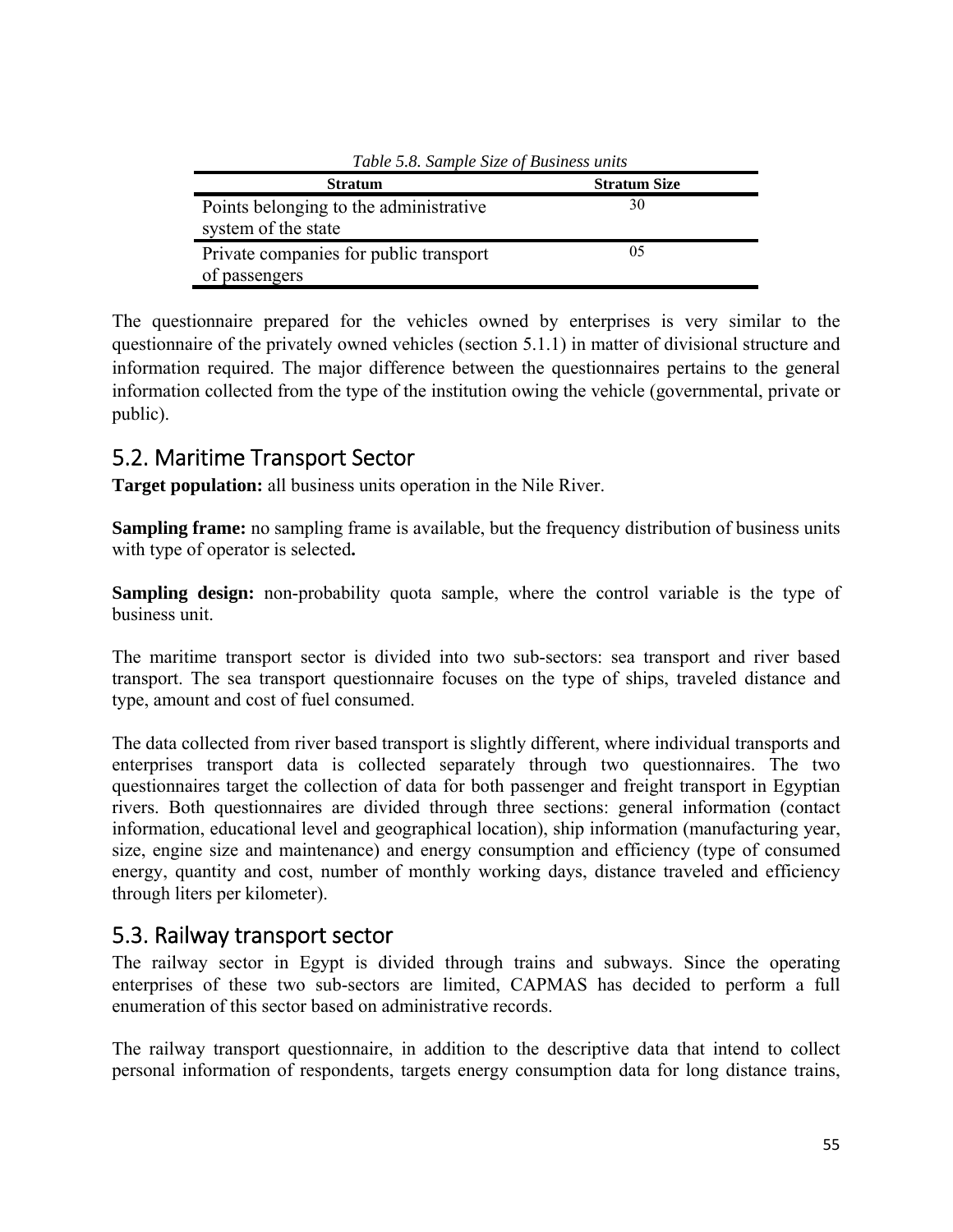<span id="page-57-0"></span>short distance and freight trains. The main indicators include the number of trains, usages by residents, their economic added value, type of energy used and quantities.

The subway questionnaire collects statistical information on the three functional lanes of the Egyptian subway. The type of data collected pertains to the daily number of trains and trips, distance traveled and maintenance, and energy consumed per hour and cost of the energy consumed in local currency.

## 5.4. Air transport sector

Similar to the maritime and railways sectors, the air transport sector has been fully enumerated based on administrative records due to the relatively small number of the operating enterprises.

The air transport sector questionnaire is divided into two sections. The general information section includes information about the company operating the airplanes; while the second section targets information related to the type and number of the aircrafts, quantity and cost of fuel consumed and maintenance cost in local currency. The questionnaire indicates whether the aircrafts are used for passengers or freight transport purposes.

## 6. Transport Energy Consumption survey‐ Jordan

The total end use of energy amounted to 5,095 ktoe as reported by the Department of Statistics (DOS) in the balance for Jordan in 2014. The energy use in the transport sector represented about 46 per cent of total energy end use (Fig. 5.2). In 2012, the energy consumed in transport augmented by 25 per cent compared to 4 per cent annual growth rate from 2006 to 2013. Energy products consumed by the transport sector in Jordan comprise Gasoline, Fuel oil, Diesel, Jet fuel.



DOS is the official government institution in Jordan to conduct the national survey on energy consumption for the entire transport sector, namely, road transport, maritime, air and railways transport. All questionnaires abide by the confidentiality of sharing information under the national statistics law and respondents were informed about this before starting to answer any question.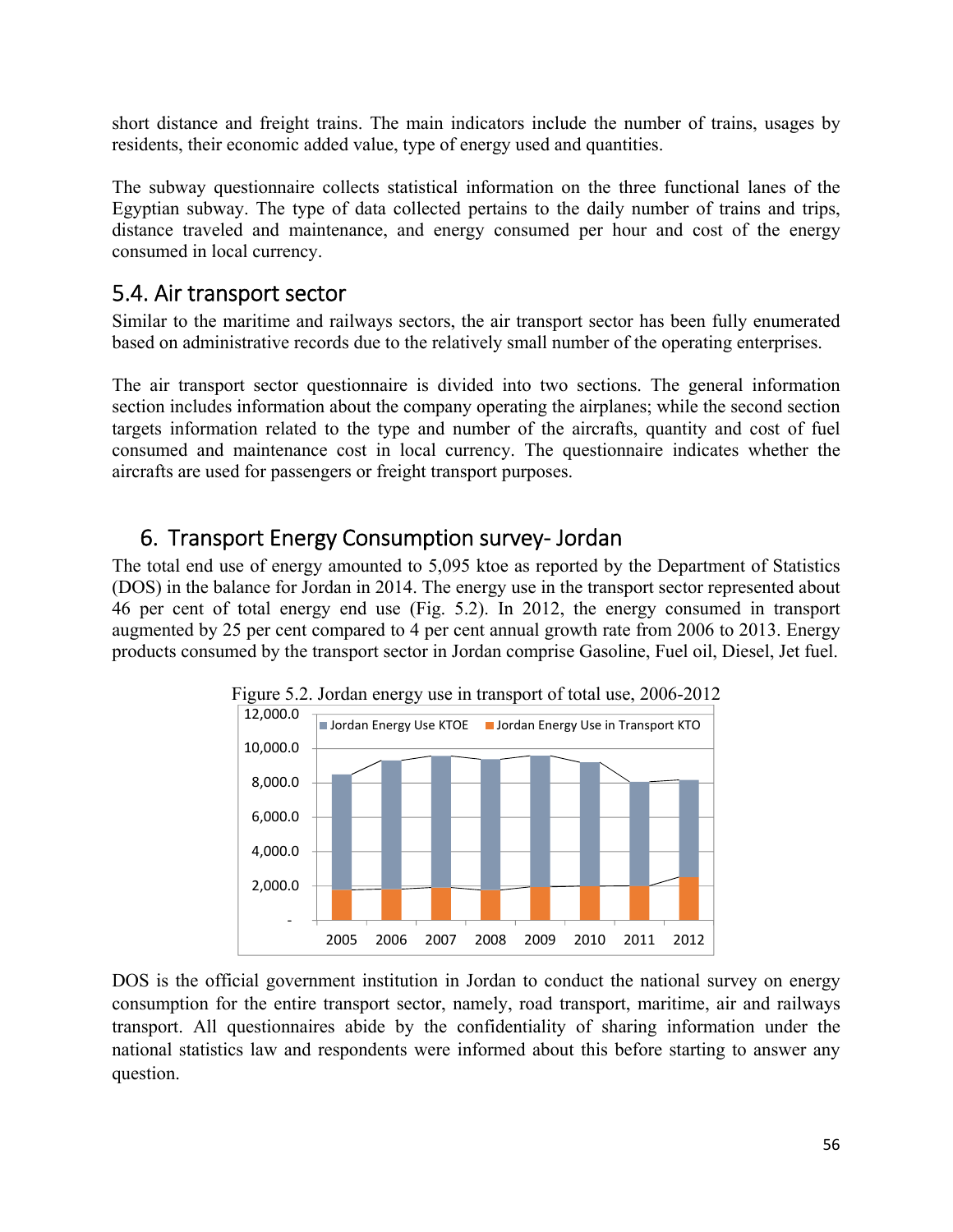## 6.1. Road transport sector

Road transportation sector includes all engine-based vehicles and trailers designed for transportation of freight and passengers.

**Target population:** all registered vehicles in Jordan owned by individuals and enterprises.

**Sampling frame:** the list of all registered vehicles owned by individuals, which contains the auxiliary variables: governorate, and vehicle type. The sampling frame does not contain personal information that enables direct contact with the owner or driver of the vehicles. The population frequencies of vehicle type and governorate are presented in Table 6.1.

**Sampling design:** stratified quota sampling method.

**Sample size:** the total sample size amounted to 10,400 vehicles, with about 7,400 vehicles selected from private and public vehicles and around 3,000 vehicles selected from government, judicial council and Aqaba Authority vehicles.

The sample size is allocated for each governorate for each vehicle type using proportional allocation approach (table 6.2).

The following vehicles are excluded from the sample:

- 1. Governmental vehicles which amount to 16,847.
- 2. Judicial council vehicles which amount to 8.
- 3. Aqaba Authority vehicles which amount to 372.

The above exceptions were made based on the following criteria:

- 1. Government vehicles sampling will amount to 20 per cent of all government vehicles, which is somehow higher than the sampling for the entire road sector.
- 2. Judicial council vehicles were excluded due to full enumeration.
- 3. Aqaba Authority vehicles were excluded due to full enumeration.

The data was collected from licensing centers in all governorates of the Kingdom; and in the absence of vehicles to cover all categories, data was collected from the vehicles parking stations.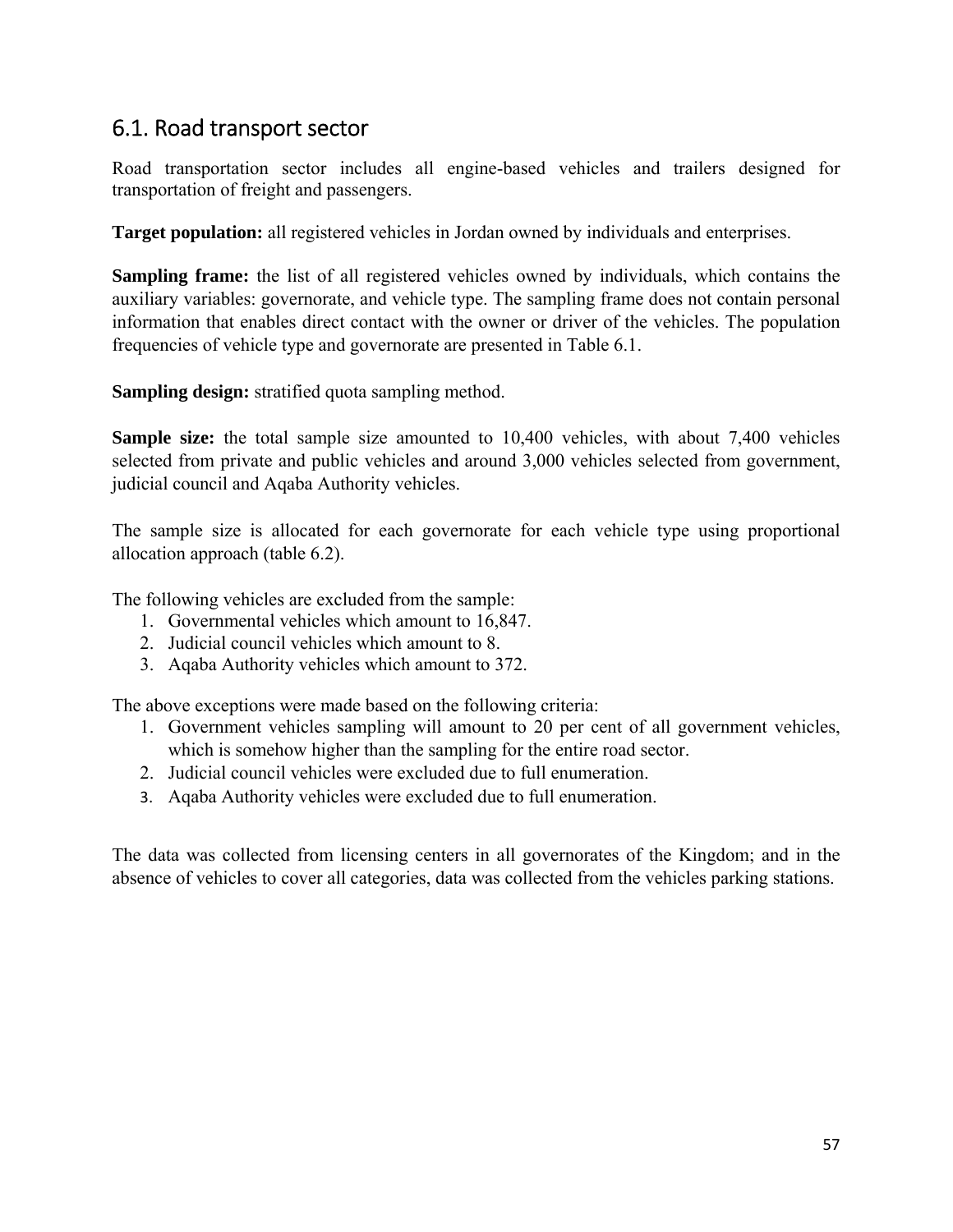| Vehicle Type*          |          |        |        |        |         | Governorate |        |                  |        |        |                |       | Total    |
|------------------------|----------|--------|--------|--------|---------|-------------|--------|------------------|--------|--------|----------------|-------|----------|
|                        | Capital  | Blqa   | Zarqa  | Madaba | Irbid   | Mafraq      | Jeresh | Ajlon            | Oaraq  | Tafila | Maan           | Aqaba |          |
| Small Private-         |          |        |        |        |         |             |        |                  |        |        |                |       |          |
| Passengers             | 790,256  | 16,099 | 15,196 | 5,615  | 75,020  | 6,121       | 5,876  | 2,064            | 5,350  | 1,329  | 1,921          | 3,869 | 928,716  |
| Small Public -         |          |        |        |        |         |             |        |                  |        |        |                |       |          |
| Passengers             | 17,437   | 907    | 1,472  | 363    | 2,436   | 321         | 132    | 76               | 117    | 107    | 228            | 614   | 24,210   |
| Intermediate Private - |          |        |        |        |         |             |        |                  |        |        |                |       |          |
| Passengers             | 8,807    | ,230   | 568    | 205    | 848     | 115         | 267    | 72               | 201    | 67     | 57             | 195   | 12,632   |
| Intermediate Public -  |          |        |        |        |         |             |        |                  |        |        |                |       |          |
| Passengers             | 1,612    | 440    | 553    | 149    | 1,046   | 280         | 129    | 57               | 380    | 109    | 104            | 73    | 4,932    |
| Private Bus            | 680      | 31     | 38     | 6      | 70      | 6           | 22     | $\boldsymbol{0}$ | 28     | 6      | $\overline{2}$ | 42    | 931      |
| <b>Public Bus</b>      | 2,211    | 39     | 161    | 3      | 128     | 75          | 46     | 15               | 34     | 27     | 21             | 12    | 2,772    |
| Freight                | 91,504   | 6,179  | 5,264  | 6,461  | 11,538  | 7,634       | 3,175  | 469              | 2,422  | 888    | 4,756          | 1,172 | 141,462  |
| Big shipping           | 35,671   | 97     | 242    | 353    | 6,571   | 926         | 40     | $\overline{4}$   | 522    | 136    | 656            | 680   | 45,898   |
| Joint transfer         | 91,443   | 2,887  | 2,668  | 1,610  | 10,081  | 4,652       | 1,734  | 891              | 1,390  | 449    | 1,279          | 882   | 119,966  |
| Motorcycles            | 6,585    | 14     | 25     | 10     | 84      | 26          | 32     | $\overline{c}$   | 11     |        | 6              | 103   | 6,898    |
| Construction vehicles  | 9,443    | 370    | 388    | 76     | 767     | 140         | 129    | 73               | 296    | 114    | 265            | 348   | 12,409   |
| Agricultural vehicles  | 3,814    | 857    | 133    | 588    | 2,925   | 618         | 348    | 116              | 638    | 88     | 207            | 102   | 10,434   |
| Total                  | .059,463 | 29,150 | 26,708 | 15,439 | 111,514 | 20,914      | 1.930  | 3.839            | 11,389 | 3,320  | 9.502          | 8,092 | .303.168 |

*Table 6.1. Population Distribution of Number of Vehicles by Type and Governorate in Jordan, 2014* 

\* The vehicles type in Jordan is divided as follows:

**D** 

a- Passenger cars include small and intermediate cars that can be used as private vehicles or for public transport (taxis). These include the above nomenclature: small private- passengers, small public- passengers, intermediate private- passengers and intermediate publicpassengers.

- b- Buses include two categories: public and private buses.
- c- Freight transport includes freight and big shipping.
- d- Joint transfer refers to the vehicles with double usages purposes, i.e. passengers and freight simultaneously.
- e- Construction vehicles are those whose sole purpose is to be used in construction area for transport of personnel or for transport of construction goods.
- f- Agricultural vehicles are those whose sole purpose is used in transporting goods or serving as equipment for agricultural purposes.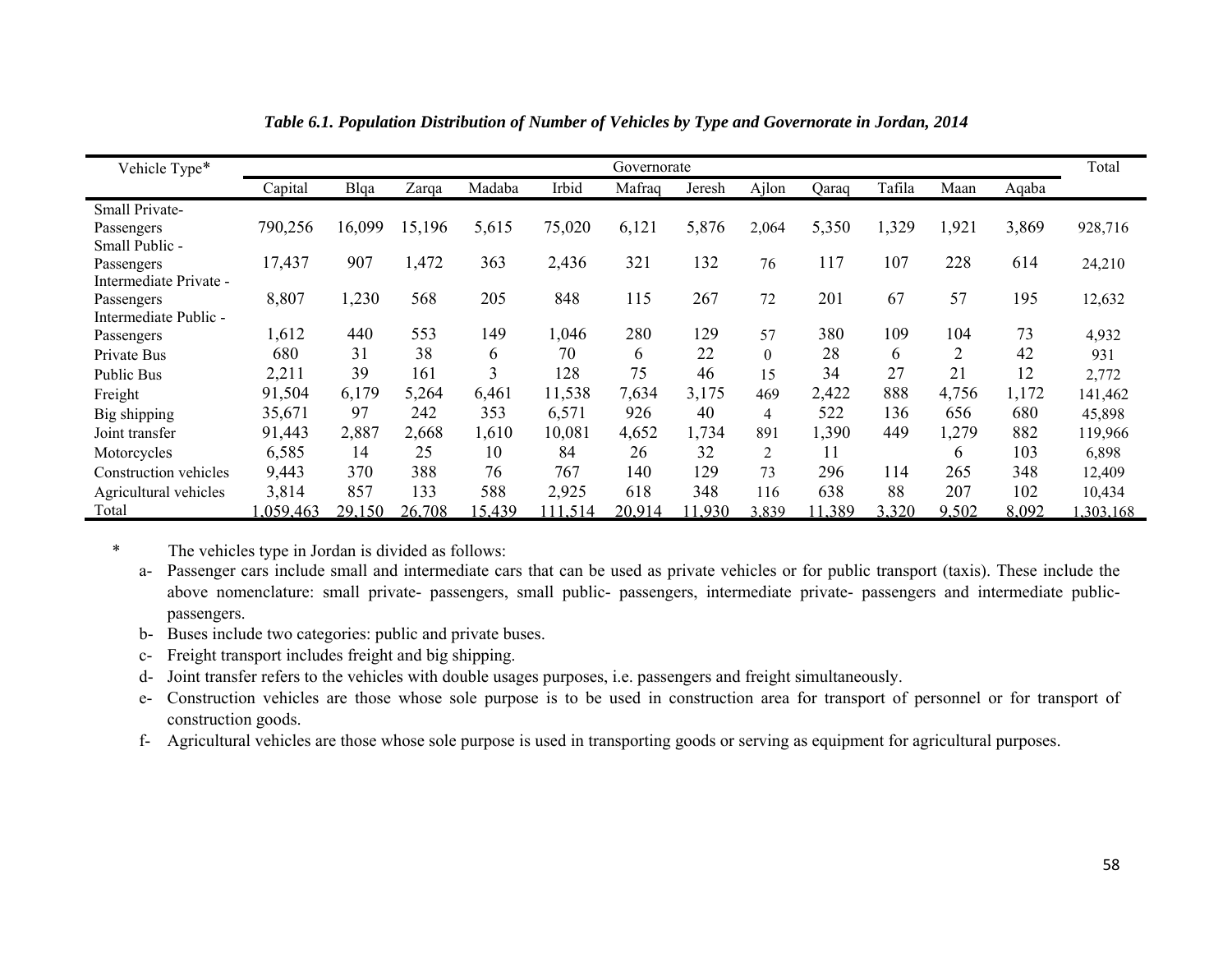| Vehicle Type                                        |         |      |                |                         |                |                  | Governorate    |                  |                |                  |                |                | Total |
|-----------------------------------------------------|---------|------|----------------|-------------------------|----------------|------------------|----------------|------------------|----------------|------------------|----------------|----------------|-------|
|                                                     | Capital | Blqa | Zarqa          | Madaba                  | Irbid          | Mafraq           | Jeresh         | Ajlon            | Qaraq          | Tafila           | Maan           | Aqaba          |       |
| Small Private-<br>Passengers<br>Small Public -      | 900     | 400  | 400            | 300                     | 500            | 300              | 300            | 180              | 300            | 150              | 150            | 150            | 4,030 |
| Passengers<br>Intermediate                          | 200     | 50   | 60             | 30                      | 80             | 30               | 20             | 15               | 20             | 20               | 30             | 60             | 615   |
| Private -<br>Passengers<br>Intermediate<br>Public - | 110     | 50   | 30             | 15                      | 60             | $\boldsymbol{7}$ | 20             | 10               | 20             | 10               | 6              | 15             | 353   |
| Passengers                                          | 20      | 40   | 50             | 15                      | 20             | 20               | 10             | 10               | 40             | 20               | 20             | $\overline{7}$ | 272   |
| Private Bus                                         | 70      | 3    | 3              | 3                       | 3              | $\mathfrak{Z}$   | $\overline{3}$ | $\boldsymbol{0}$ | 3              | 3                | $\overline{2}$ | $\overline{4}$ | 100   |
| <b>Public Bus</b>                                   | 50      | 3    | 10             | $\overline{3}$          | $\overline{3}$ | $\overline{4}$   | $\overline{4}$ | 5                | 3              | 5                | 3              | $\overline{3}$ | 96    |
| Freight                                             | 100     | 50   | 50             | 50                      | 50             | 50               | 30             | 20               | 30             | 20               | 50             | 25             | 525   |
| Big shipping                                        | 50      | 10   | 15             | 20                      | 100            | 50               | 3              | $\overline{4}$   | 25             | 10               | 25             | 25             | 337   |
| Joint transfer                                      | 100     | 50   | 50             | 25                      | 50             | 50               | 25             | 25               | 25             | 20               | 25             | 30             | 475   |
| Motorcycle                                          | 65      | 3    | $\overline{3}$ | $\overline{\mathbf{3}}$ | 3              | $\overline{3}$   | $\overline{3}$ | $\overline{2}$   | $\overline{3}$ | $\boldsymbol{0}$ | $\overline{3}$ | 10             | 101   |
| Construction<br>vehicle                             | 95      | 15   | 20             | 5                       | 10             | 10               | 10             | 10               | 10             | 10               | 20             | 35             | 250   |
| Agricultural<br>vehicle                             | 40      | 20   | 6              | 20                      | 40             | 20               | 20             | 15               | 20             | 10               | 20             | 10             | 241   |
| Total                                               | 1,800   | 694  | 697            | 489                     | 919            | 547              | 448            | 296              | 499            | 278              | 354            | 374            | 7,395 |

*Table 6.2. Sample Distribution of Number of Vehicles by Vehicle Type and Governorate in Jordan, 2014*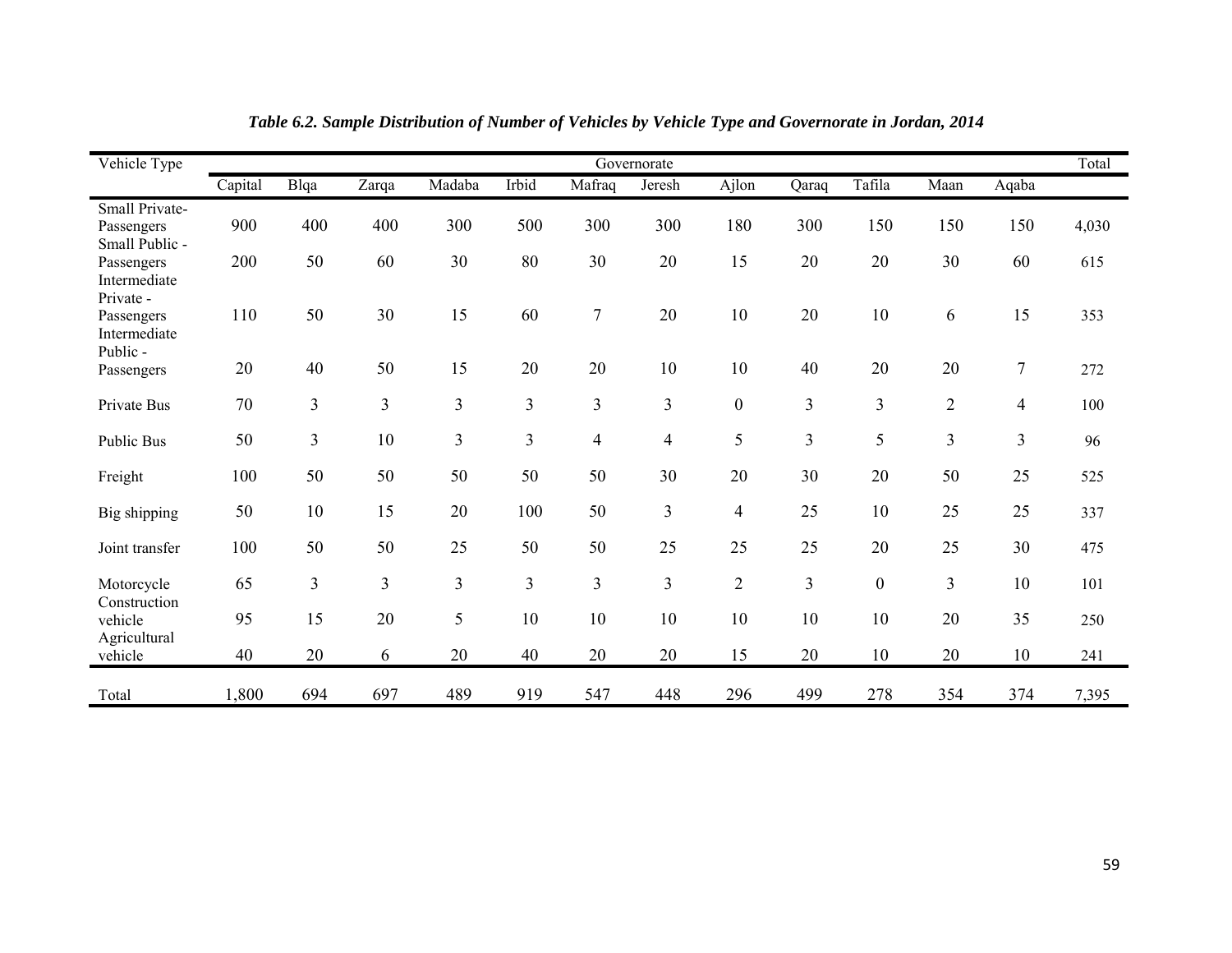<span id="page-61-0"></span>The Jordanian road transport questionnaire is divided into three main categories (DOS, 2015): the general information section that includes contact information of respondents, geographical details and gender while the second category included technical information about the vehicle, i.e. registration plate number, type of vehicle (passenger and/ or freight), engine size, fuel consumption types, and type of maintenance. The third category tackled the energy efficiency of the vehicle, based on the monthly consumption of fuel, distance travelled, and percentage of vehicle usage within and outside of the city, and impact of maintenance on the fuel efficiency of the vehicle.

## 6.2. Maritime transport sector

The enterprises of the maritime transport sector, which accounts to 10 enterprises, are fully enumerated based on administrative registers. The full enumeration of this transport sub-sector is related to the limited number of enterprises, which facilitates the analysis and publishing of more precise results on the total consumption of fuel in this sub-sector, and annuls the error due to sampling. DOS has collected information from the registries of these companies, pertaining to the type and amounts of energy consumed by the enterprises.

## 6.3. Railway transport sector

The railway transport sector in Jordan accounts to two enterprises, which are fully enumerated based in administrative registers. The full enumeration of this transport sub-sector is related to the limited number of enterprises, which facilitates the analysis and publishing of more precise results on the total consumption of fuel in this sub-sector, and annuls the error due to sampling. DOS has collected information from the registries of these companies, pertaining to the type and amounts of energy consumed by the enterprises.

## 6.4. Air transport sector

The entire air transport sector amounts to 10 enterprises in Jordan. All the enterprises are enumerated in this survey based on administrative registers. The full enumeration of this transport sub-sector is related to the limited number of enterprises, which facilitates the analysis and publishing of more precise results on the total consumption of fuel in this sub-sector, and annuls the error due to sampling. DOS has collected information from the registries of these companies, pertaining to the type and amounts of energy consumed by the enterprises.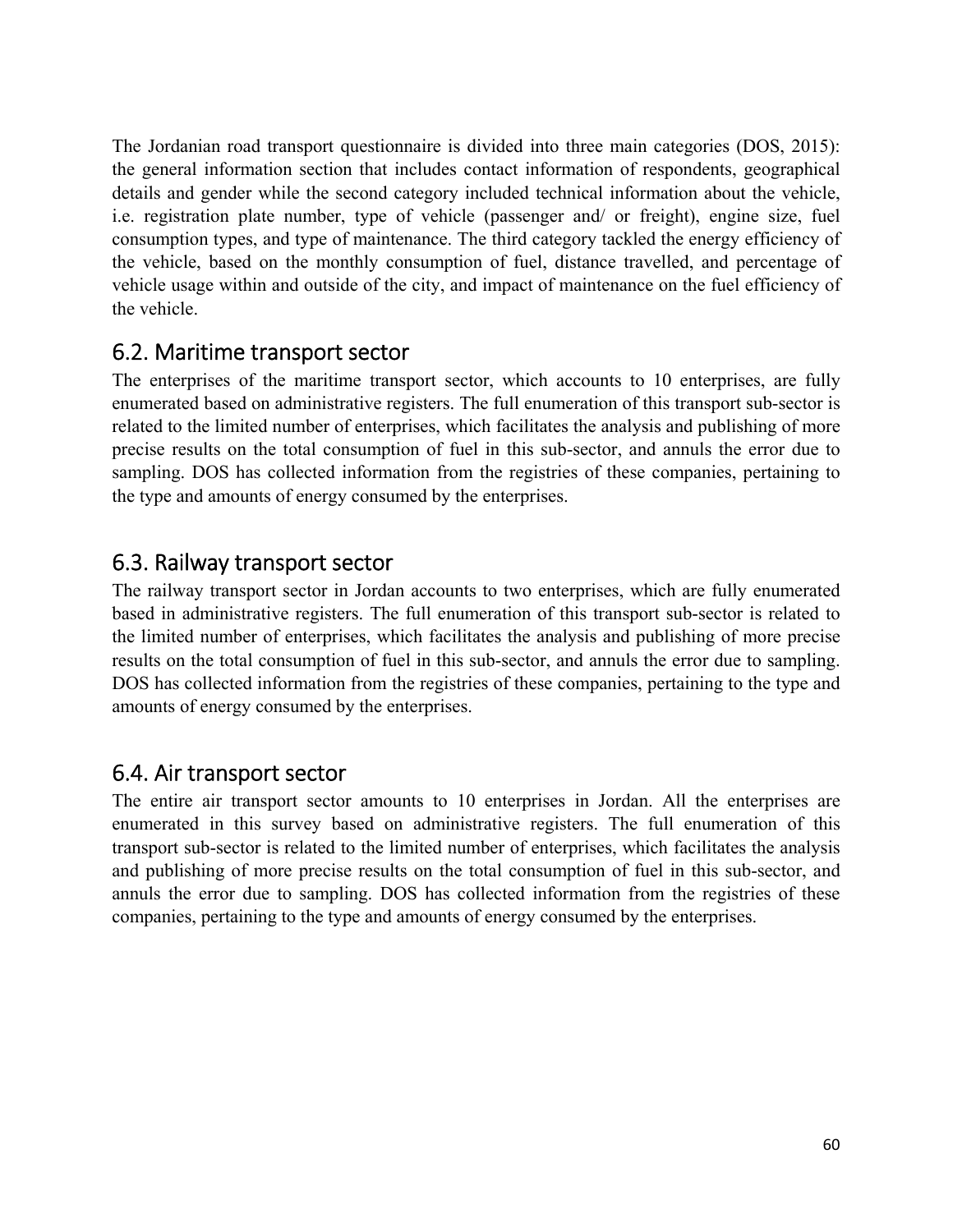## <span id="page-62-0"></span>7. Transport Energy Consumption survey‐ Palestine

As a result of the conducted survey, PCBS reported the preliminary national results of the end use energy consumed in the transport sector, which is reported at 493 ktoe in 2014, compared to 455 ktoe in 2013. The energy use in the transport sector represented about 36 per cent of total energy end use in 2013. The trend of increase is shown in figure 5.3. In 2012, the energy used in the transport increased 25 per cent, compared to 4 per cent of annual increase between 2006 and 2012.



**Figure 5.3. Palestine energy use in transport of total, 2007-2013** 

The Palestinian Central Bureau of Statistics (PCBS) is the official institution to conduct the national survey on energy consumption for the road transport sector in Palestine. Road transportation sector includes all engine-based vehicles and trailers designed for transportation of goods and passengers. All questionnaires abide by the confidentiality of sharing information under the national statistics law and respondents were informed about this before starting to answer any question.

**Target population:** all registered vehicles in Palestine in the year 2014.

**Sampling frame:** frequency distribution of all registered vehicles in Palestine in the year 2014, distributed according to governorate and types of vehicles, obtained from the Ministry of Transportation.

**Sample size:** the sample size is 6,974 vehicles.

**Sampling design:** stratified quota sampling divided through two stages. The first stage enumerates all motor vehicle inspection centers in Palestine, while the second stage consists of sample selection of vehicles distributed across governorates, vehicles' types, models, type of engine, and engine capacity. Several strata were conceived during the design phase of the survey to respond to specific criteria for vehicles and to be able to sample all types of operating vehicles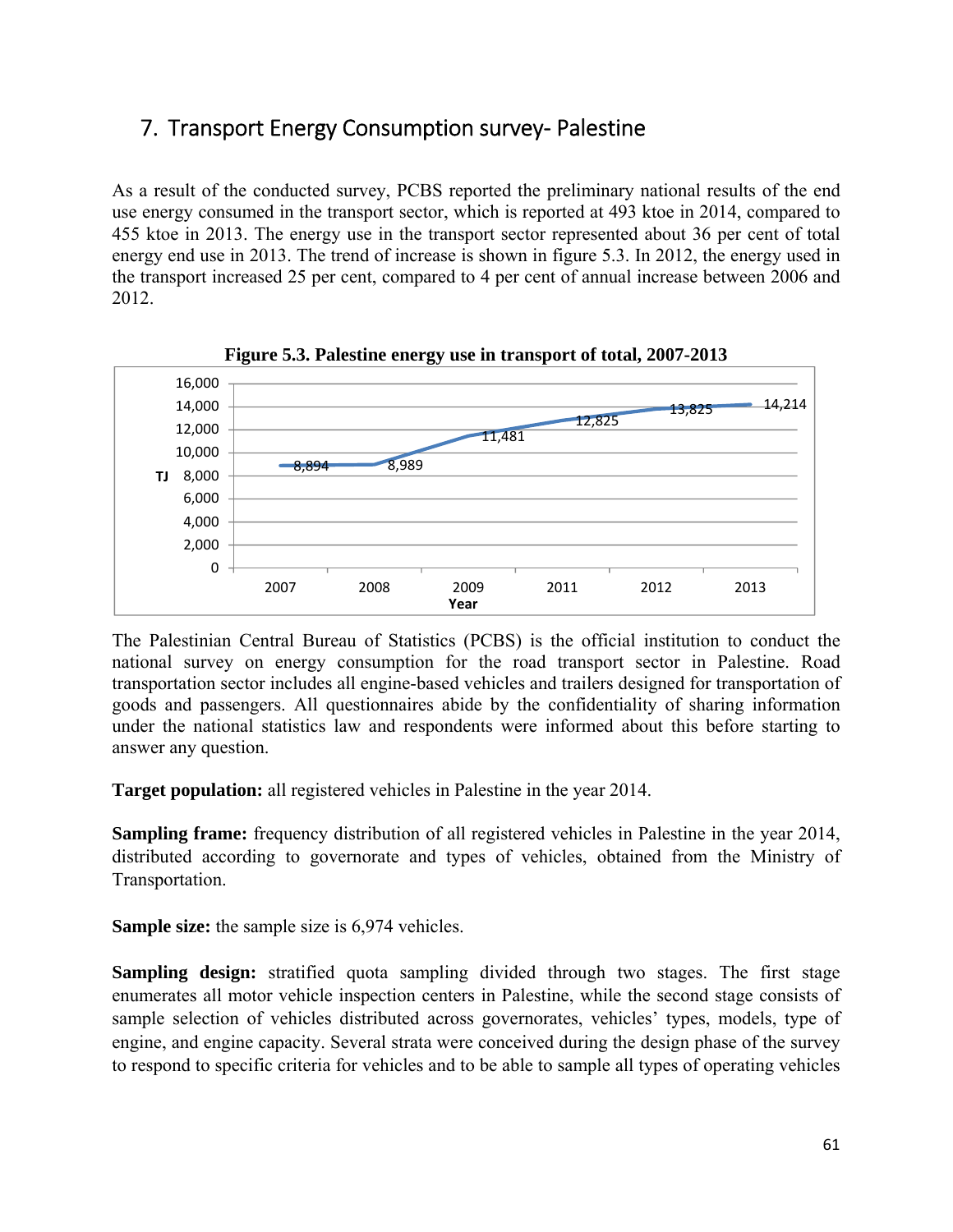in Palestine. The selected strata were Governorates, types of vehicles, types of fuel consumed, vehicles manufacturing year, and engine size.

The survey was implemented in motor vehicles inspection centers across Palestine. However, in the absence of vehicles to cover all categories, data was collected from the parking vehicles and gas stations. The survey included the West Bank and Gaza strip.

The questionnaire design was divided through three main categories (PCBS, 2015). The first category collects contact information of the driver, including the registration plate number of the vehicle. The second category tackled information related to the type of the vehicle, manufacturing year, maximum load capacity, engine size and maintenance activities. The third category included questions related to the type of fuel consumed by the vehicle, energy efficiency indicators, monthly cost of fuel and cost of the annual maintenance activities and insurance policies.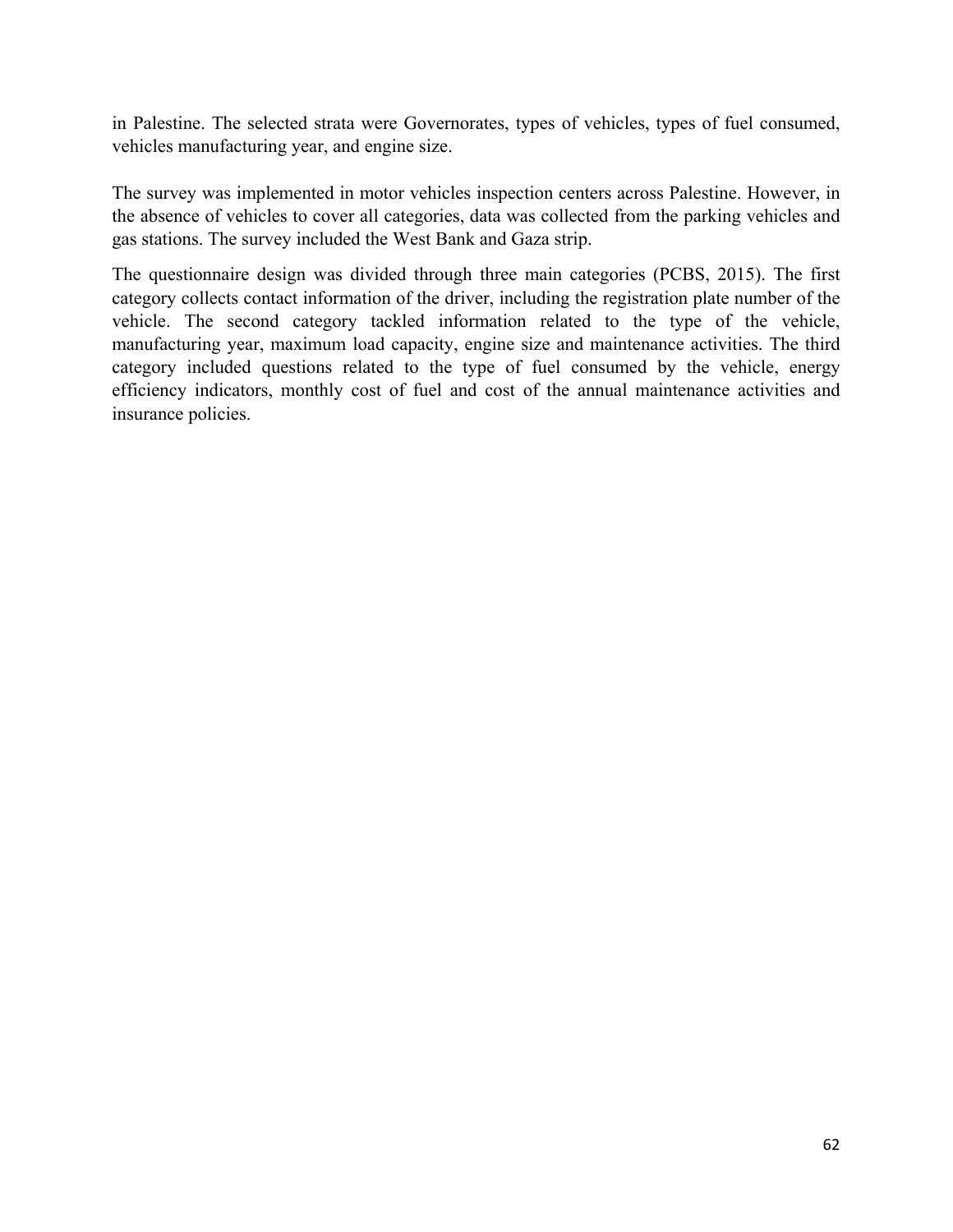## <span id="page-64-0"></span>References

- 1. Australian Bureau of Statistics. Statistical Language. (2013). *www.abs.gov.au/ausstats/abs@.nsf/web+pages/Citing+ABS+Sources*. June 5, 2013.
- 2. Banning R., Camstra A., and Knottrenus, P. (2012). Sampling theory sampling design and estimation method*. Statistics Netherlands*.
- 3. Battaglia, Michael, P. (2008). Nonprobability sampling. *Encyclopedia of Research Methods*. SAGE Publications. 8 Nov.2011.
- 4. [Bethlehem, J. \(2009\). Applied Survey Methods: A Statistical Perspective.](https://www.researchgate.net/publication/224773052_Applied_Survey_Methods_A_Statistical_Perspective?el=1_x_8&enrichId=rgreq-fda677c61fd774d007298727f6625c97-XXX&enrichSource=Y292ZXJQYWdlOzI4MTI2OTMyNjtBUzoyNjY2MzUwNTU0NjQ0NDhAMTQ0MDU4MjE1OTA3OA==) *John Wiley & Sons*[, New York.](https://www.researchgate.net/publication/224773052_Applied_Survey_Methods_A_Statistical_Perspective?el=1_x_8&enrichId=rgreq-fda677c61fd774d007298727f6625c97-XXX&enrichSource=Y292ZXJQYWdlOzI4MTI2OTMyNjtBUzoyNjY2MzUwNTU0NjQ0NDhAMTQ0MDU4MjE1OTA3OA==)
- 5. Canadian Vehicle Survey: Annual. (2009). http://www.statcan.gc.ca/pub/53-223-x/53- 223-x2009000-eng.htm.
- 6. Central Agency for Public Mobilization and Statistics Egypt (CAPMAS). (2015). Questionnaires on energy consumption in the transport sector. http://www.escwa.un.org/esab/surveyqAr.asp
- 7. Cochran, W.G. (1977). Sampling Techniques. *John Wiley & Sons*, New York.
- 8. Department of Statistics Jordan (DOS). (2015). Questionnaire on energy consumption in the transport sector. http://www.escwa.un.org/esab/surveyqAr.asp
- 9. [Deville, J.C. \(1991\). A theory of quota surveys.](https://www.researchgate.net/publication/285734855_A_theory_of_quota_surveys?el=1_x_8&enrichId=rgreq-fda677c61fd774d007298727f6625c97-XXX&enrichSource=Y292ZXJQYWdlOzI4MTI2OTMyNjtBUzoyNjY2MzUwNTU0NjQ0NDhAMTQ0MDU4MjE1OTA3OA==) *Survey Methodology*, 17, 163–181.
- 10. Doherty, M. (1994) Probability versus Non-Probability Sampling in Sample Surveys. *The New Zealand Statistics Review*, March 1994 issue, pp 21-28.
- 11. [Espejo M.R. and Pineda M.D. \(1997\). On Variance Estimation for Poststratification: A](https://www.researchgate.net/publication/266351714_On_variance_estimation_for_poststratification_a_review?el=1_x_8&enrichId=rgreq-fda677c61fd774d007298727f6625c97-XXX&enrichSource=Y292ZXJQYWdlOzI4MTI2OTMyNjtBUzoyNjY2MzUwNTU0NjQ0NDhAMTQ0MDU4MjE1OTA3OA==) Review. *Metron*[, 209-220.](https://www.researchgate.net/publication/266351714_On_variance_estimation_for_poststratification_a_review?el=1_x_8&enrichId=rgreq-fda677c61fd774d007298727f6625c97-XXX&enrichSource=Y292ZXJQYWdlOzI4MTI2OTMyNjtBUzoyNjY2MzUwNTU0NjQ0NDhAMTQ0MDU4MjE1OTA3OA==)
- 12. [Hájek, J. \(1964\). Asymptotic theory of rejective sampling with varying probabilities from](https://www.researchgate.net/publication/38365844_Asymptotic_Theory_of_Rejective_Sampling_with_Varying_Probabilities_from_a_Finite_Population?el=1_x_8&enrichId=rgreq-fda677c61fd774d007298727f6625c97-XXX&enrichSource=Y292ZXJQYWdlOzI4MTI2OTMyNjtBUzoyNjY2MzUwNTU0NjQ0NDhAMTQ0MDU4MjE1OTA3OA==) a finite population. *[Annals of Mathematical Statistics](https://www.researchgate.net/publication/38365844_Asymptotic_Theory_of_Rejective_Sampling_with_Varying_Probabilities_from_a_Finite_Population?el=1_x_8&enrichId=rgreq-fda677c61fd774d007298727f6625c97-XXX&enrichSource=Y292ZXJQYWdlOzI4MTI2OTMyNjtBUzoyNjY2MzUwNTU0NjQ0NDhAMTQ0MDU4MjE1OTA3OA==)* 35, 1491-1523.
- 13. [Hansen, M.H. and Hurwitz, W.N. \(1943\). On the theory of sampling from finite](https://www.researchgate.net/publication/38368077_On_the_Theory_of_Sampling_from_Finite_Populations?el=1_x_8&enrichId=rgreq-fda677c61fd774d007298727f6625c97-XXX&enrichSource=Y292ZXJQYWdlOzI4MTI2OTMyNjtBUzoyNjY2MzUwNTU0NjQ0NDhAMTQ0MDU4MjE1OTA3OA==) populations. *[Annals of Mathematical Statistics](https://www.researchgate.net/publication/38368077_On_the_Theory_of_Sampling_from_Finite_Populations?el=1_x_8&enrichId=rgreq-fda677c61fd774d007298727f6625c97-XXX&enrichSource=Y292ZXJQYWdlOzI4MTI2OTMyNjtBUzoyNjY2MzUwNTU0NjQ0NDhAMTQ0MDU4MjE1OTA3OA==)* 14, 333-362.
- 14. Hoffmeyer-Zlotnik, J.H.P. and Krebs, D. (1996). Different Methods of Survey Sampling in Germany. *Developments in Data Analysis. A. Ferligoj and A. Kramberger* (Editors) Metodološki zvezki, 12, Ljubljana: FDV.
- 15. Holt, D. and Smith, T.M.F. (1979). Poststratification. *Journal of the Royal Statistical Society*, A142, 33-46.
- 16. [Horvitz, D.G., and Thompson, D.J. \(1952\). A generalization of sampling without](https://www.researchgate.net/publication/232128642_A_Generalization_of_Sampling_Without_Replacement_From_a_Finite_Universe?el=1_x_8&enrichId=rgreq-fda677c61fd774d007298727f6625c97-XXX&enrichSource=Y292ZXJQYWdlOzI4MTI2OTMyNjtBUzoyNjY2MzUwNTU0NjQ0NDhAMTQ0MDU4MjE1OTA3OA==)  replacement from a finite population. *[Journal of the American Statistical Association](https://www.researchgate.net/publication/232128642_A_Generalization_of_Sampling_Without_Replacement_From_a_Finite_Universe?el=1_x_8&enrichId=rgreq-fda677c61fd774d007298727f6625c97-XXX&enrichSource=Y292ZXJQYWdlOzI4MTI2OTMyNjtBUzoyNjY2MzUwNTU0NjQ0NDhAMTQ0MDU4MjE1OTA3OA==)*, 47, [663-685.](https://www.researchgate.net/publication/232128642_A_Generalization_of_Sampling_Without_Replacement_From_a_Finite_Universe?el=1_x_8&enrichId=rgreq-fda677c61fd774d007298727f6625c97-XXX&enrichSource=Y292ZXJQYWdlOzI4MTI2OTMyNjtBUzoyNjY2MzUwNTU0NjQ0NDhAMTQ0MDU4MjE1OTA3OA==)
- 17. [King, B. \(1985\). Surveys combining probability and quota methods of sampling.](https://www.researchgate.net/publication/241721836_Surveys_Combining_Probability_and_Quota_Methods_of_Sampling?el=1_x_8&enrichId=rgreq-fda677c61fd774d007298727f6625c97-XXX&enrichSource=Y292ZXJQYWdlOzI4MTI2OTMyNjtBUzoyNjY2MzUwNTU0NjQ0NDhAMTQ0MDU4MjE1OTA3OA==) *Journal [of the American Statistical Association](https://www.researchgate.net/publication/241721836_Surveys_Combining_Probability_and_Quota_Methods_of_Sampling?el=1_x_8&enrichId=rgreq-fda677c61fd774d007298727f6625c97-XXX&enrichSource=Y292ZXJQYWdlOzI4MTI2OTMyNjtBUzoyNjY2MzUwNTU0NjQ0NDhAMTQ0MDU4MjE1OTA3OA==)*, 80 (392), 890-896.
- 18. Kish, L. (1965). *Survey sampling*. New York: John Wiley
- 19. Kokor, H. 2014. Policy reforms to promote energy efficiency in the transportation sector. Paper in the United Nations Development Account. Promoting energy efficiency investments for climate change mitigation and sustainable development. Case Study Egypt.
- 20. [Lessler, J.T., and Kalsbeek, W.D. \(1992\). Nonsampling error in surveys. Wiley.](https://www.researchgate.net/publication/265369810_Nonsampling_Error_in_Surveys?el=1_x_8&enrichId=rgreq-fda677c61fd774d007298727f6625c97-XXX&enrichSource=Y292ZXJQYWdlOzI4MTI2OTMyNjtBUzoyNjY2MzUwNTU0NjQ0NDhAMTQ0MDU4MjE1OTA3OA==)
- 21. Lohr, S.L. (1999). *Sampling: design and analysis*, First Edition. London: Brooks/Cole.
- 22. Lohr, S.L. (2009). *Sampling: design and analysis*, Second Edition. London: Brooks/Cole.